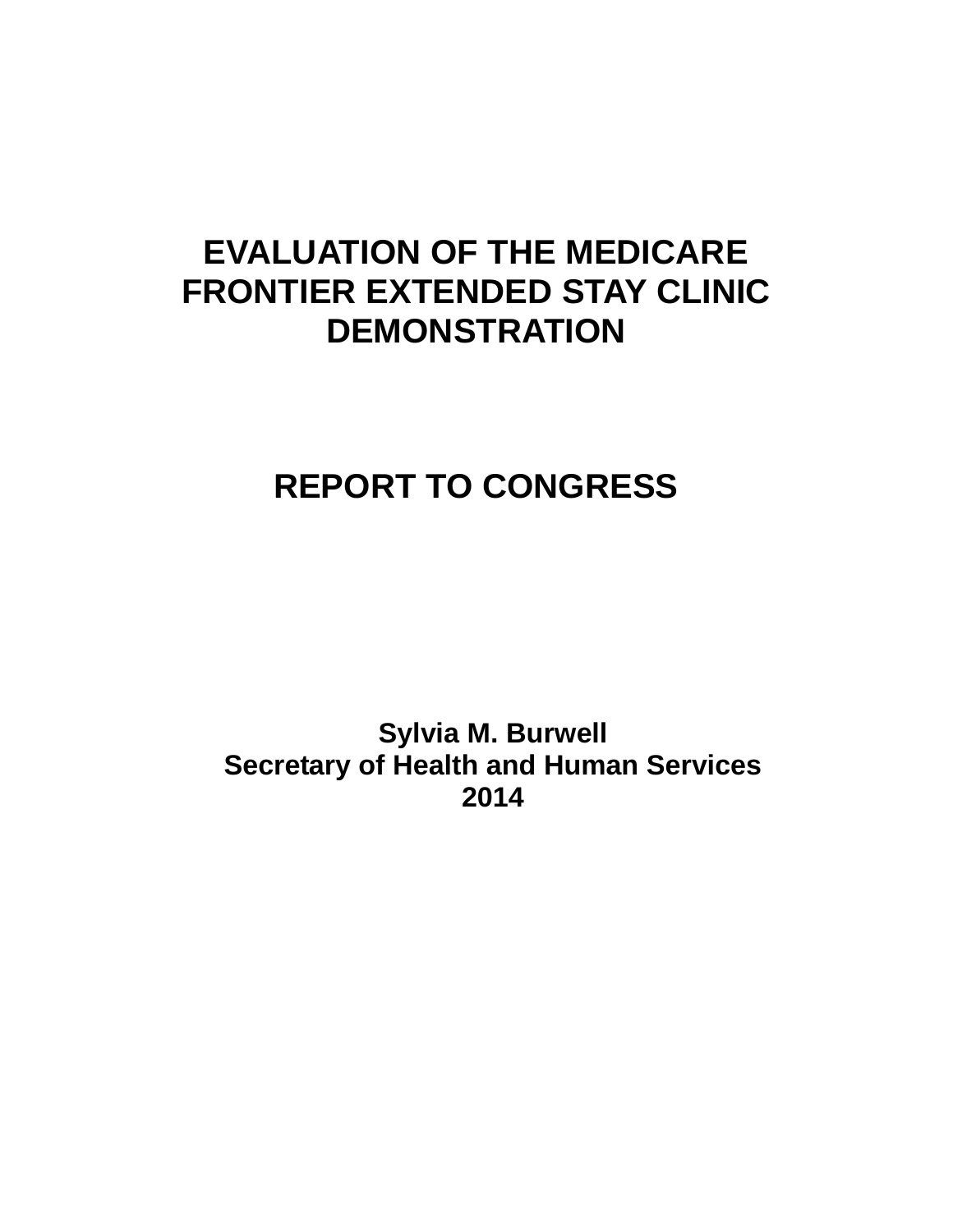## **CONTENTS**

| I.   |    |                                                                                                                               |
|------|----|-------------------------------------------------------------------------------------------------------------------------------|
|      |    | A. Background and Rationale for the Medicare FESC                                                                             |
|      |    |                                                                                                                               |
|      |    |                                                                                                                               |
| Ш.   |    | <b>IMPLEMENTATION OF THE MEDICARE FESC</b>                                                                                    |
|      |    |                                                                                                                               |
|      |    |                                                                                                                               |
| III. |    |                                                                                                                               |
|      |    |                                                                                                                               |
|      | В. | Descriptive Analysis of Extended Stay Characteristics Based on                                                                |
|      |    | C. Identification of Comparison Clinics for Estimating Impact of<br>Demonstration on Medicare Service Use and Expenditures 18 |
|      |    | D. Use of Medicare Claims to Estimate Impact of the<br>Demonstration on Emergency Transfers and Hospitalizations  24          |
| IV.  |    |                                                                                                                               |
|      |    |                                                                                                                               |
|      |    | B. Number of Patients, Scope of Services, and Staffing Capacity  29                                                           |
| V.   |    |                                                                                                                               |
|      | Α. |                                                                                                                               |
|      | В. | How Do Extended Stay Services Affect Patient Experience and                                                                   |
|      |    | C. Are Extended Stay Services Sustainable for Frontier Clinics                                                                |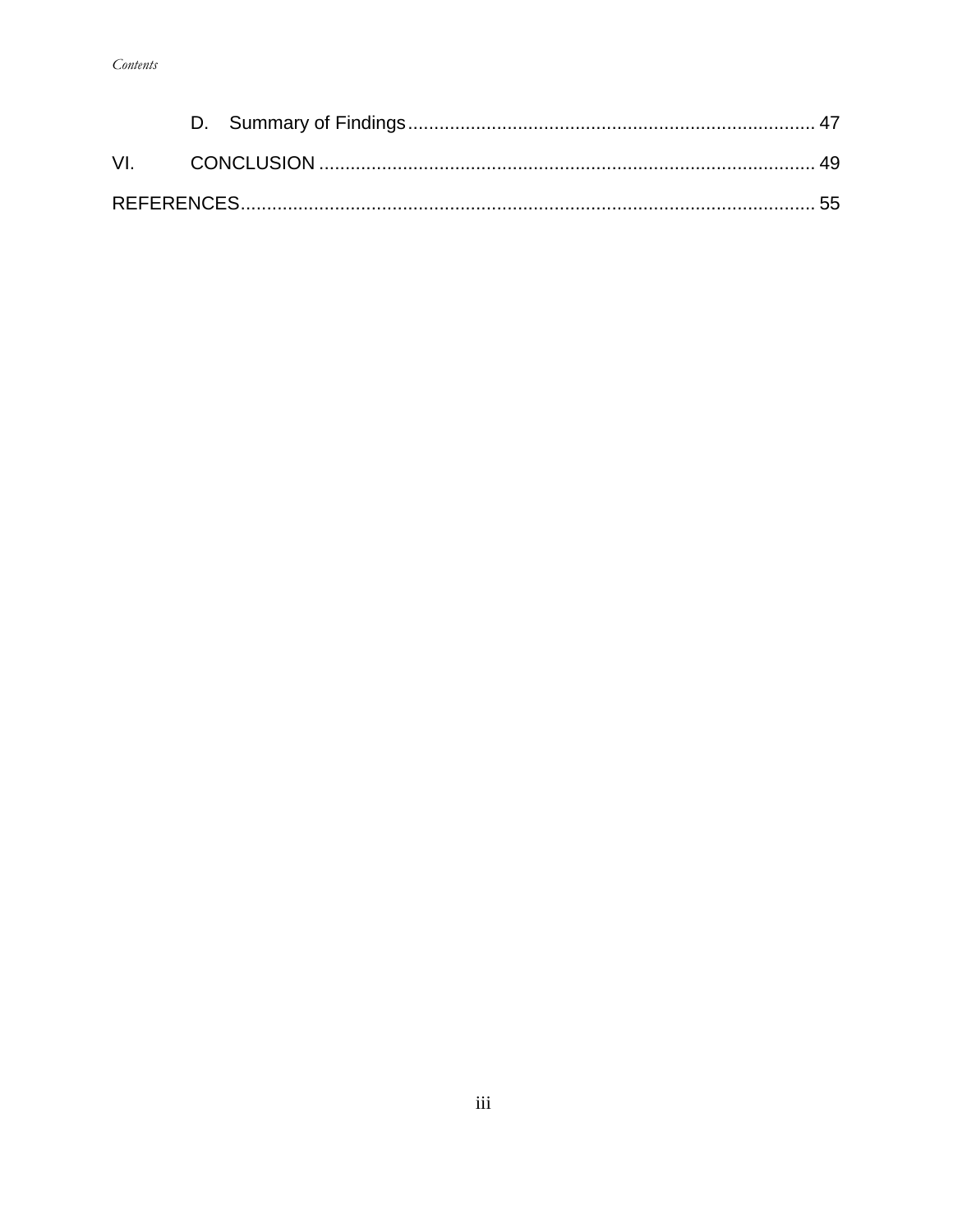# **TABLES**

| <b>ES.1</b> | Clinics Selected to Participate in the Medicare FESC Demonstration, by        |
|-------------|-------------------------------------------------------------------------------|
| 1.1         | Clinics Selected to Participate in the Medicare FESC Demonstration, by        |
| II.1        | Medicare Payment Rates for Extended Stay Services, Fiscal Year 201213         |
| III.1       | Organizations Interviewed for Medicare FESC Demonstration Evaluation 16       |
| III.2       | Facility Characteristics of Demonstration and Potential Comparison Clinics 20 |
| III.3       | Characteristics of Medicare Beneficiaries Receiving Services at               |
| III.4       | Number and Percentage of Medicare Beneficiaries in Impact Analysis, by        |
| IV.1        | Characteristics of Clinics that Participated in the Medicare FESC             |
| V.1         | Characteristics of Extended Stays under the Medicare FESC                     |
| V.2         | Proportion of Total Visits for Extended Stay Services Among Medicare          |
| V.3         | Effect of Extended Stay Services on Follow-Up Care Based on Encounter         |
| V.4         | Claims-Based Estimate of Impact of Medicare FESC Demonstration on 7-          |
| V.5         | Estimated Annual Medicare Savings from the Medicare FESC                      |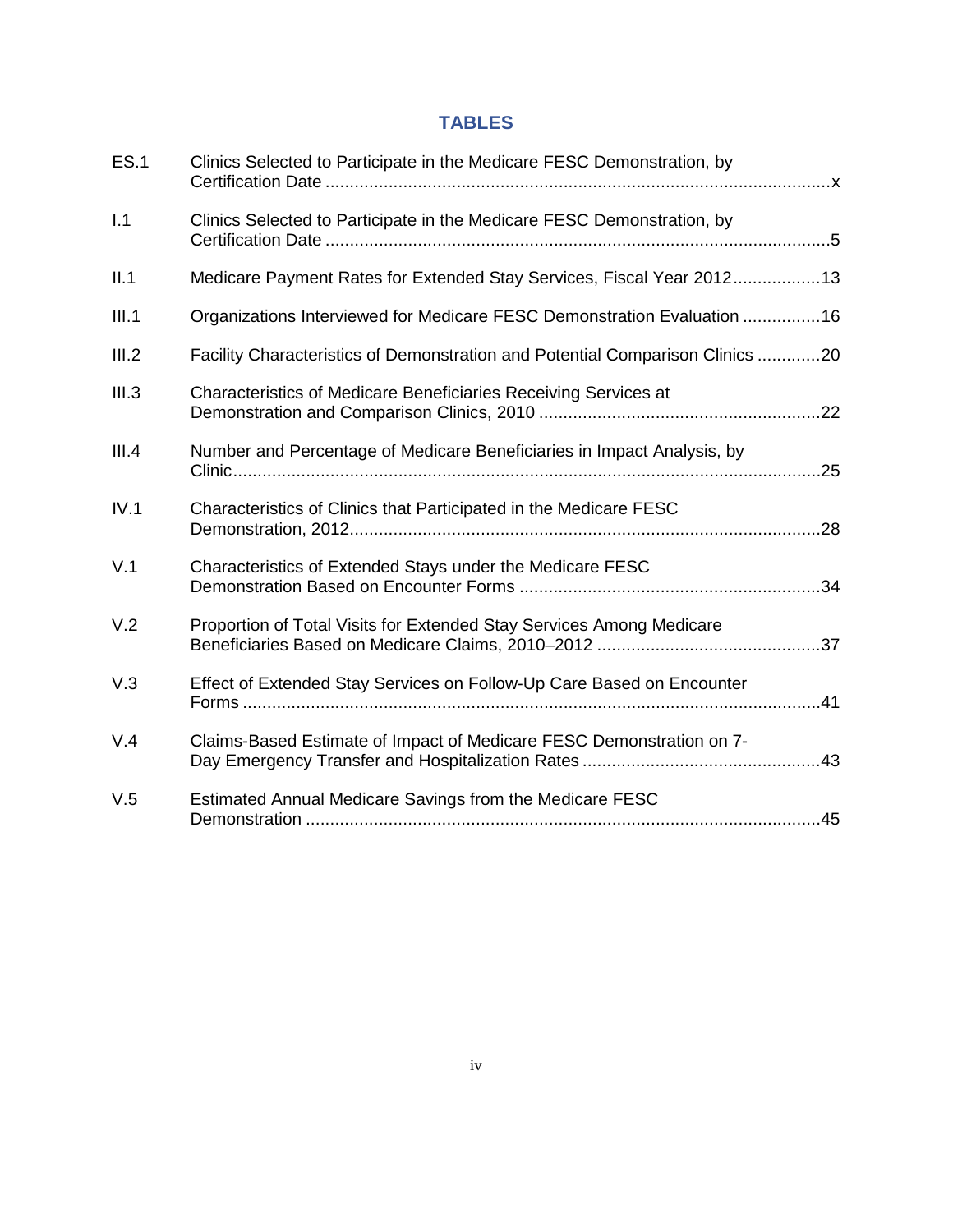# **FIGURES**

| 1.1 | Geographic Location of Clinics Selected to Participate in the Medicare |  |
|-----|------------------------------------------------------------------------|--|
| V.1 | Percentage of Extended Stays for the Six Most Common Conditions 35     |  |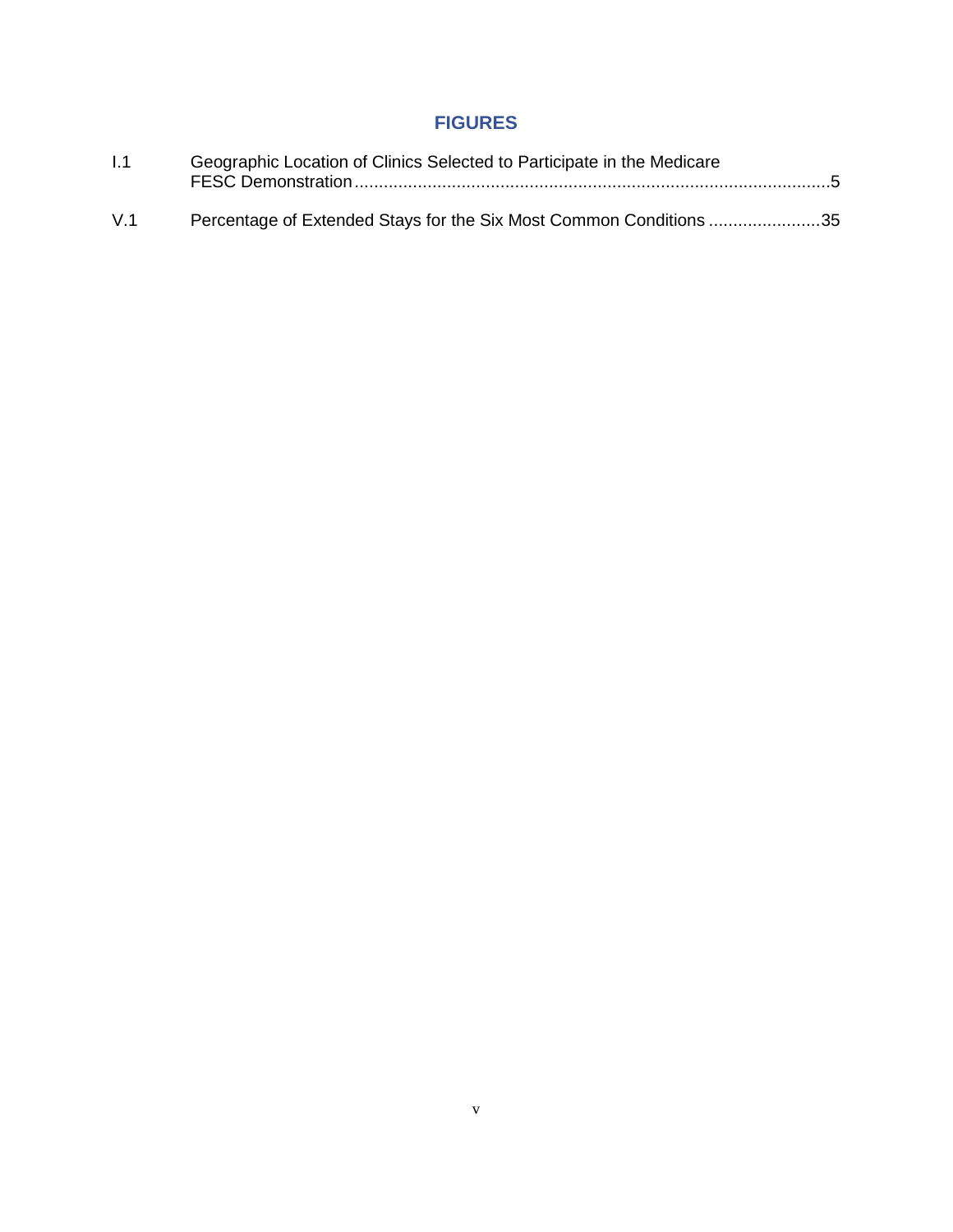## **EXECUTIVE SUMMARY**

Under Section 434 of the Medicare Prescription Drug Improvement and Modernization Act of 2003 (MMA), Congress established the Medicare Frontier Extended Stay Clinic (FESC) Demonstration to test the feasibility of providing extended stay services to Medicare beneficiaries at clinics in isolated rural areas under Medicare payment and regulations (P.L. 108- 173) . Congress directed the Secretary of the U.S. Department of Health and Human Services to submit a report on the demonstration with recommendations for future legislation or administrative action, as appropriate, no later than one year after the completion of the demonstration. The Medicare FESC Demonstration ended on April 15, 2013. This report is submitted to Congress in fulfillment of that requirement.

## **Background**

In frontier areas of the country, weather and distance can prevent patients who experience severe injury or illness from obtaining immediate transport to an acute care hospital. Further, some extended stay patients do not need an acute inpatient level of care but simply require monitoring and observation for limited periods. However, extended stay services are not reimbursable under traditional Medicare. Nor are they reimbursable under state Medicaid plans, except in Alaska during the FESC demonstration, or covered by commercial insurers. Frontier clinics have always provided extended stay services when necessary, but have had to rely on other sources of funding to subsidize the cost of extended stay services, which could undermine their ability to meet the primary care needs of their communities. Frontier extended stay clinics, unlike other clinics serving remote rural communities, are defined primarily by the capacity to stabilize or monitor and observe patients seeking emergency care when immediate transportation to a hospital is either not possible due to severe weather or might be avoided with appropriate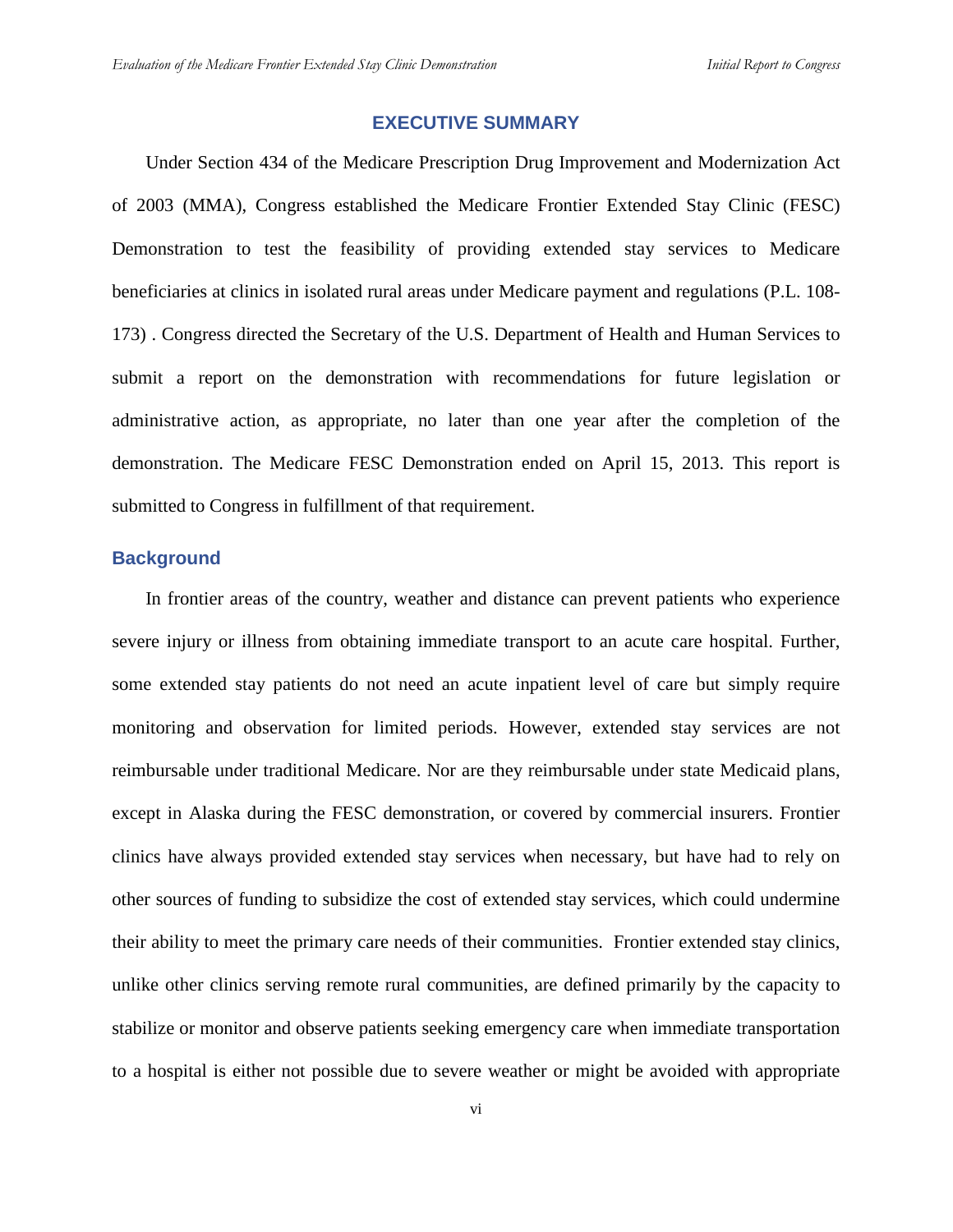diagnosis and treatment in the ambulatory setting. This capacity requires the clinical expertise to stabilize emergency cases, the radiology and laboratory supplies and equipment to triage and diagnose such cases, and the physical infrastructure to keep patients for extended periods.

The Consolidated Appropriations Act of 2004 included funding for a separate but related demonstration program to be administered by the Health Resources and Services Administration (HRSA) Office of Rural Health Policy (ORHP) to examine the effectiveness and appropriateness of frontier clinics in providing extended stay services to all patients. HRSA began providing annual capacity-building grants in 2004 (and later extended to 2013 [HRSA 2012]) to assist eligible outpatient clinics in acquiring the equipment, infrastructure, and administrative and staffing resources needed to support the provision of extended stay services in frontier communities. HRSA awarded funding under the FESC Cooperative Agreement Program (as it later became known) to the Southeast Alaska Regional Health Consortium (SEARHC), an Alaska Native health corporation. SEARHC established the Alaska FESC Consortium, a partnership of five frontier providers in Alaska and Washington State, to administer the program.

In 2010, the Centers for Medicare & Medicaid Services (CMS) implemented the FESC Demonstration, as mandated by Section 434 of the MMA to conduct, "a demonstration project under which frontier extended stay clinics…in isolated rural areas are treated as providers of items and services under the Medicare program." The FESC Demonstration allowed clinics in isolated rural areas to treat Medicare beneficiaries for more extended periods, including overnight stays, than are provided in routine clinic visits. The Alaska Department of Health and Social Services (DHSS) began paying an enhanced rate for extended stay services for Alaska Medicaid recipients at the same time.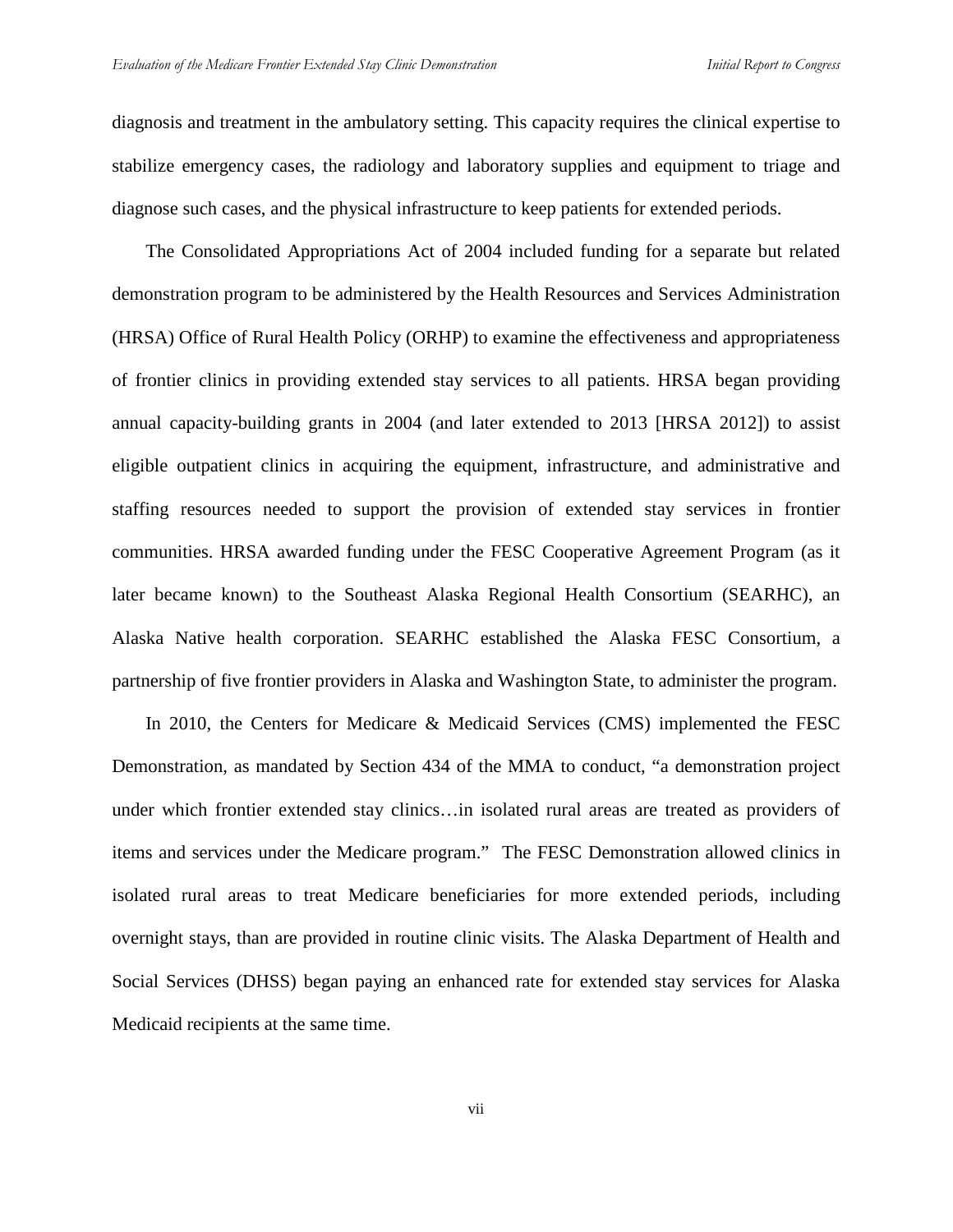To participate in the demonstration, the statute required that a clinic be (1) located in a community in which the closest short-term acute care or critical access hospital (CAH) was at least 75 miles from the community or inaccessible by public road; and (2) equipped to address the needs of seriously or critically ill or injured patients who, due to adverse weather conditions or other reasons, could not be transferred quickly to acute care referral centers, or of patients who need monitoring and observation for a limited period.

CMS announced the Medicare FESC Demonstration and published a request for proposals in the *Federal Register* in August 2006 after which CMS began the certification process. The first selected applicant completed the federal certification process and Medicare began paying for extended stay services on April [1](#page-7-0)5, 2010.<sup>1</sup> The FESC Demonstration lasted for 36 months following that date (through April 14, 2013), regardless of when a clinic received certification and began receiving enhanced Medicare payments for extended stay services. Under the Medicare FESC Demonstration, participating clinics received an extended stay payment rate of \$479 to \$541 *per 4-hour unit of time* for stays longer than 4 hours up to a maximum of 48 hours, compared with the \$78 to \$447 *per visit* they would have received under the Federally Qualified Health Center (FQHC) and Rural Health Center (RHC) all-inclusive rate (AIR) payment policy.<sup>[2](#page-7-1)</sup> (Medicare payment rates vary depending on the type and location of the clinic. Under traditional Medicare, tribal clinics receive a higher all-inclusive payment rate than nontribal FQHCs and

<span id="page-7-0"></span><sup>&</sup>lt;sup>1</sup> This was Inter Island Medical Center (IIMC) in Washington, with the second lowest FESC volume. It was several months before the other facilities certified, which shortened the period the clinics in Alaska were eligible to submit claims for extended stay services under the demonstration.

<span id="page-7-1"></span><sup>&</sup>lt;sup>2</sup> Under traditional Medicare, participating clinics are paid an all-inclusive rate, subject to a payment limit, for all qualified services furnished on the same day. The all-inclusive payment rates for each of the participating clinics are described in Chapter II and presented in Table II.1.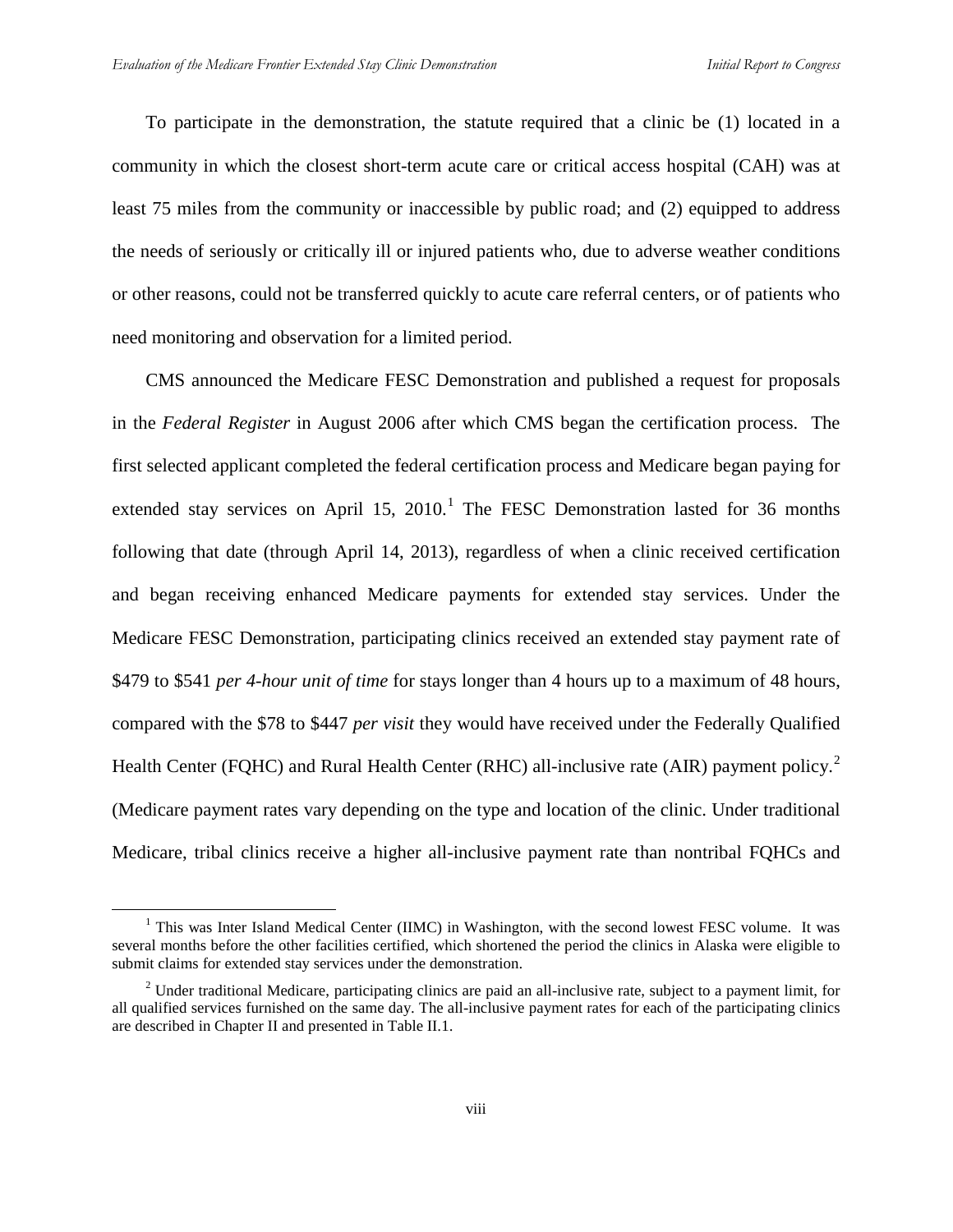RHCs that includes most ancillary services.) The FESC bundled payment rate was based on the payment rate that Medicare uses to pay for observation bed stays in hospital outpatient departments under the hospital outpatient prospective payment system (OPPS).

## **CMS's Conditions of Participation**

As part of the demonstration, CMS and the Alaska state Medicaid agency had to develop a set of requirements for ensuring the safety of patients who received observation and emergency services (and, in some cases, overnight care) in health care settings designed and used primarily for outpatient ambulatory care. To qualify as an extended stay facility and bill Medicare for extended stay services under the demonstration, the five demonstration clinics had to meet federal conditions of participation (in addition to those they already had to meet to obtain their level of federal and state licensure as outpatient clinics) relating to (1) staff type and coverage, (2) facility services and physical structure, and  $(3)$  $(3)$  $(3)$  administrative procedures.<sup>3</sup>

To help facilities meet the conditions of participation in the demonstration, HRSA provided clinics with annual extended stay capacity-building grants from 2004 (six years before the initiation of enhanced payments for extended stay services by Medicare) to 2013, totaling nearly \$13 million, in addition to grant funding that FQHCs were eligible to receive under Section 330 of the Public Health Service Act from HRSA. The clinics used the funds, which were administered by the Alaska FESC Consortium through a cooperative agreement with HRSA, to (1) expand staffing, (2) improve infrastructure and upgrade facilities, (3) purchase medical equipment, and (4) develop administrative protocols for ensuring patient safety.

<span id="page-8-0"></span><sup>&</sup>lt;sup>3</sup> Alaska developed its own set of Medicaid certification requirements for nontribal extended stay clinics. Tribal clinics in Alaska are exempt from state licensure.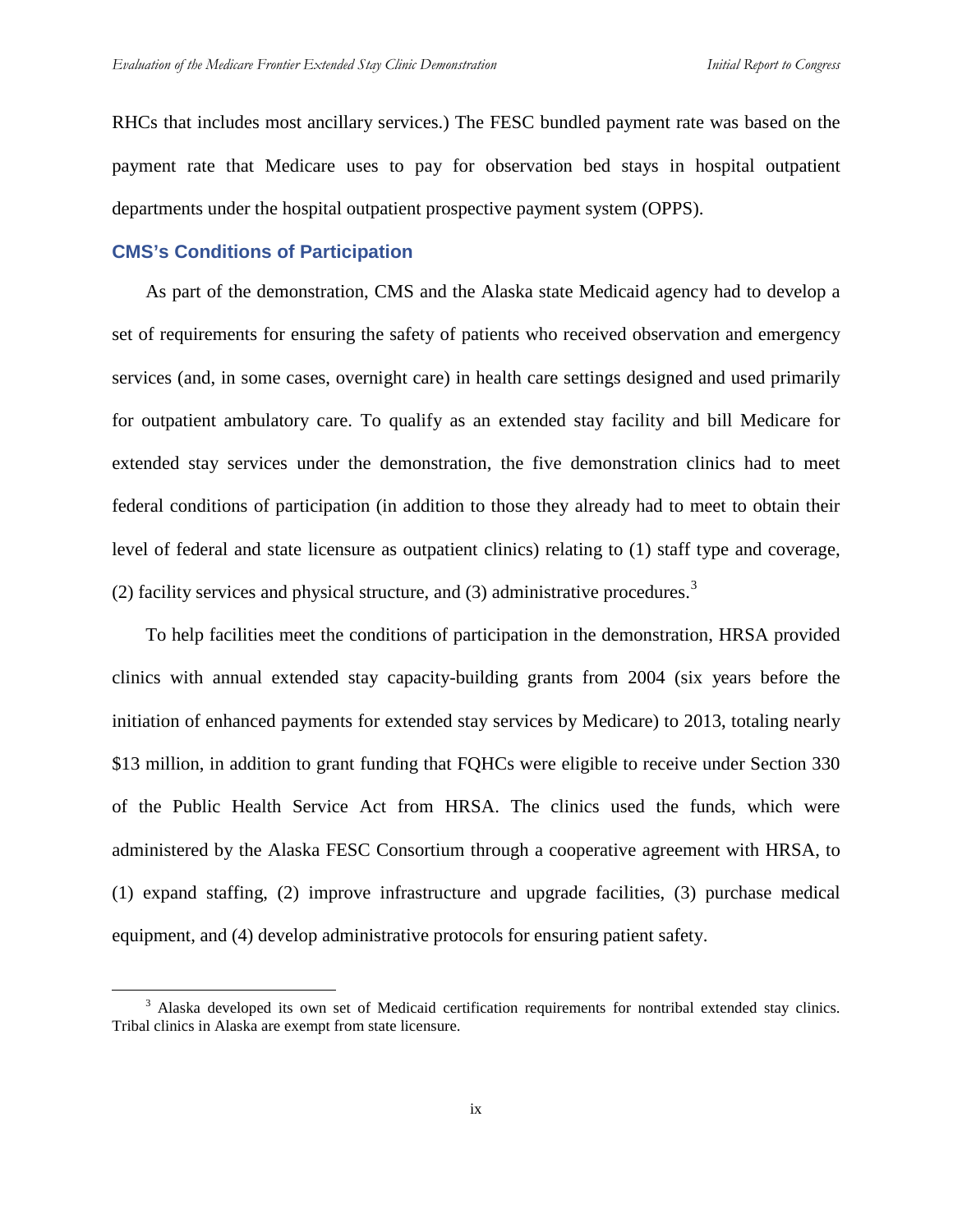## **Overview of Demonstration Clinics**

Six rural clinics in three states applied for and were accepted into the Medicare FESC Demonstration, but only five became eligible to receive enhanced payment for extended stay services (see Table ES.1). The five participating clinics were located in remote areas or islands in two states: four in Alaska and one in Washington State. Of these, four clinics were certified as FQHCs and received supplemental funding under Section 330 of the Public Health Service Act, two of which were tribally affiliated clinics and received enhanced funding under IHS. Inter-Island Medical Center in Friday Harbor, Washington, converted to a CAH in November 2012 and thus became ineligible to receive FESC payments five months before the end of the demonstration. A sixth site located in Broadus, Montana, applied for and was accepted into the demonstration, but later withdrew, citing the high cost of becoming a Medicare-certified extended stay facility.

**Table ES.1. Clinics Selected to Participate in the Medicare FESC Demonstration, by Certification Date**

|                                               | <b>State</b> | Federal<br>Funding | <b>FESC</b><br>Certification<br>Date | <b>FESC</b><br><b>End Date</b> |
|-----------------------------------------------|--------------|--------------------|--------------------------------------|--------------------------------|
| <b>Powder River Medical Center</b>            | Montana      | n.a.               | n.a.                                 | n.a.                           |
| <b>Inter-Island Medical Center</b>            | Washington   | n.a.               | April 2010                           | November<br>2012               |
| Iliuliuk Family and Health<br><b>Services</b> | Alaska       | <b>HRSA</b>        | <b>July 2010</b>                     | April 2013                     |
| <b>Haines Health Center</b>                   | Alaska       | <b>HRSA/IHS</b>    | October 2010                         | <b>April 2013</b>              |
| Alicia Roberts Medical Center                 | Alaska       | <b>HRSA/IHS</b>    | December<br>2010                     | <b>April 2013</b>              |
| Cross Road Medical Center                     | Alaska       | <b>HRSA</b>        | <b>April 2011</b>                    | <b>April 2013</b>              |

Note: Powder River Medical Center in Broadus, Montana, withdrew from the demonstration when it learned the Medicare conditions of participation. Inter-Island Medical Center in Friday Harbor, Washington, converted to a CAH in November 2012 and thus became ineligible to receive FESC payments.

HRSA = Health Resources and Services Administration; IHS = Indian Health Service.

n.a. = not applicable.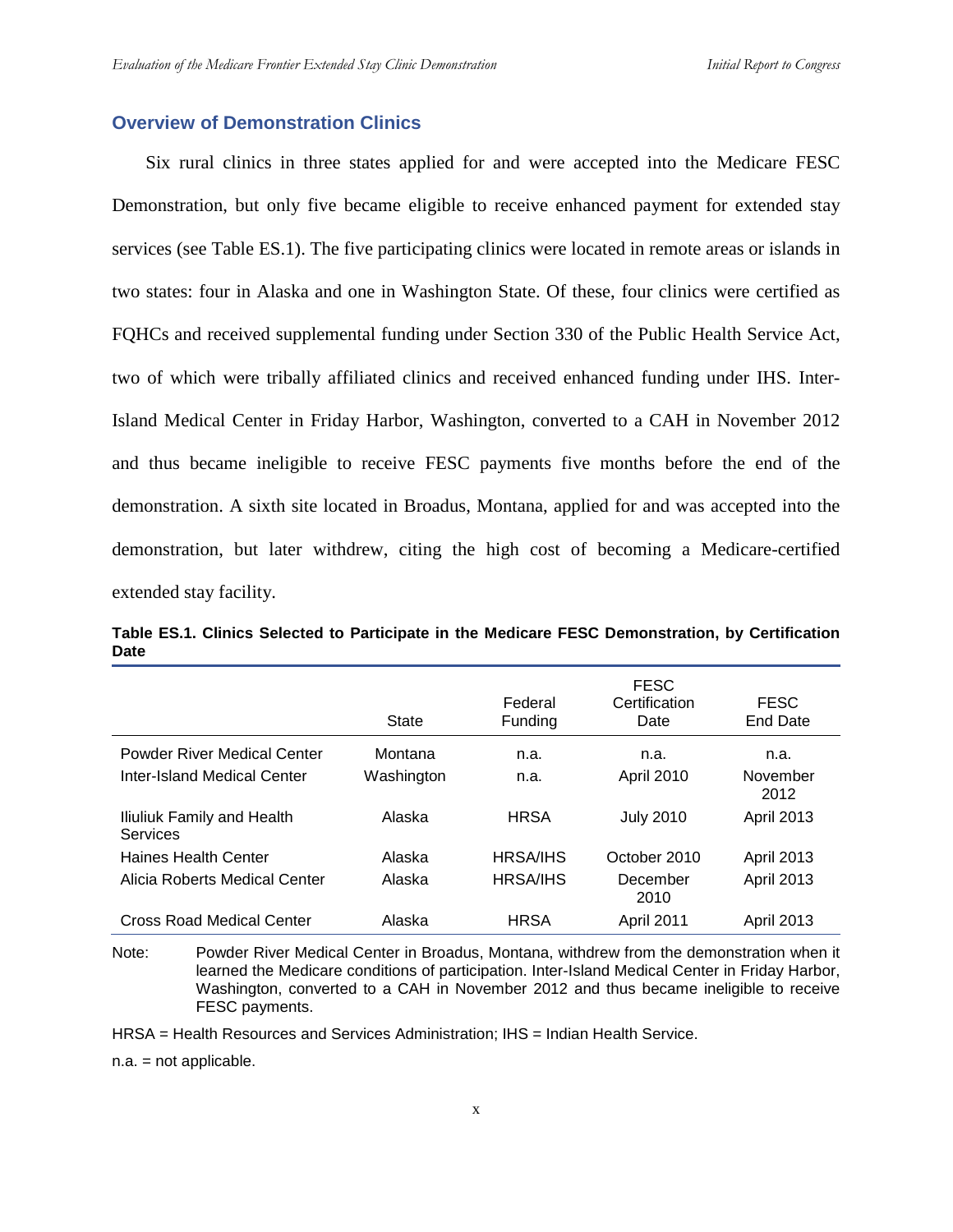## **Evaluation Methodology**

The evaluation of the Medicare FESC Demonstration was based on two key components: (1) a qualitative analysis of information obtained through background document review, stakeholder interviews, and site visits; and (2) a quantitative analysis of Medicare claims and extended stay encounter forms submitted by clinics to CMS and their Medicare Administrative Contractor. The evaluation employed a mixed-methods approach to addressing research questions related to both implementation effectiveness and impacts. We relied on a review of previous program assessments conducted by SEARHC under contract with HRSA; telephone interviews with program stakeholders at the national, state, and local levels; in-person discussions with clinic administrators and medical staff; direct observation of extended stay equipment and facilities; and a quantitative analysis of extended stay encounter forms and Medicare claims.

As a condition of participation, clinics were required to submit a patient encounter form to their Medicare Administrative Contractor for every Medicare beneficiary whose stay in the clinic equaled or exceeded four hours.<sup>[4](#page-10-0)</sup> The form included patient observation time; diagnosis or condition; and documentation that the attending clinician assessed patient risk to determine that the beneficiary would benefit from an extended stay level of care. The clinic was also required to include documentation of weather or other conditions that delayed the transfer of the beneficiary, if relevant. The Medicare Administrative Contractors were required to conduct a retrospective review of the extended stay documentation forms to confirm that beneficiaries met medical necessity requirements for extended stays. We used these extended stay encounter forms to

<span id="page-10-0"></span> <sup>4</sup> Clinics began submitting encounter forms for all patients receiving extended stay services under HRSA funding in 2004, six years before they received certification to bill Medicare for enhanced federal payments under the demonstration.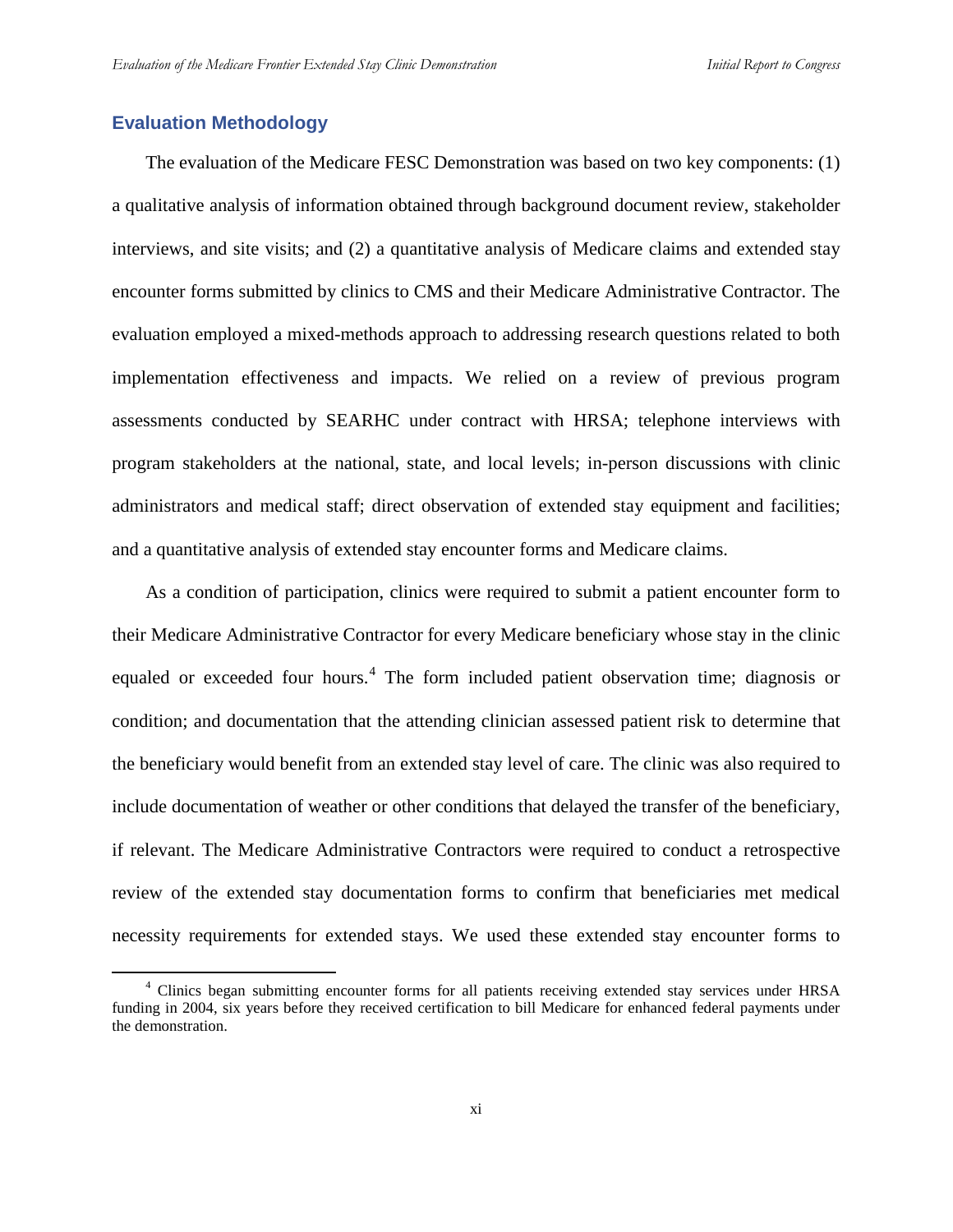describe the characteristics of extended stays under the Medicare FESC Demonstration. We used Medicare claims to estimate the impact of enhanced federal funding for extended stay care on the use and cost of emergency transfer and inpatient services.

The main challenge of the evaluation was obtaining robust estimates of the impact of the demonstration on emergency transfer and hospitalization rates and, hence, the level of Medicare savings, if any, associated with the program. First, the number of Medicare beneficiaries living in frontier communities in Alaska is small and the proportion of elderly residents requiring extended stay care is even smaller, so capturing statistically significant effects of the program is difficult. Second, the lack of a billing code for extended stay services in ambulatory care settings under the traditional Medicare fee-for-service system makes it difficult to determine the number of beneficiaries receiving extended stay care who would have been transferred without the additional capacity and enhanced payments provided by the demonstration. Third, the clinics that chose to participate in the demonstration generally had more staffing and provided a higher level of services than other clinics in isolated rural areas in Alaska. The limited number of frontier clinics in Alaska and the unique characteristics of those that participated in the demonstration make it difficult to identify a comparison group of outpatient facilities for this study.

To address these challenges, we used Medicare claims to measure emergency transfer and hospitalization rates among all beneficiaries with an outpatient visit at a demonstration clinic (including beneficiaries whose visits did not result in an extended stay), as well as at a matched comparison group of clinics, before versus after the implementation of the demonstration. The model measures the impact of the demonstration on overall emergency transfer and hospitalization rates, not just among beneficiaries receiving extended stay care. We identified all clinics in Alaska that met the distance requirements of the demonstration and found two that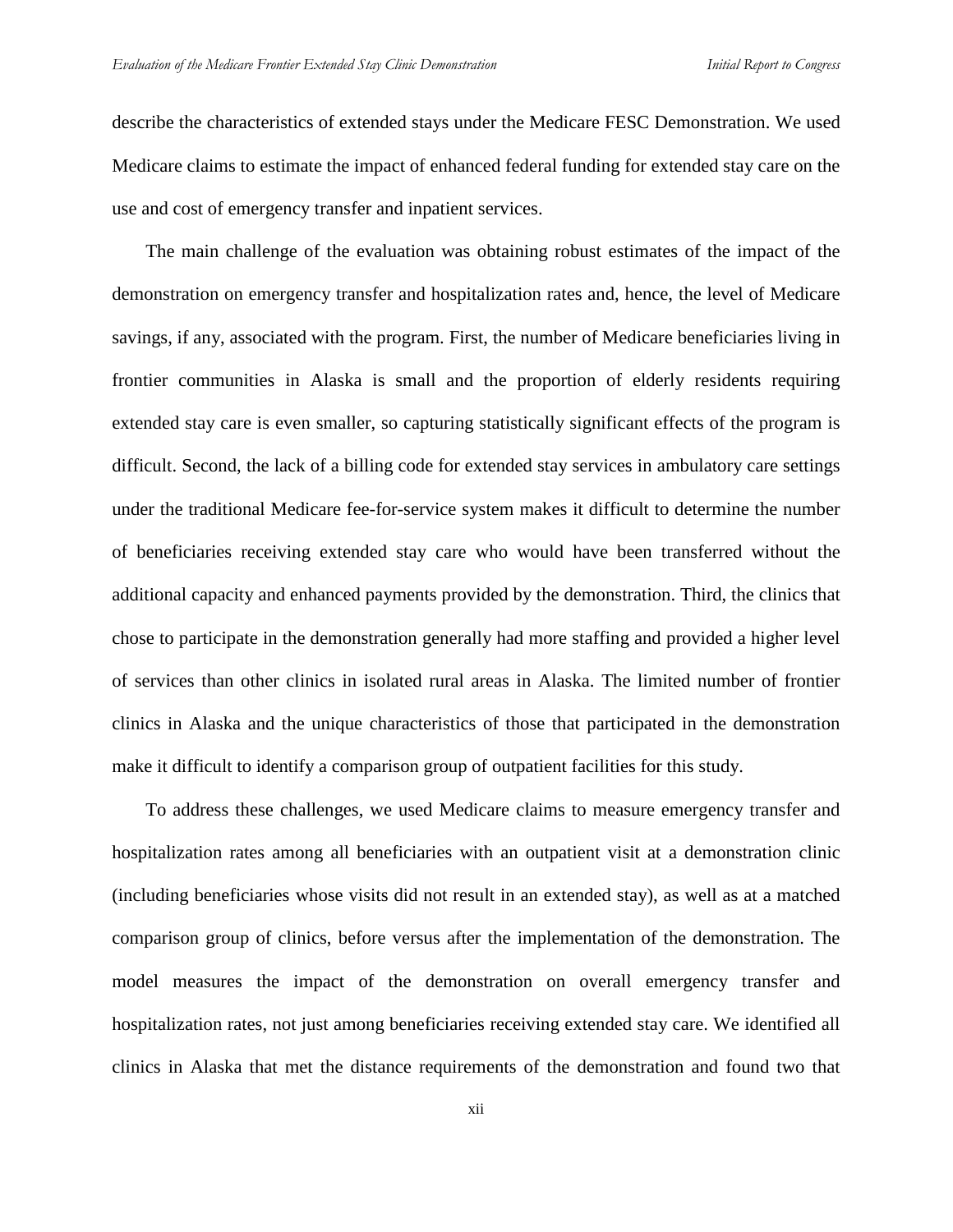matched the participating clinics on most facility (size, scope of services, and staffing) and beneficiary (demographic and health status) characteristics. Under the assumption that the comparison clinics provide a reasonable proxy for what would have occurred at participating clinics in the absence of the demonstration, our model provides a meaningful estimate of the direction and magnitude of the impact of the demonstration on service use and costs. We supplemented our claims-based regression analysis with a descriptive analysis of extended stay encounter forms and found that the two sources provide similar results.

## **Summary of Key Findings**

Of the numerous findings described in the report, five are key lessons learned.

- 1. **The costs of building and maintaining extended stay capacity are high.** It took clinics several years and more than \$10 million in grant funding from HRSA to achieve and maintain the certification standards, particularly conditions of participation relating to staffing, equipment and facilities, and quality assurance. One clinic, without grant funding from HRSA, withdrew from the demonstration due to concerns about the high cost of meeting the certification requirements. Under contract with SEARHC, Stroudwater Associates estimated that the incremental *annual* labor costs of providing extended stay services (in 2006 dollars) ranged from \$500,000 to \$700,000, depending on the clinic (Shell 2007). The Rural Policy Research Institute (RUPRI), also working under a contract with SEARHC to evaluate the demonstration, estimated that, after including equipment and supplies, the total cost of maintaining extended stay capacity could reach \$1 million each year per clinic (MacKinney et al. 2012).
- 2. **The demand for extended stay services among Medicare beneficiaries is low.**  Based on an analysis of Medicare claims, only one percent of all outpatient visits among Medicare beneficiaries at participating clinics during the demonstration were for extended stay services. There were only 159 paid claims for extended stay services across the five participating clinics during the first 32 months of the 36 month demonstration paid by Medicare, out of a total of 16,575 outpatient visits. In addition, clinics submitted 166 patient encounter forms for extended stay services to CMS during the demonstration.<sup>[5](#page-12-0)</sup> An earlier analysis conducted by SEARHC of encounter forms for all patients found that, of the 2,226 extended stays that occurred

<span id="page-12-0"></span><sup>&</sup>lt;sup>5</sup> Because of the lag in claims reporting and differences in reporting periods, the number of encounter forms exceeds the number of claims used for this study.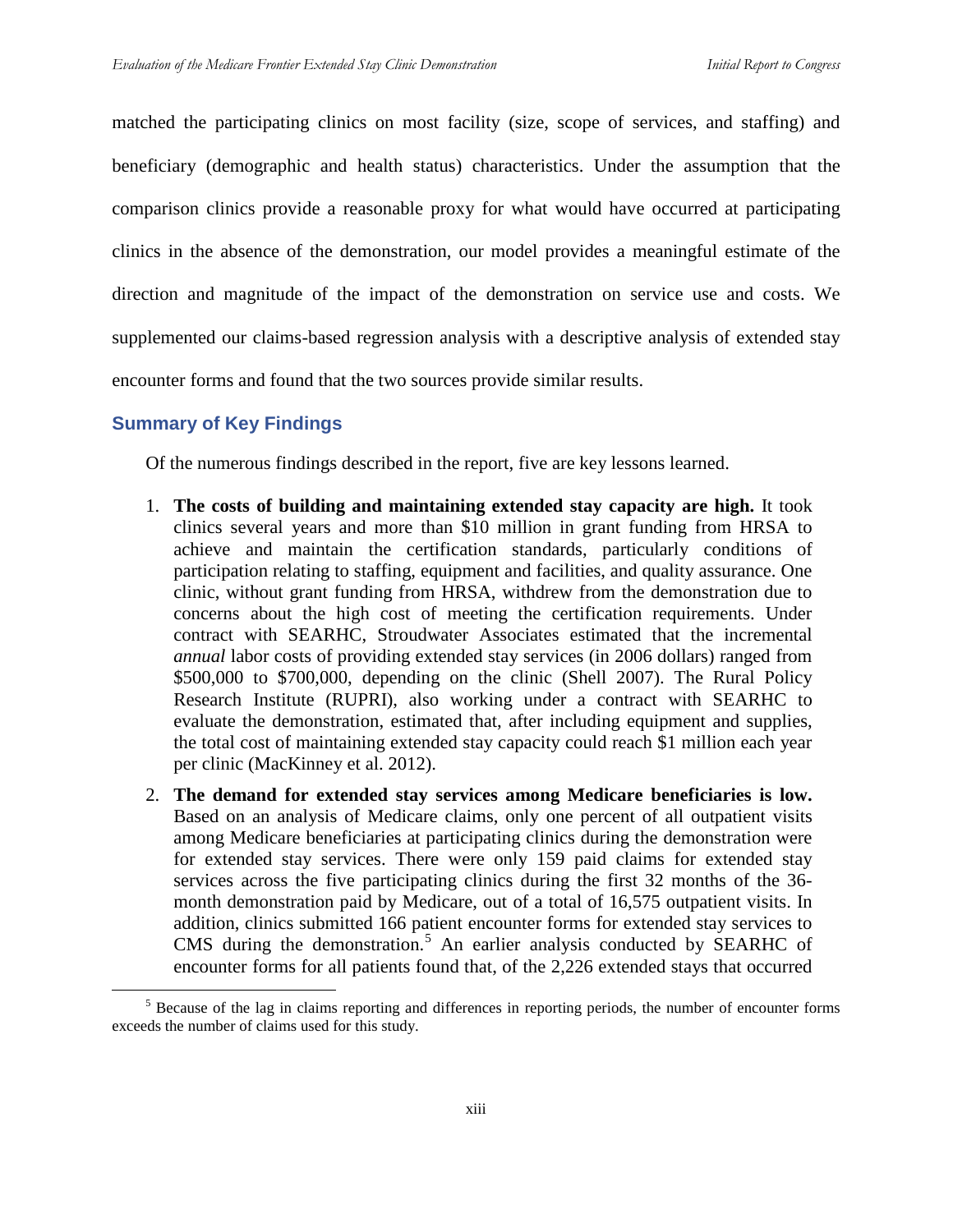during the first five years of HRSA funding, slightly more than one-fourth included Medicare as the primary payer and almost 10 percent included Medicaid. Given the demographic characteristics of the local population in these frontier communities, the remaining patients who received extended stay services during this period were likely to be either Native Alaskans (and thus covered under the IHS) or transient workers in the fishing industry or tourists (and thus possibly covered under an employer-sponsored plan).

- 3. **Extended stay services improve beneficiaries' experiences.** Almost two-thirds (65.1 percent) of the 166 extended stays for which an encounter form was submitted to CMS were admitted for monitoring and observation only; local clinicians determined that, with appropriate diagnostic information and clinical expertise, these beneficiaries could likely be sent home after several hours of monitoring and observation and possibly be referred to nonemergency follow-up care locally. In the absence of the demonstration, most of these beneficiaries would have been transferred to a hospital as soon as travel conditions improved. According to clinicians' assessments as reported on the encounter forms, nearly half (45.4 percent) of those extended stay beneficiaries admitted for monitoring and observation avoided an emergency transfer and hospitalization as a result of the demonstration. For half, the availability of extended stay services also prevented having to send the beneficiaries home without adequate care. Because clinics can provide the appropriate level of care during an extended stay, in many cases the extended stay eliminated the need to transfer the patient to the hospital for emergency care and represented a clinically appropriate shift in the site of care for certain cases from the hospital to the extended stay facility. Anecdotally, clinic staff reported that treating patients locally also helped reduce the risks associated with sending patients home without adequate care or during transfer to an acute care facility. In addition, clinic staff stated that treating patients closer to home enabled them to benefit from the support of their families and social networks and to avoid the high expense of having family members drive (if possible) or fly to the hospital location, stay in a hotel for several days, and then travel home again.
- **4. Extended stay services promote appropriate monitoring and observation services.** For beneficiaries with potentially emergency conditions, the demonstration promoted the appropriate use of monitoring and observation services in the local community and helped to avoid unnecessary transfers and hospitalizations. The multivariate analysis of Medicare claims found that the demonstration reduced the seven-day post-visit emergency transfer rate by 21.4 percent and the seven-day postvisit hospitalization rate by 23.9 percent. (Both results were marginally statistically significant due in part to the small number of beneficiaries needing extended stay care. But the results were corroborated by clinicians' assessment as reported on the extended stay encounter form.) By reducing the number of beneficiaries who required emergency transfers and inpatient care, we estimate that the demonstration resulted in a net reduction in Medicare spending for medical services. Based on a regression analysis of Medicare claims, we estimate that total Medicare savings per year from 26 averted transfers were \$285,558 and, from 26 averted hospitalizations,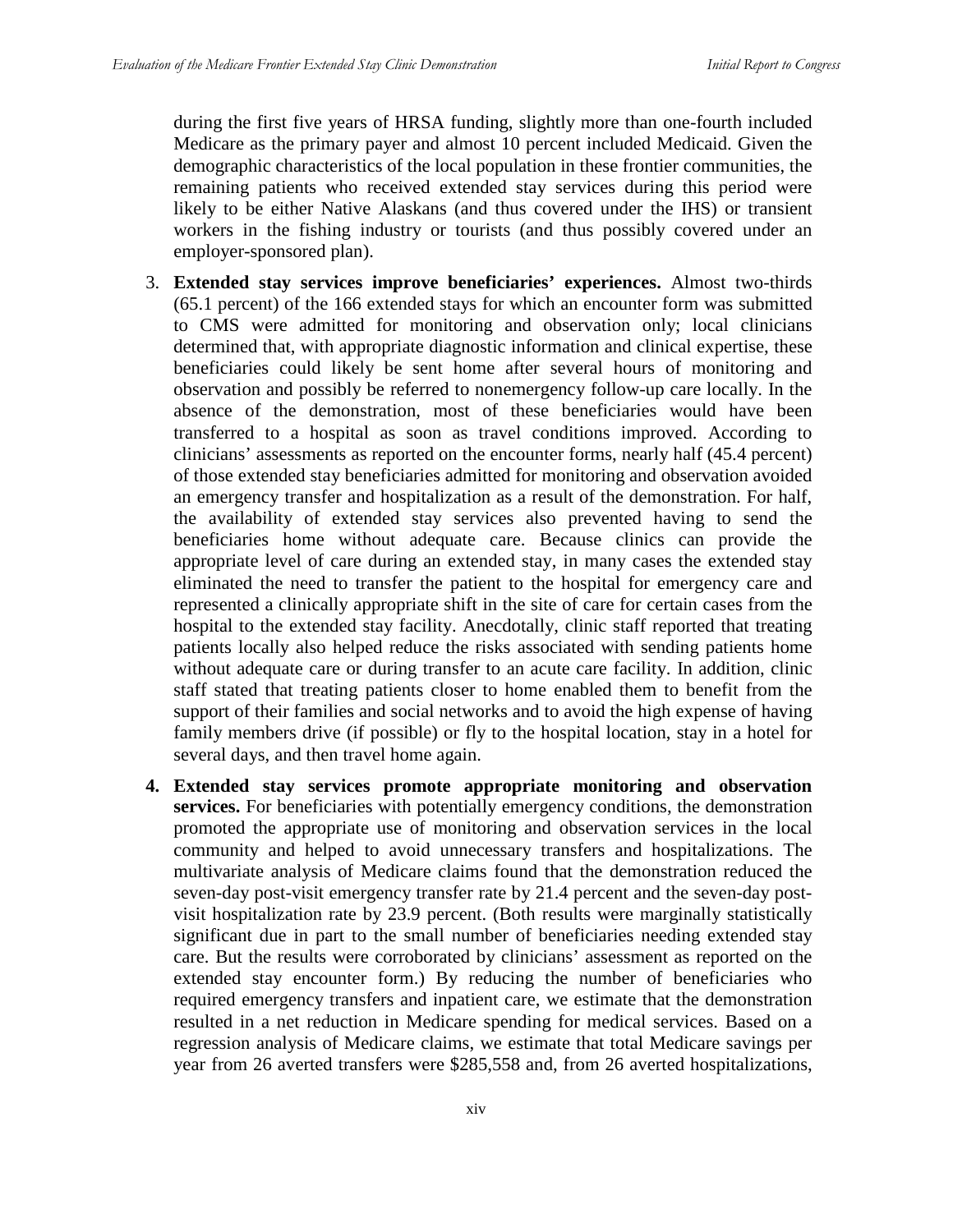\$423,904. After adding the amount that Medicare would have paid for the extended stay visits under the traditional Medicare payment methodology in the absence of the demonstration (\$8,800) and subtracting the annual amount that Medicare paid for extended stay services under the demonstration (\$101,680), we estimate that the demonstration led to a net reduction in Medicare spending of \$616,582 per year, or \$7,707 per extended stay. However, as noted above, the estimated savings to Medicare does not include the cost of building and maintaining extended stay capacity. After factoring in HRSA funding to help clinics meet the conditions of participation, the demonstration did not show cost savings to the federal government.

**5. Frontier communities would likely not be able to sustain extended stay capacity under fee-for-service Medicare.** The cost of maintaining enhanced and extended after-hours and weekend staffing<sup>[6](#page-14-0)</sup> for Medicare beneficiaries to ensure access to quality emergency care in frontier communities, combined with low Medicare beneficiary volumes, challenges the financial sustainability of the extended stay care model when Medicare is the sole payer participating in the FESC Demonstration program. Although clinics might not be at full capacity, as providers of extended stay care they must provide services to patients if and when needed. They must also purchase and maintain the equipment and supplies needed to provide moderatecomplexity laboratory and radiology services and develop the physical infrastructure to safely keep patients overnight. With an average Medicare payment of \$541 per extended stay, Iliuliuk Family and Health Services would have had to provide 938 Medicare extended stays per year to cover its incremental labor costs and Cross Road Medical Center, with an average Medicare payment of \$1,588, would have had to provide 436 Medicare extended stays per year to break even. With low patient volumes, even getting Medicaid and commercial insurers to pay for extended stays at the higher rate is unlikely to generate sufficient revenue to cover the high cost of providing extended stay care.

## **Policy and Program Implications**

The Medicare FESC Demonstration showed that providing Medicare extended stay services

in frontier communities of Alaska improves the experience of care and lowers Medicare spending for emergency transfers and hospitalizations. However, the high cost of building extended stay capacity and providing extended stay services limits the available savings to the federal government. The number of clinics that participated in the demonstration and the number

<span id="page-14-0"></span><sup>&</sup>lt;sup>6</sup> Enhanced staffing can be provided through an on-call provider, but must be available 24 hours a day, seven days a week. Laboratory and radiology equipment could also be used for treating nonextended stay patients as well.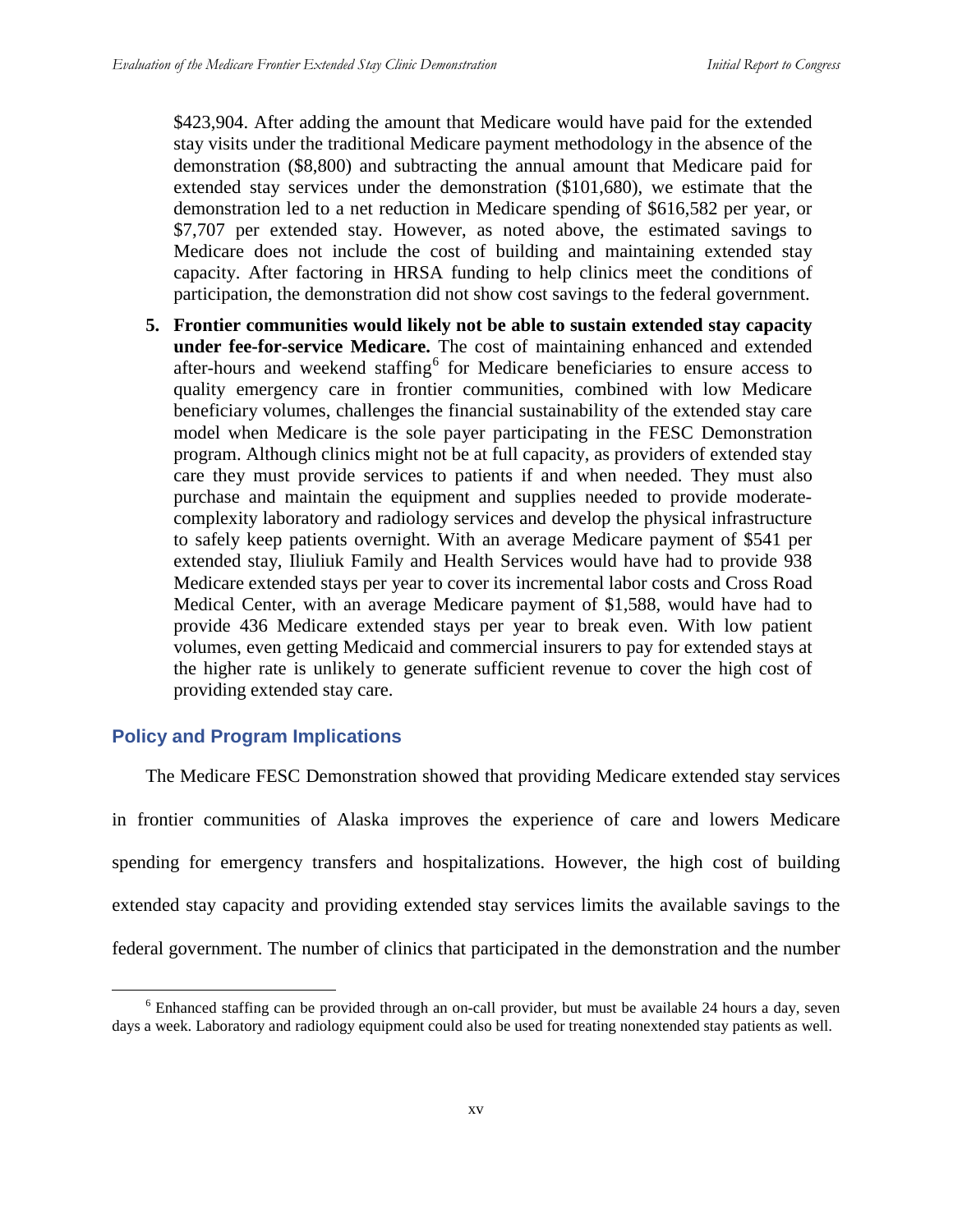of beneficiaries who benefited from the program were also low. The demonstration also illustrated the challenges and high fixed costs of building and maintaining extended stay capacity in remote rural regions of the country and the difficulty of recovering those costs under a fee-forservice payment system due to the low volume of extended stay cases.

The lessons learned from the Medicare FESC Demonstration are based on a small application of the extended stay model of care primarily in four isolated Alaskan communities. The findings might not apply in less isolated frontier communities, where hospitals are not as distant and emergency transportation via roads is an option. In addition, although many communities where travel to hospital services is problematic could potentially benefit from the extended stay model of care, becoming an extended stay facility is difficult and requires a high level of staffing, infrastructure, and administrative capacity that is beyond the resources available to many clinics in frontier areas, particularly those without access to additional funding under the Public Health Service Act and from IHS. Review of the potential of the extended stay model of care in remote geographic areas of the country should include consideration of the appropriate level of services; the mix of Medicare, Medicaid, and commercial payers; the complement of staffing and facilities to deliver those services; and the potential for health care savings.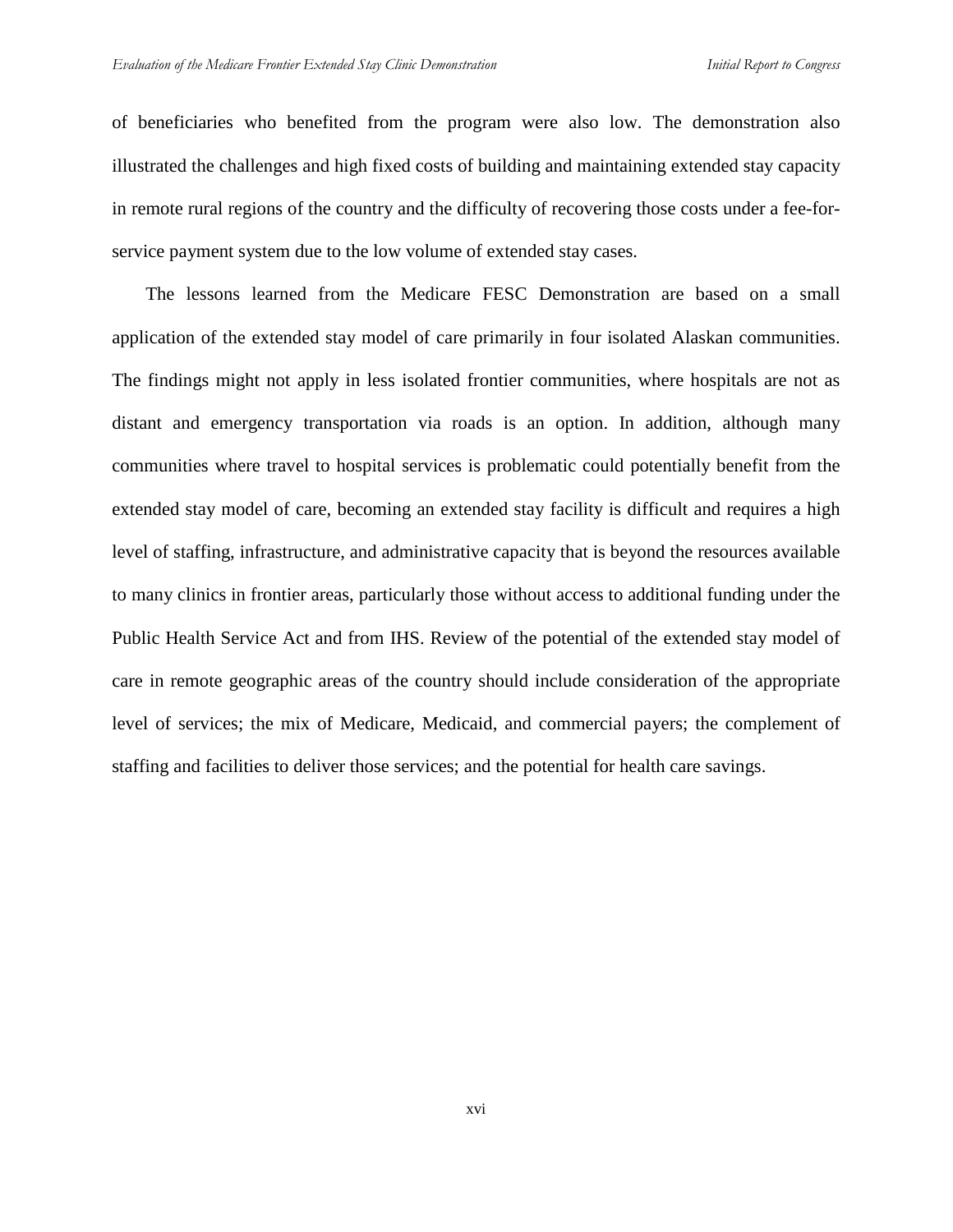#### **I. INTRODUCTION**

Under Section 434 of the Medicare Prescription Drug Improvement and Modernization Act of 2003 (MMA), Congress established the Medicare Frontier Extended Stay Clinic (FESC) Demonstration to test the feasibility of providing extended stay services to Medicare beneficiaries at clinics in isolated rural areas under Medicare payment and regulations ((PL 108- 173). Congress directed the Secretary of the U.S. Department of Health and Human Services to submit a report on the demonstration with recommendations for future legislation or administrative action, as appropriate, no later than one year after the completion of the demonstration. The Medicare FESC Demonstration ended on April 15, 2013. This report is submitted to Congress in fulfillment of that requirement.

## **A. Background and Rationale for the Medicare FESC Demonstration**

In frontier areas of the country, weather and distance can prevent patients who experience severe injury or illness from obtaining immediate transport to an acute care hospital. Further, some extended stay patients do not need an acute inpatient level of care but simply require monitoring and observation for limited periods. In some instances, when patients are unable to be transported, local clinics staffed by physicians or other health professionals may offer observational or stabilization services until the patient can be transferred or is no longer in need of transport. These services require additional staffing, equipment, and quality assurance programs beyond those usually found in rural clinics—services that are similar to, but not as extensive as, those provided in acute care hospitals. However, extended stay services in rural health centers are not paid under traditional Medicare and Medicaid programs, or by other thirdparty payers. Lack of funding for these services raises concern about the quality of care at clinics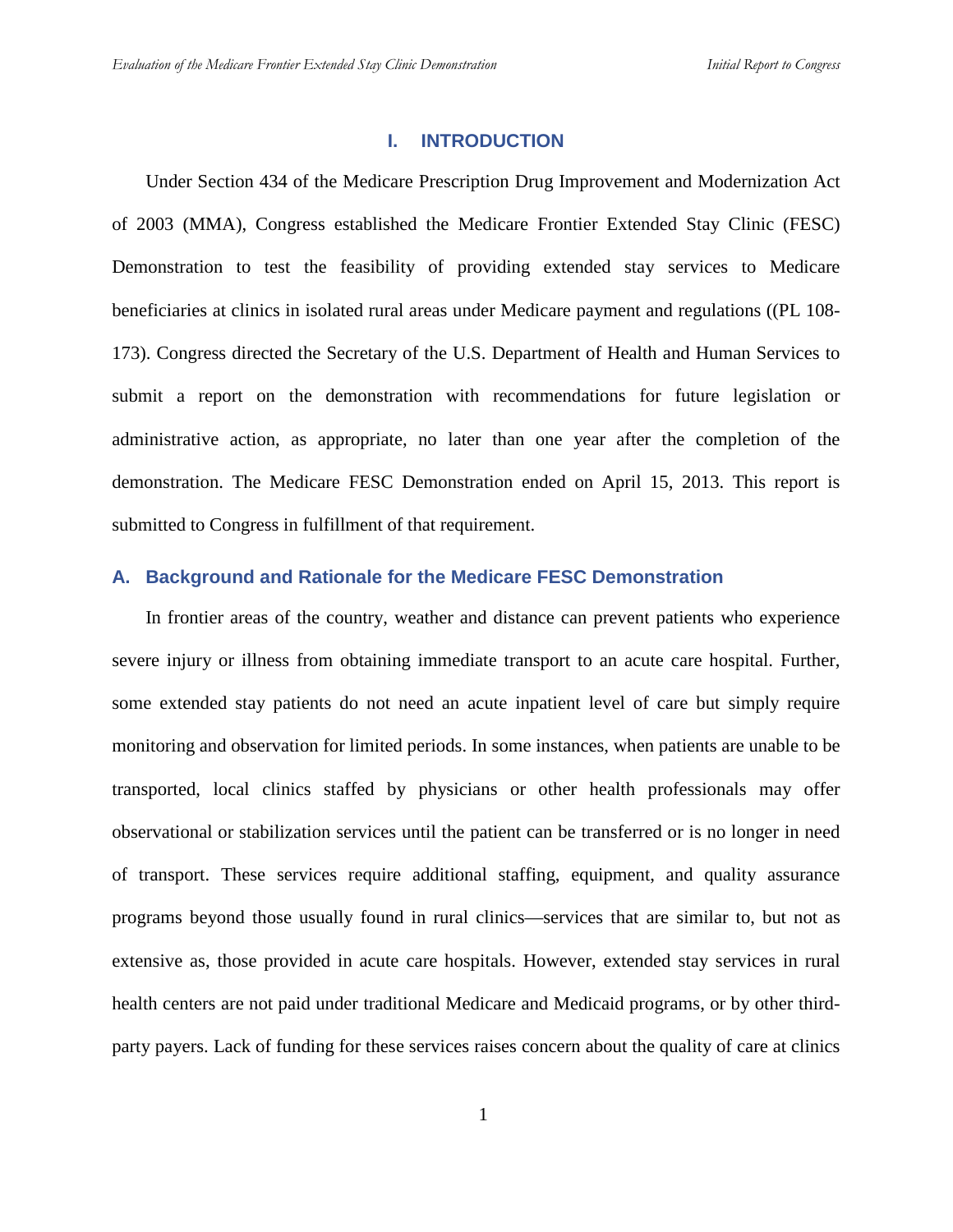in isolated rural areas when emergency transport is not immediately available or when emergency transport is available but observation and monitoring on an extended stay basis is all that is required. Frontier clinics have always provided extended stay services when necessary, but have had to rely on existing revenue streams to cover the cost of extended stay services, challenging their ability to fulfill their core mission, which is to meet the primary health care needs of their communities.

The Consolidated Appropriations Act of 2004 included funding for a separate demonstration program to be administered by the Health Resources and Services Administration (HRSA) Office of Rural Health Policy (ORHP) to examine the effectiveness and appropriateness of frontier extended stay clinics in providing health care services in certain remote locations for all patients. HRSA began providing annual capacity-building grants in 2004 (and later extended in a program notice [HRSA 2012] to 2013) to assist eligible outpatient clinics in developing the equipment, infrastructure, and administrative and staffing resources needed to support the provision of extended stay services in frontier communities. HRSA awarded funding under the FESC Cooperative Agreement Program (as it later became known) to the Southeast Alaska Regional Health Consortium (SEARHC), an Alaska Native health corporation. SEARHC established the Alaska FESC Consortium, a partnership of five frontier providers in Alaska and Washington states, to administer the program. In 2010, the Centers for Medicare & Medicaid Services (CMS) entered into federal provider agreements with the five frontier clinics participating in the FESC Cooperative Agreement Program and initiated higher payments for extended stay services. The Alaska Department of Health and Social Services (DHSS) also began paying an enhanced rate for extended stay services for Alaska Medicaid recipients at the same time.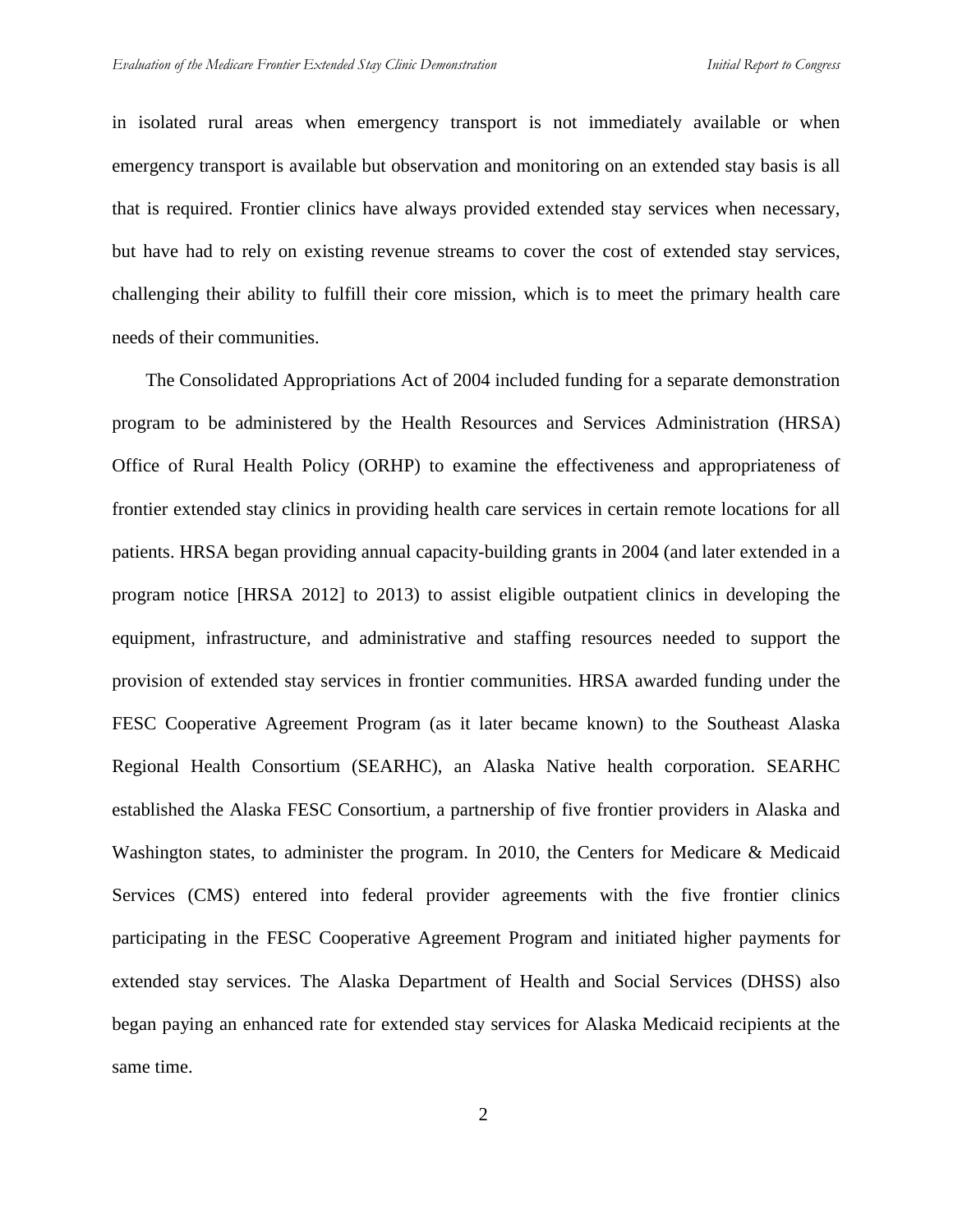## **B. Description of the Medicare FESC Demonstration**

The MMA defined a FESC as a clinic (1) located in a community in which the closest shortterm acute care hospital or critical access hospital (CAH) is at least 75 miles from the community or inaccessible by public road; and (2) equipped to address the needs of seriously or critically ill or injured patients who, due to adverse weather conditions or other reasons, cannot be transferred quickly to acute care referral centers, or of patients who need monitoring and observation for a limited period. The Medicare FESC Demonstration targeted clinics located in remote areas that currently provide diagnosis and treatment in the outpatient setting, where patients generally visit the clinic during the day for a brief encounter. Although the demonstration did not specify a particular type of clinic, facilities certified under the demonstration had to be able to provide primary and ambulatory care, as well as extended stay services. Alaska's Medicaid program also participated with a separate Medicaid coverage and payment arrangement for FESC services.

To qualify for payment under the demonstration, extended stays had to meet one of two criteria: either (1) transfer of the beneficiary to an acute care hospital must have been prevented by adverse weather conditions or other reasons or (2) clinicians must have used prudent clinical judgment to determine that the beneficiary did not meet Medicare's inpatient hospital admission criteria but did need monitoring and observation for an extended period. The presumption was that beneficiaries who required hospitalization would have been transferred to an acute care facility as soon as emergency transportation was available. Even though some beneficiaries might have recovered during an extended stay and have been discharged home or referred for nonemergency follow-up care at another outpatient facility while waiting for emergency transport to become available, the demonstration was not intended to substitute extended stay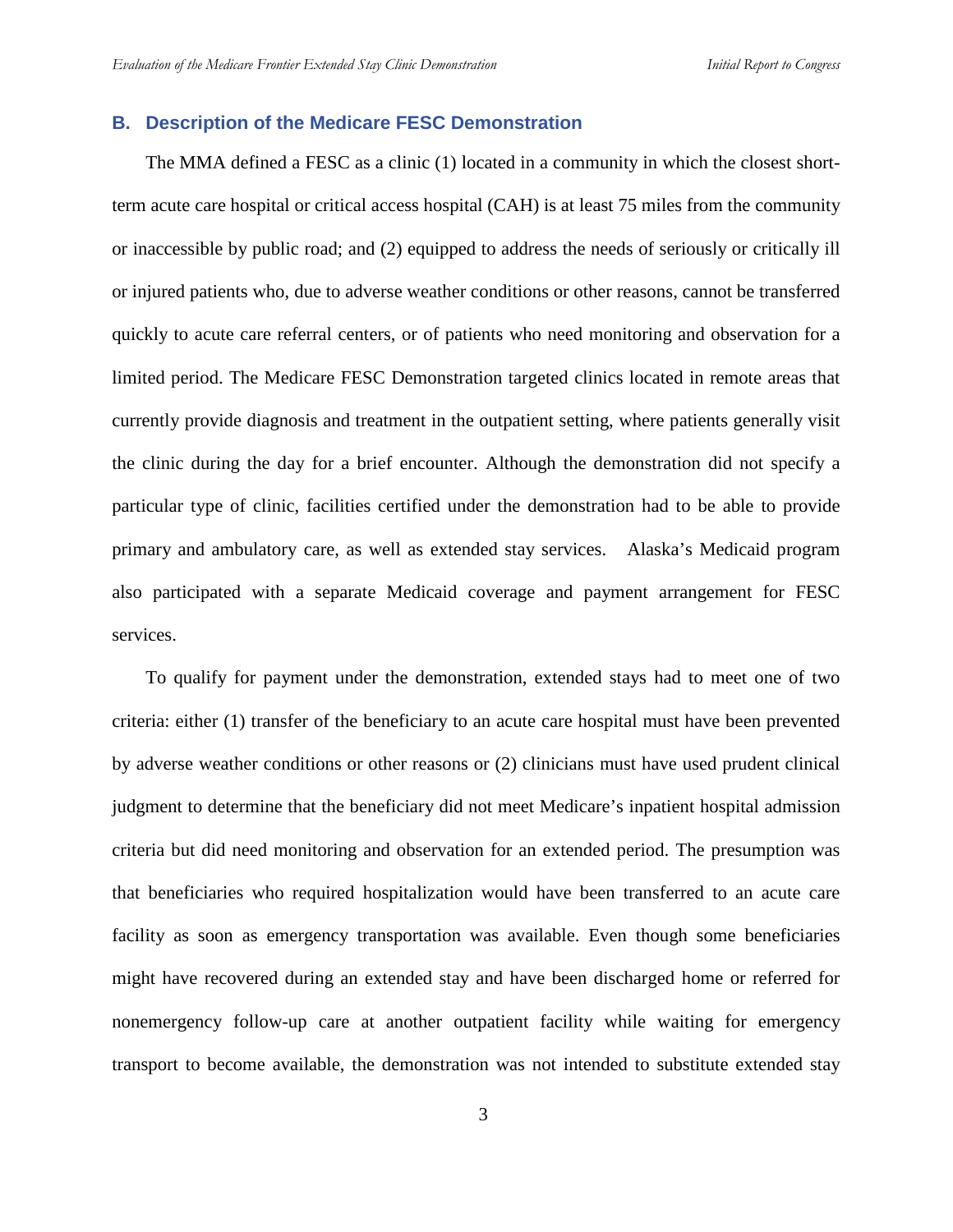services for inpatient care, except for situations when there was severe illness or injury and weather or other circumstances prevented emergency transport.

CMS announced the Medicare FESC Demonstration and published a request for proposals in the *Federal Register* in August 2006 (CMS 2006). After the certification process, the Medicare FESC Demonstration began on April 15, 2010, and lasted for 36 months (through April 15, 2013), regardless of when a clinic received certification and began receiving Medicare payments for extended stay services. The five clinics that participated in the demonstration were located in remote areas or islands in two states: four in Alaska and one in Washington (see Table I.1 and Figure I.1). Inter-Island Medical Center in Friday Harbor, Washington, converted to a CAH in November 2012 and thus became ineligible to receive FESC payments. A sixth site located in Broadus, Montana, applied to and was accepted into the demonstration, but later withdrew citing the high cost of becoming a certified extended stay facility. The nearest hospitals to these clinics are generally distant, so air (and, in some cases, boat) transport is the only option for emergency transport services, and severe weather can prevent transfer for days.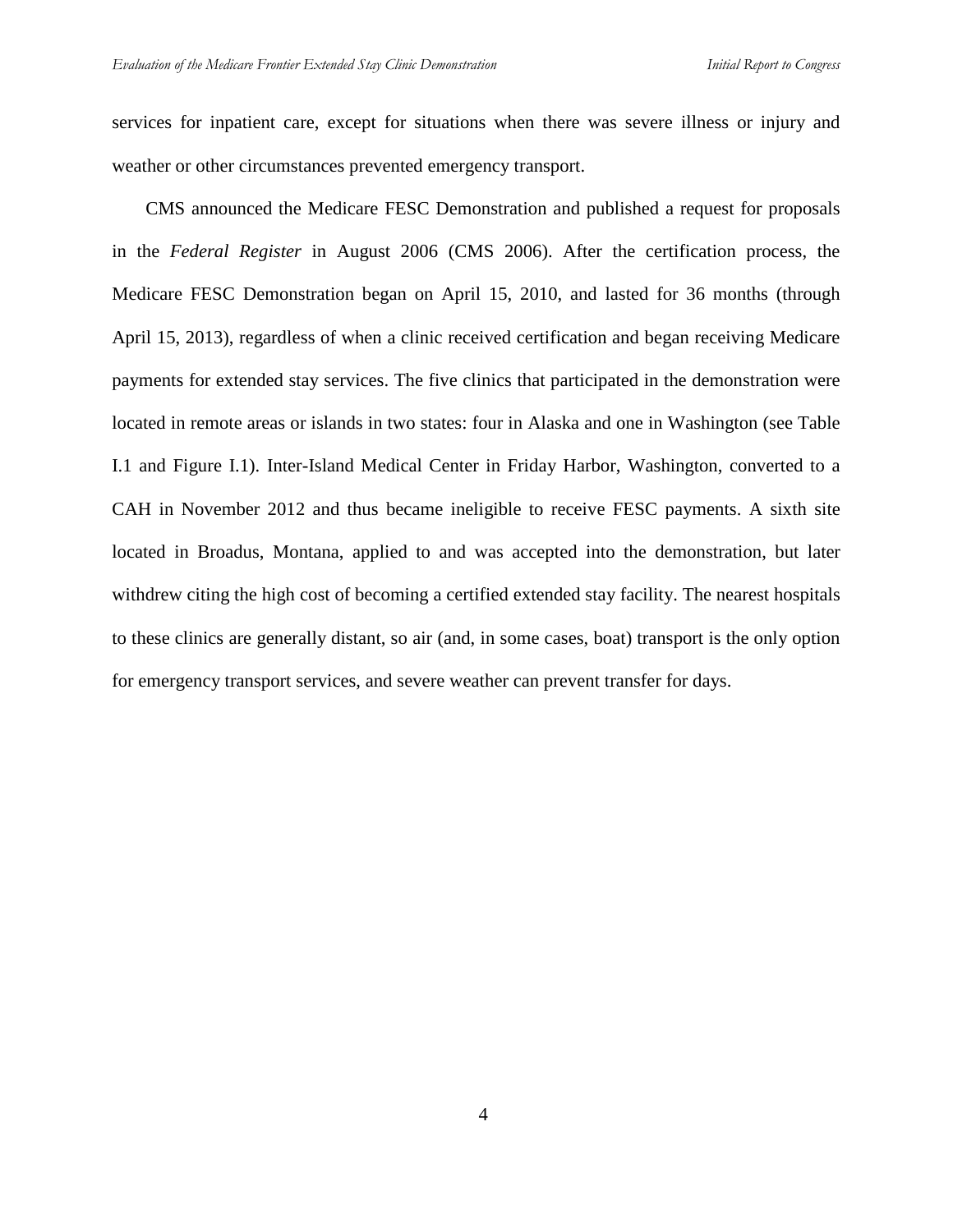| Clinic                                 | City                 | State      | <b>FESC</b><br>Certification<br>Date | <b>FESC</b><br>End Date |
|----------------------------------------|----------------------|------------|--------------------------------------|-------------------------|
| Powder River Medical Center            | <b>Broadus</b>       | Montana    | n.a.                                 | n.a.                    |
| Inter-Island Medical Center            | <b>Friday Harbor</b> | Washington | <b>April 2010</b>                    | November<br>2012        |
| Iliuliuk Family and Health<br>Services | Unalaska             | Alaska     | <b>July 2010</b>                     | <b>April 2013</b>       |
| Haines Health Center                   | Haines               | Alaska     | October 2010                         | <b>April 2013</b>       |
| Alicia Roberts Medical Center          | Klawock              | Alaska     | December<br>2010                     | <b>April 2013</b>       |
| Cross Road Medical Center              | Glennallen           | Alaska     | <b>April 2011</b>                    | <b>April 2013</b>       |

#### **Table I.1. Clinics Selected to Participate in the Medicare FESC Demonstration, by Certification Date**

Note: Powder River Medical Center in Broadus, Montana, withdrew from the demonstration when it learned the Medicare conditions of participation. Inter-Island Medical Center in Friday Harbor, Washington, converted to a critical access hospital in November 2012 and thus became ineligible to receive FESC payments.

n.a. = not applicable.

#### **Figure I.1. Geographic Location of Clinics Selected to Participate in the Medicare FESC Demonstration**

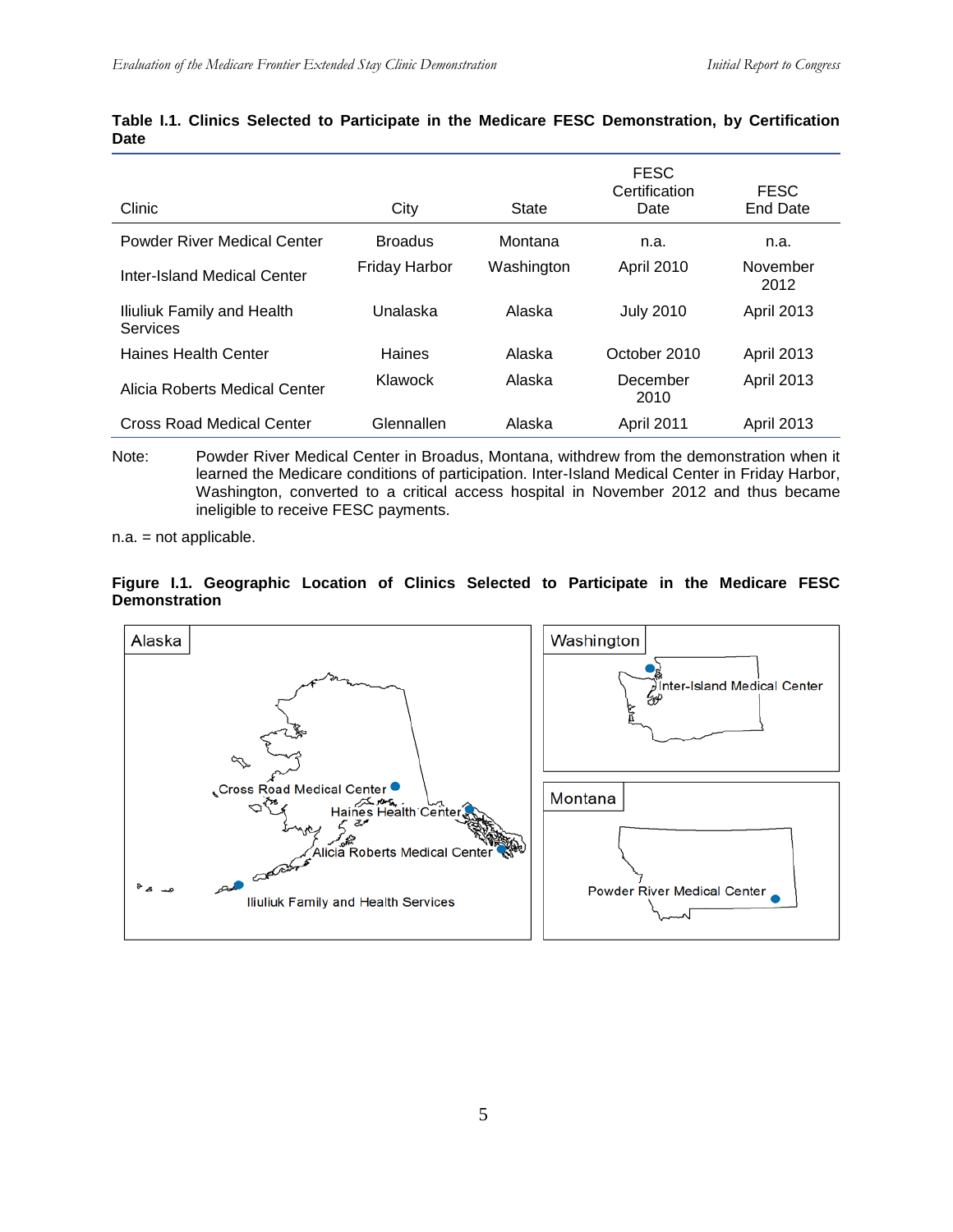## **C. Purpose and Outline of the Evaluation Report**

This report is intended to provide Congress with information on the Medicare FESC Demonstration. The report is organized as follows. Following this introduction, Chapter II describes two critical actions that CMS needed to complete before it could implement the demonstration: (1) establishing the federal certification requirements for frontier extended stay clinics and (2) developing the payment methodology for extended stay services. Chapter III describes our evaluation methodology, with details on the model we used to estimate the impact of the demonstration on emergency transfers and hospitalizations. Chapter IV provides a brief description of the five participating clinics, highlighting the unique characteristics they share, which could limit the applicability of the extended stay model of care in other frontier communities. Chapter V summarizes three key findings from the evaluation that are important for considering extended stay services in frontier communities: (1) What are extended stay services? (2) How do extended stay services affect the patient experience and the cost of care? and (3) Are extended stay services sustainable under Medicare's payment system?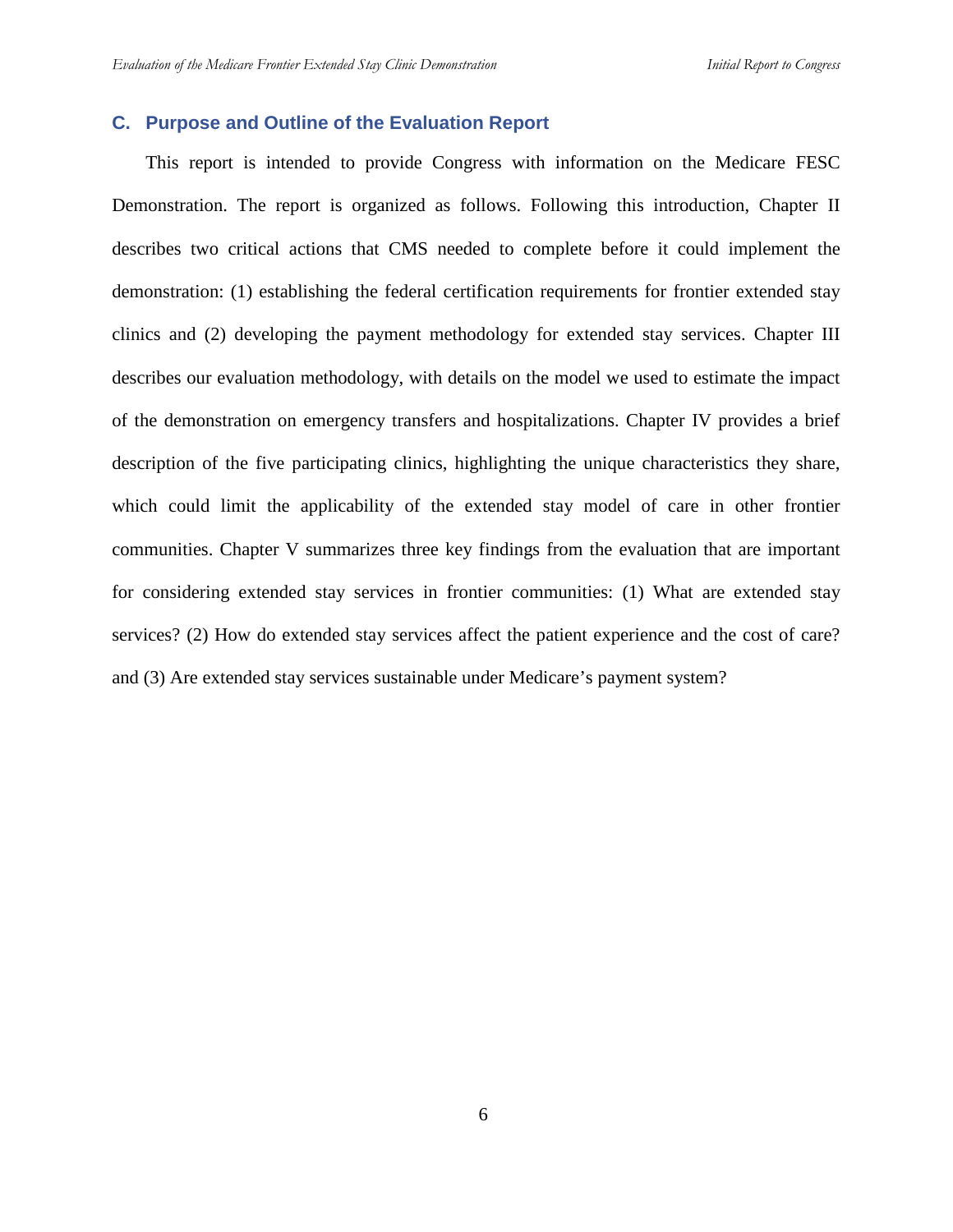## **II. IMPLEMENTATION OF THE MEDICARE FESC DEMONSTRATION**

Section 434 of the MMA created a new type of service and clinic under Medicare, requiring CMS to develop the conditions of participation and payment methodology before it could implement the demonstration. In this chapter, we describe the CMS conditions of participation for the demonstration. We also describe the Medicare and Medicaid payment methodology and rate, and compare the payments with the amount clinics would have received without the demonstration.

## **A. CMS's Conditions of Participation**

As part of the demonstration, CMS and the Alaska state Medicaid agency developed a set of requirements for ensuring the safety of patients who received observation and emergency services (and, in some cases, overnight care) in health care settings designed and used primarily for outpatient ambulatory care. To qualify as an extended stay facility and bill Medicare for extended stay services under the demonstration, the five demonstration clinics had to meet federal conditions of participation (in addition to those they already had to meet to obtain their level of federal and state licensure as outpatient clinics) relating to (1) staff type and coverage, (2) facility services and physical structure, and (3) administrative procedures.<sup>[7](#page-22-0)</sup> In this section, we describe the standards required by CMS to be certified as an extended stay facility under the demonstration in each of these areas.

**Staffing**. The certification requirements for staffing specify the type of clinicians permitted to provide bedside care, the types of procedures clinicians with different medical training are allowed to provide, the availability of clinicians during working and nonworking hours, and staff

<span id="page-22-0"></span> $<sup>7</sup>$  Alaska developed its own set of Medicaid certification requirements for nontribal extended stay clinics.</sup> Tribal clinics in Alaska are exempt from state licensure.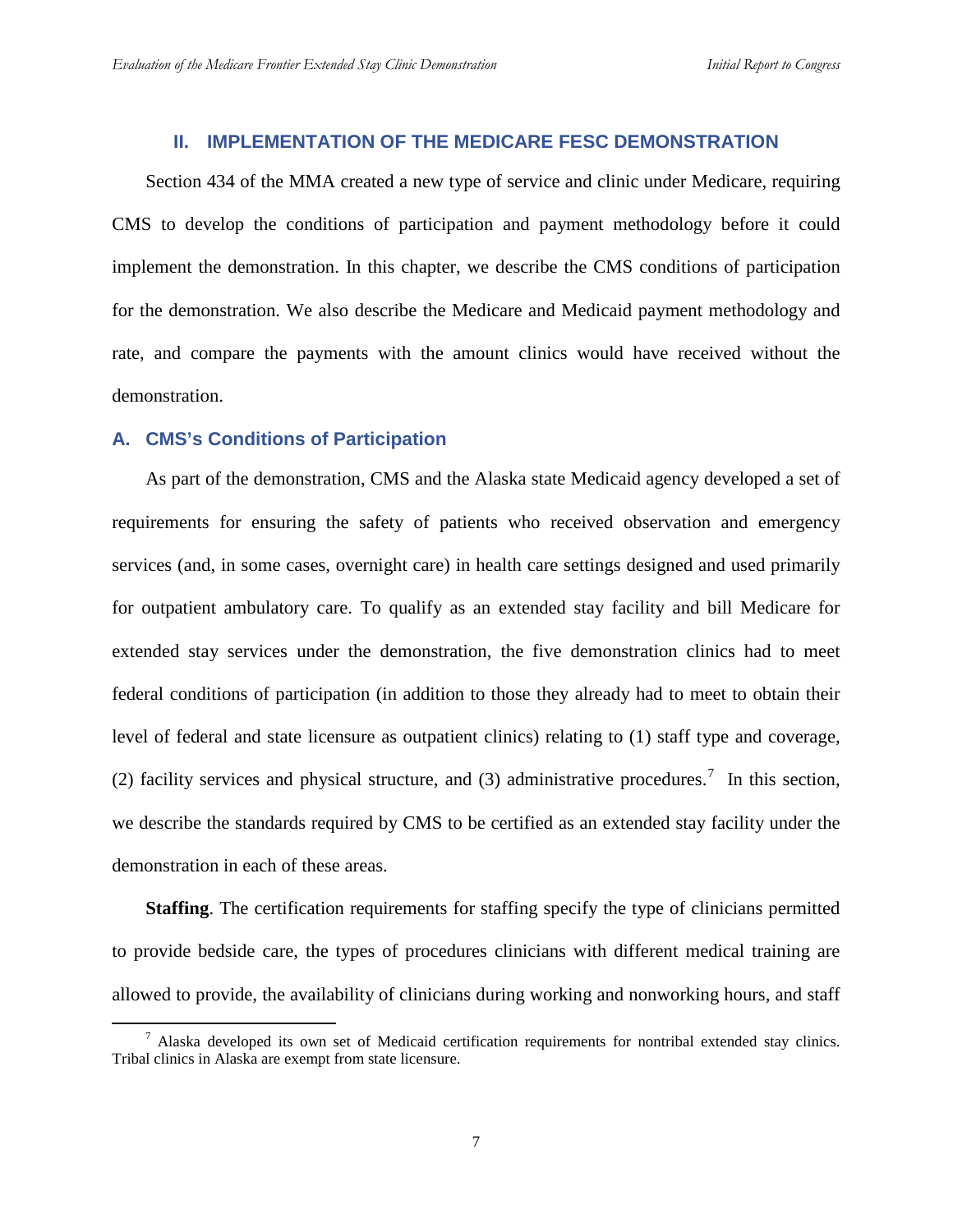supervision. To comply with the staffing requirements, a physician, a nonphysician clinician (such as a nurse practitioner or physician assistant), or a registered nurse must be on call or on site 24 hours a day, seven days a week.<sup>[8](#page-23-0)</sup> If on call, the clinician must be on site within 30 minutes of a patient's after-hours arrival. A physician or nonphysician clinician is required to determine whether a patient should be admitted for an extended stay of four or more hours. When a patient is admitted for an extended stay, a licensed practical nurse, emergency medical technician, or paramedic is allowed to provide bedside care if a physician, nonphysician clinician, or registered nurse is not available. In addition, a clinical staff person must be on site whenever the facility has one or more extended stay patients. A clinic cannot treat more than four extended stay patients at one time.

CMS's initial conditions of participation stipulated that a physician, nurse practitioner, or registered nurse must provide the bedside care of extended stay patients. However, because of the chronic staffing shortages and transportation barriers facing frontier communities, many clinics in isolated rural areas in Alaska have historically relied on clinical staff with less medical training than physicians and nurse practitioners to treat patients in need of extended stay care. After discussions, CMS agreed to allow licensed practical nurses, physician assistants, emergency medical technicians, and paramedics to provide bedside care when a physician, nurse practitioner, or registered nurse was not available, on the condition that sites had tried and failed to fill that position. CMS did not extend the exemption to community health aides, a staffing model used throughout Alaska's tribal health system.

<span id="page-23-0"></span><sup>&</sup>lt;sup>8</sup> A physician or nonphysician clinician must be available on site at least 60 percent of the time during the clinic's normal hours of operation or at least 32 hours per week, whichever is less. For extended stays, physicians are required to supervise the patient care provided by other practitioners.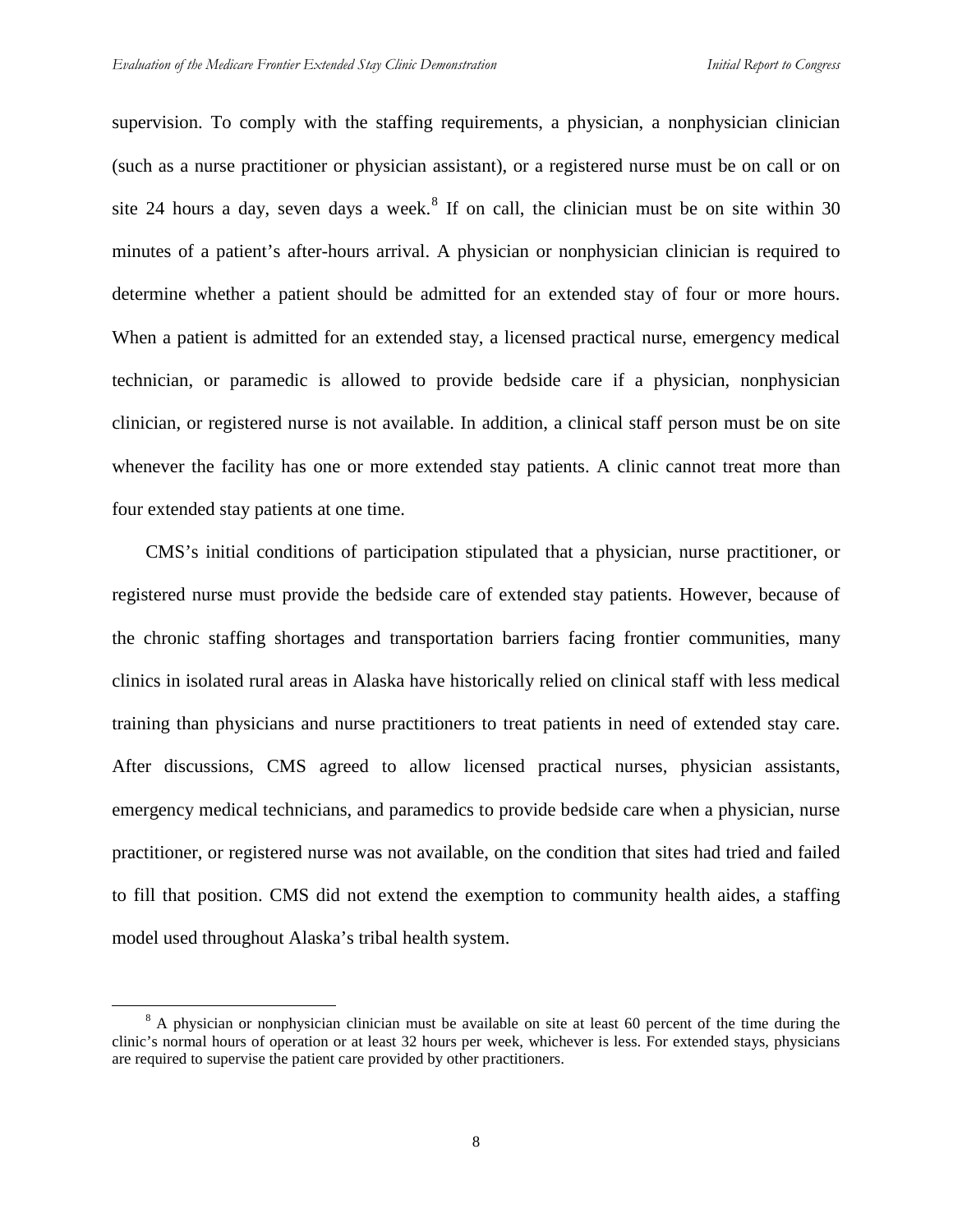The clinics in Alaska also sought approval from the Alaska Board of Nursing to modify its scope-of-practice rules to allow registered nurses to take patient x-rays in frontier clinics. Although registered nurses had historically performed x-rays in frontier clinics in Alaska, CMS was willing to sanction this practice in the demonstration facilities only if it was authorized by the state nursing board. After six months of discussions, the state nursing board agreed to permit registered nurses to perform x-rays at demonstration clinics, conditional on their meeting additional training and continuing medical education requirements and completing competency assessments in radiology.

**Facilities and services**. CMS also required all extended stay facilities to upgrade from general business occupancy life safety codes to more stringent ambulatory health care occupancy life safety codes (National Fire Prevention Association 2000). The rationale for requiring extended stay clinics to achieve and maintain the higher life safety codes was because, unlike ambulatory health centers, extended stay clinics had to be able to operate as observation and emergency facilities for up to 48 hours. Specifically, all rooms used for extended stay services have to be separated by a fire wall and smoke barriers (capable of retarding smoke), and the clinics are required to have sprinkler systems to meet federal fire safety standards. To provide extended stay care services 24 hours a day, extended stay facilities are also required to have an approved moderate complexity laboratory and radiology services for diagnosis and treatment; appropriate equipment, supplies, drugs, chemicals, and biologicals to treat extended stay cases; a physically separate area for treating extended stay patients; and ancillary services such as food and laundry.

**Administrative procedures**. Finally, CMS required clinics participating in the demonstration to implement a number of administrative procedures to help ensure the safety of extended stay patients. First, extended stay facilities were required to have formal agreements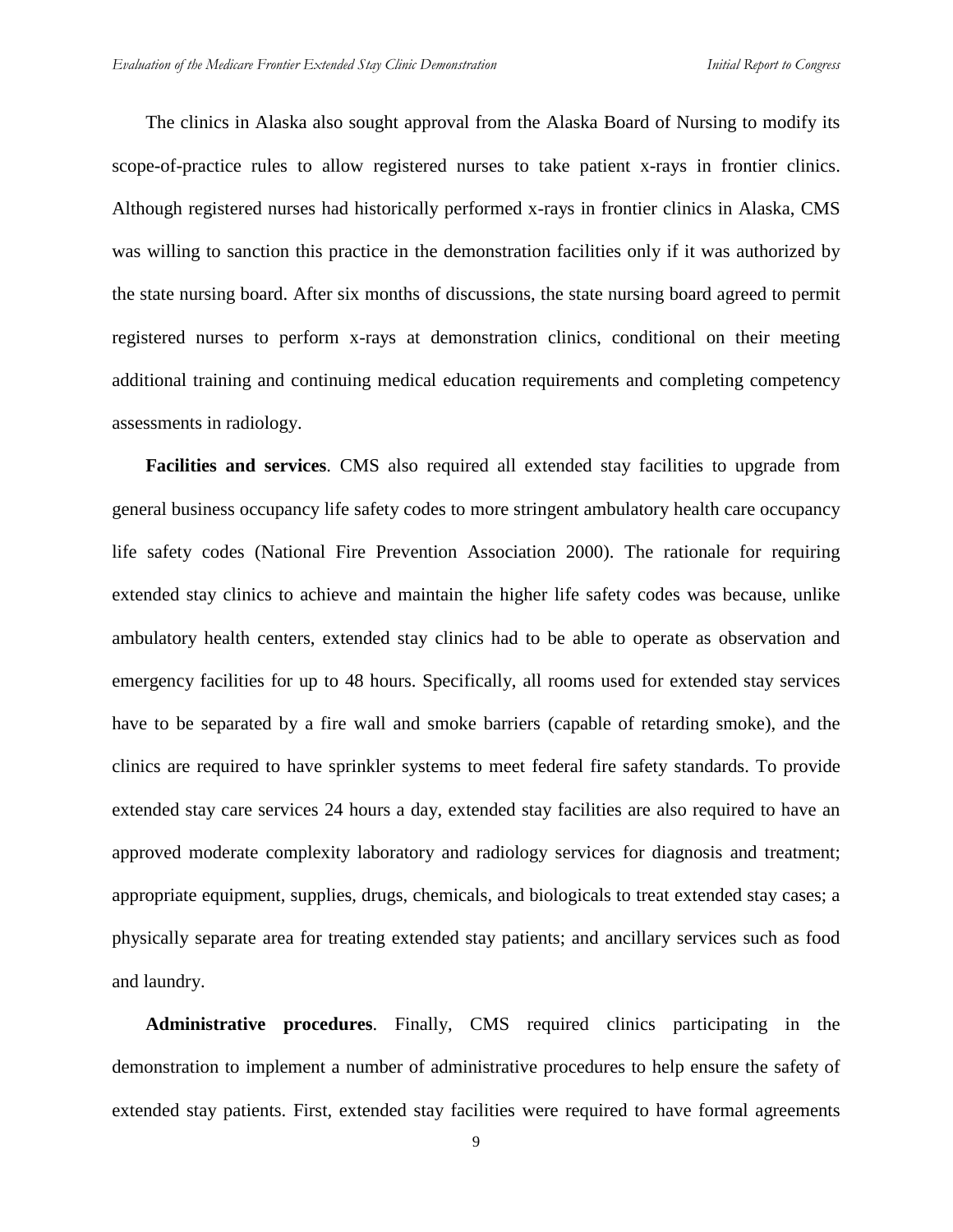with acute care hospitals or CAHs to facilitate the referral, transfer, and inpatient treatment of extended stay patients. If agreements are not in writing, CMS required the extended stay clinic to demonstrate that referred patients are accepted and treated upon transfer. CMS also required facilities to develop and maintain a clinical records system that documents the weather or transportation issues preventing hospital transfer; the time of extended stay admission and discharge; and clinical information associated with the extended stay, including diagnoses, procedures, and outcomes. This information is also captured in the patient encounter forms that the participating clinic was required to send to its Medicare Administrative Contractor (MAC) for medical necessity review. The clinic was also required to ensure that the patient's health records were transferred to the referral hospital. Finally, as a condition of participation in the demonstration, clinics were required to develop a quality assessment and performance improvement program and to have procedures to evaluate extended stay services annually to measure and improve patient safety, quality of care, and satisfaction.

To help facilities meet the conditions of participation in the demonstration, HRSA provided clinics with annual extended stay capacity-building grants from 2004 (six years before the initiation of enhanced payment for extended stay services by Medicare) to 2013, totaling nearly \$13 million, in addition to grant funding that FQHCs were eligible to receive under Section 330 of the Public Health Service Act from HRSA. The clinics used the funds, which were administered by the Alaska FESC Consortium through a cooperative agreement with HRSA, to (1) expand staffing, (2) improve infrastructure and upgrade facilities, (3) purchase medical equipment, and (4) develop administrative protocols for ensuring patient safety. The goal of the Alaska FESC Consortium, which consisted of all five clinics participating in the Medicare FESC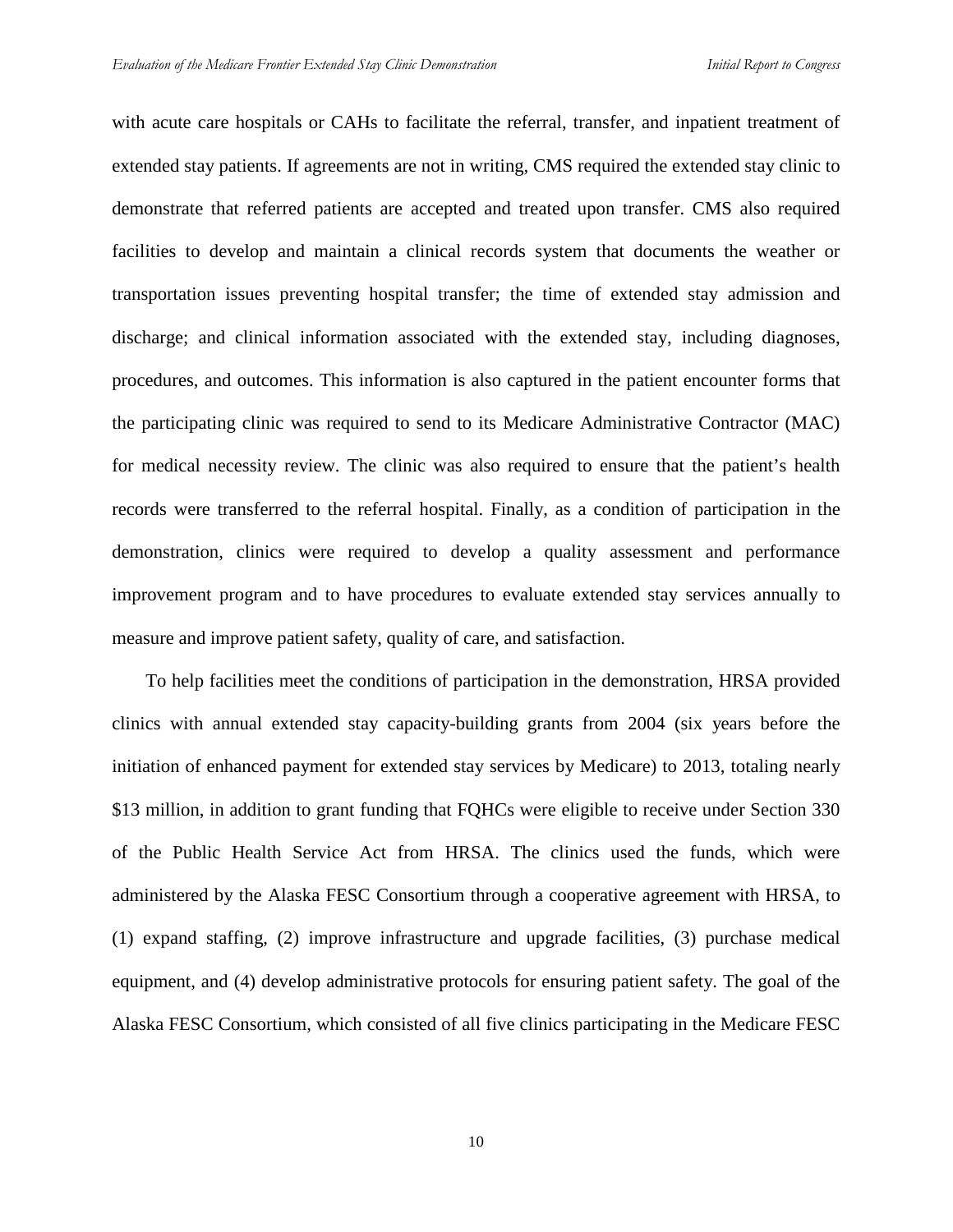Demonstration, was to demonstrate the effectiveness and appropriateness of the extended stay model of care in remote communities.<sup>[9](#page-26-0)</sup> The Alaska FESC Consortium also assisted clinics with developing written policies and procedures to comply with the conditions of participation and to prepare the documentation they needed to obtain certification through self-attestation, that is, through signing their own certification documents and acknowledging their status.

## **B. Payment Methodology**

Under the Medicare FESC Demonstration, participating clinics received a wage-adjusted FESC payment rate per 4-hour unit of time for stays longer than 4 hours up to a maximum of 48 hours. For stays of fewer than 4 hours, the clinics received their per visit rate.<sup>[10](#page-26-1)</sup> For stays 4 hours or longer, the clinic received the enhanced FESC payment rate. For these stays, the clinic, in submitting the number of units on the claim, rounded down to the lower number of units for an incremental amount of time fewer than 2 hours, and rounded up to the greater number of units for an incremental amount of time greater than or equal to 2 hours but fewer than 4 hours.<sup>[11](#page-26-2)</sup>

Medicare FESC payments were expected to cover nearly all of the laboratory, x-ray, and physician services associated with an extended stay in a clinic in an isolated rural area. Types of services outside the defined bundle of services eligible for the per-visit payment under the demonstration were paid separately under Medicare Part B. Because the bundle of services

<span id="page-26-0"></span> <sup>9</sup> The lead agency for the Alaska FESC Consortium (and the holder of the cooperative agreement with HRSA) was SEARHC, a nonprofit tribal health consortium that serves the health interests of the Native people of Southeast Alaska. SEARHC operates a hospital, 12 community clinics, and three substance abuse treatment programs. Two of the clinics that participated in the demonstration (Haines Health Center and Alicia Roberts Medical Center) are members of SEARHC.

<span id="page-26-1"></span> $10$  Medicare has special payment policies for RHCs and FQHCs that recognize the unique roles these facilities play as providers of primary care in underserved communities. RHCs and FQHCs are paid an all-inclusive rate, subject to a payment limit, for all qualified services furnished on the same day.

<span id="page-26-2"></span> $11$  For example, for a stay of three hours, Medicare paid at the customary clinic visit rate. For a stay of five hours, Medicare paid the FESC payment rate for one unit of time. A stay of seven hours was paid at the demonstration rate at two units of time and a stay of nine hours was paid at two units of time.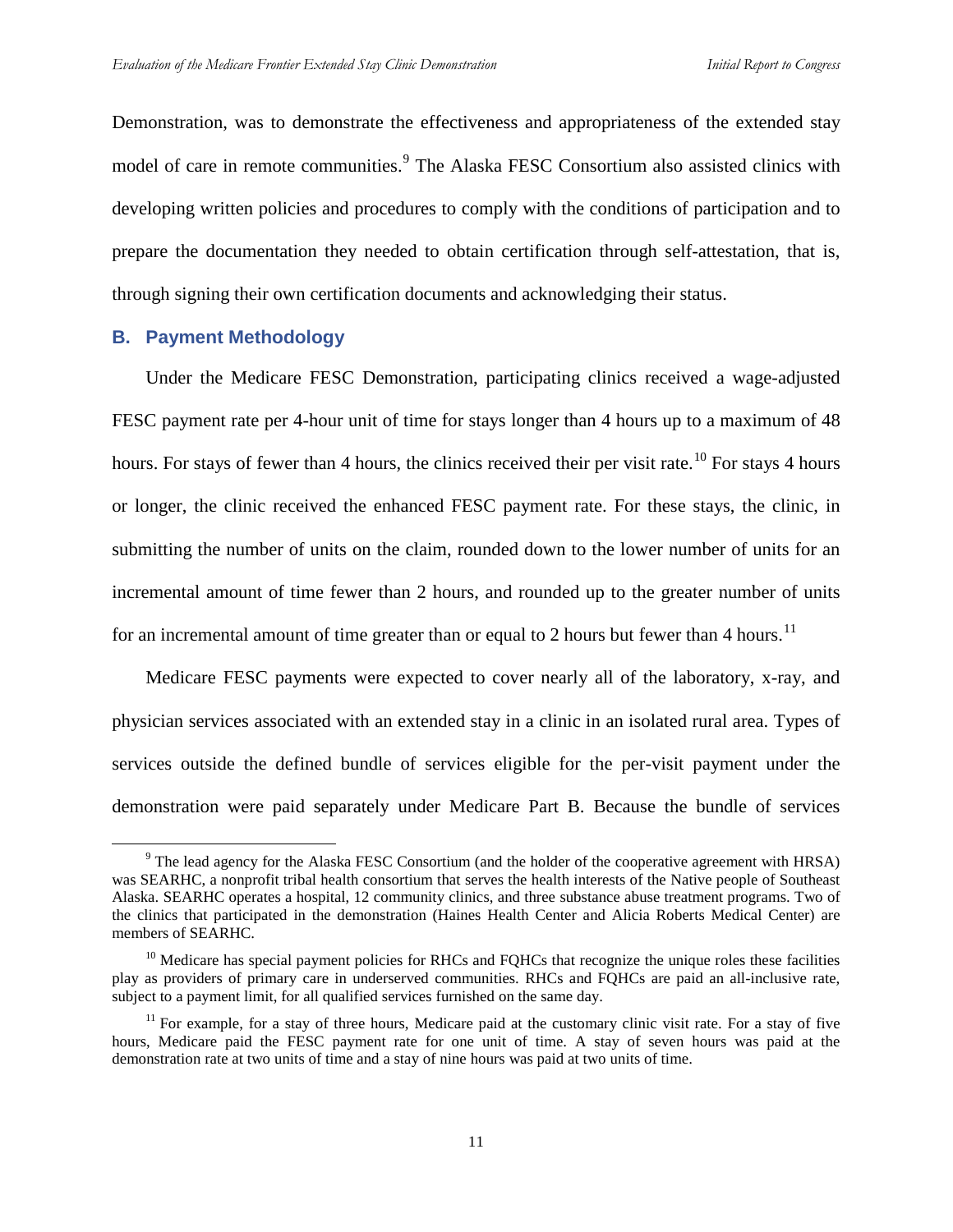included in the extended stay payment rate was designed to capture most of the services and procedures typically associated with an ambulatory visit at an RHC or FQHC, separate billing was expected to be uncommon and represent a relatively small proportion of total costs incurred during an extended stay.

The FESC bundled payment rate was based on the payment rate that Medicare uses to pay for observation bed stays in hospital outpatient departments under the hospital outpatient prospective payment system (OPPS) using Ambulatory Payment Classification group 0339. The standardized payment rate was adjusted for regional wage variation. The bundled payment rate was also supposed to include any cost-of-living adjustments for supplies and other nonlabor resources that were applied under the outpatient and inpatient prospective payment systems and to be updated annually based upon the market basket adjustment applicable to the OPPS. However, the bundled payment rate for extended stay services per four-hour unit of stay remained unchanged throughout the demonstration.

Table II.1 summarizes the Medicare payment rates under the demonstration, as well as under traditional RHC and FQHC payment rules, for each participating site. In fiscal year (FY) 2012, the four FQHCs participating in the demonstration in Alaska received \$541.24 per four-hour unit of stay for extended stay beneficiaries covered under Medicare and the one RHC in Washington received \$479.74 per four-hour unit of stay. Under the RHC/FQHC all-inclusive rate system, these clinics would still have treated beneficiaries who needed extended stay care, but they would have been able to bill only up to the Medicare upper payment limit, ranging from \$78.54 per visit at the RHC in Washington to \$447.00 per visit at the two tribal clinics in Alaska. Under the demonstration, the four FQHCs treating a beneficiary with an extended stay of 6.9 hours would have received \$1,082.48 (two units), significantly higher than the bundled per-visit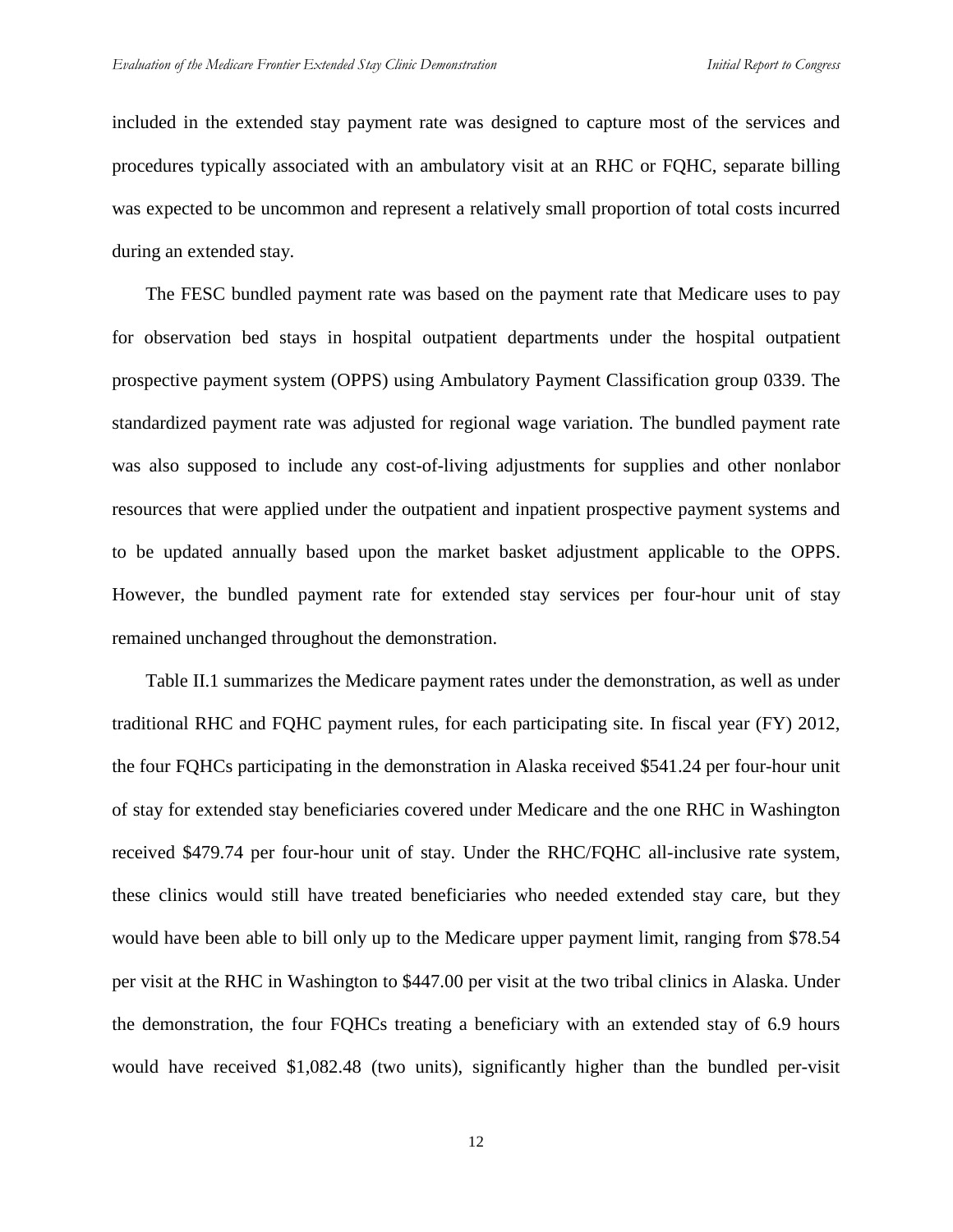payment rate that they would have received in the absence of the demonstration. These rates

remained in effect for the full three years of the demonstration.

| Clinic                                        | Tribal<br><b>Status</b> | RHC/FQHC<br>Certification | RHC/FQHC<br><b>Payment Rate</b><br>(per visit) | <b>FESC</b><br><b>Payment Rate</b><br>(per 4-hour<br>unit) |
|-----------------------------------------------|-------------------------|---------------------------|------------------------------------------------|------------------------------------------------------------|
| Inter-Island Medical Center                   | Nontribal               | <b>RHC</b>                | \$78.54                                        | \$479.74                                                   |
| Alicia Roberts Medical Center                 | Tribal                  | <b>FOHC</b>               | \$447.00                                       | \$541.24                                                   |
| Haines Health Center                          | Tribal                  | <b>FOHC</b>               | \$447.00                                       | \$541.24                                                   |
| Cross Road Medical Center                     | Nontribal               | <b>FOHC</b>               | \$109.90                                       | \$541.24                                                   |
| Iliuliuk Family and Health<br><b>Services</b> | Nontribal               | <b>FOHC</b>               | \$109.90                                       | \$541.24                                                   |

#### **Table II.1. Medicare Payment Rates for Extended Stay Services, Fiscal Year 2012**

Source: Centers for Medicare & Medicaid Services and Alaska Department of Health and Social Services.

Note: Inter-Island Medical Center converted to CAH status in November 2012 and became ineligible to continue to receive FESC payments. Cross Road Medical Center is a nontribal FQHC, but has a contract with a regional tribal health consortium to provide outpatient and short-term urgent care to American Indian/Alaskan Native residents in the region.

 $CAH =$  critical access hospital; FESC = frontier extended stay clinic; FQHC = federally qualified health  $center: RHC = rural health clinic.$ 

The Alaska Medicaid program also decided to pay an enhanced amount for extended stay services under the demonstration, establishing payment rules that mirror those for Medicare. But rather than adopting Medicare's bundled payment rate of \$541.24 for sites in Alaska, the state Medicaid program chose to use its existing all-inclusive payment rate for ambulatory visits as the basis of the payment rate for extended stays (multiplied by the number of four-hour units of time).<sup>[12](#page-28-0)</sup> Alaska's Medicaid payment rates for extended stay encounters under the demonstration were based on each facility's historic costs and, as a result, vary by clinic and differ depending on the clinic's tribal status. Under the demonstration, the Alaska Medicaid all-inclusive payment

<span id="page-28-0"></span> $12$  Alaska Medicaid uses an all-inclusive payment rate for ambulatory visits and does not permit clinics to bill separately for ancillary services. As a result, demonstration clinics are not allowed to bill Medicaid separately for ancillary services that Medicare excluded from its bundled extended stay rate.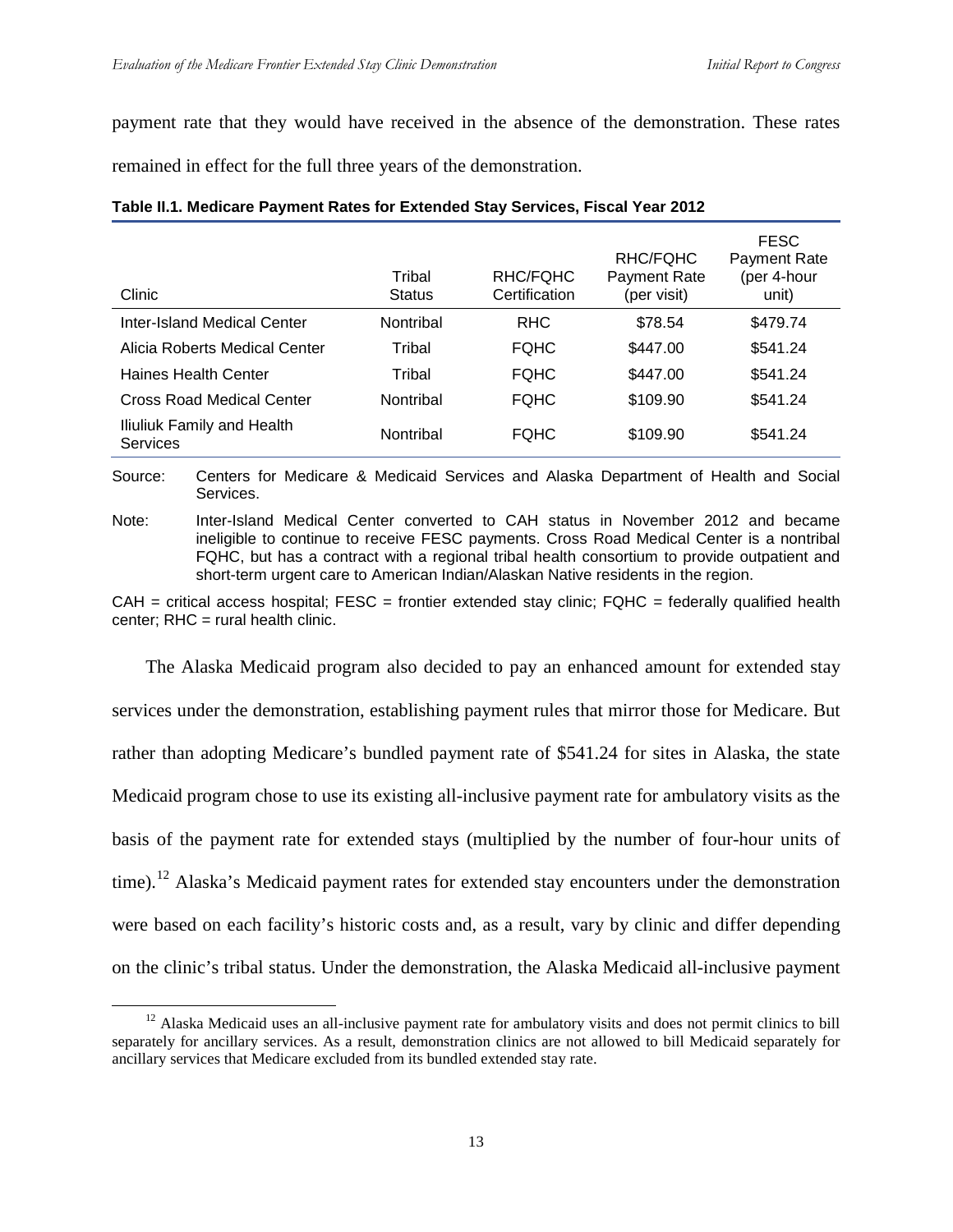rate for extended stay encounters at the two tribal clinics (Alicia Roberts Medical Center and Haines Health Center) was \$490.00, whereas for the nontribal clinics (Cross Road Medical Center and Iliuliuk Family and Health Services), the Medicaid all-inclusive payment rates for extended stay encounters were \$342.24 and \$315.93, respectively, slightly lower than the rates paid by Medicare (see Table II.1).<sup>[13](#page-29-0)</sup>

Alaska Medicaid ceased paying for extended stay claims with a date of service after March 31, 2013. Alaska reported that over the three-year demonstration period, 70 Medicaid FESC encounters were provided, in which 42 potentially averted patient transfers. Based on Alaska Medicaid's enhanced payment rate for extended stay services, total payments for the 70 Medicaid recipients with an extended stay encounter was approximately \$87,000. The Medicaid program in Washington opted not to pay enhanced rates for extended stay care at Inter-Island Medical Center during the demonstration. As previously noted, two of the four participating clinics in Alaska were tribally owned and a third contracted with the regional tribal health consortium to provide services to its members.

<span id="page-29-0"></span> $<sup>13</sup>$  Under Medicare, tribal FQHCs and RHCs receive a higher all-inclusive payment rate than nontribal FQHCs</sup> and RHCs that includes most ancillary services.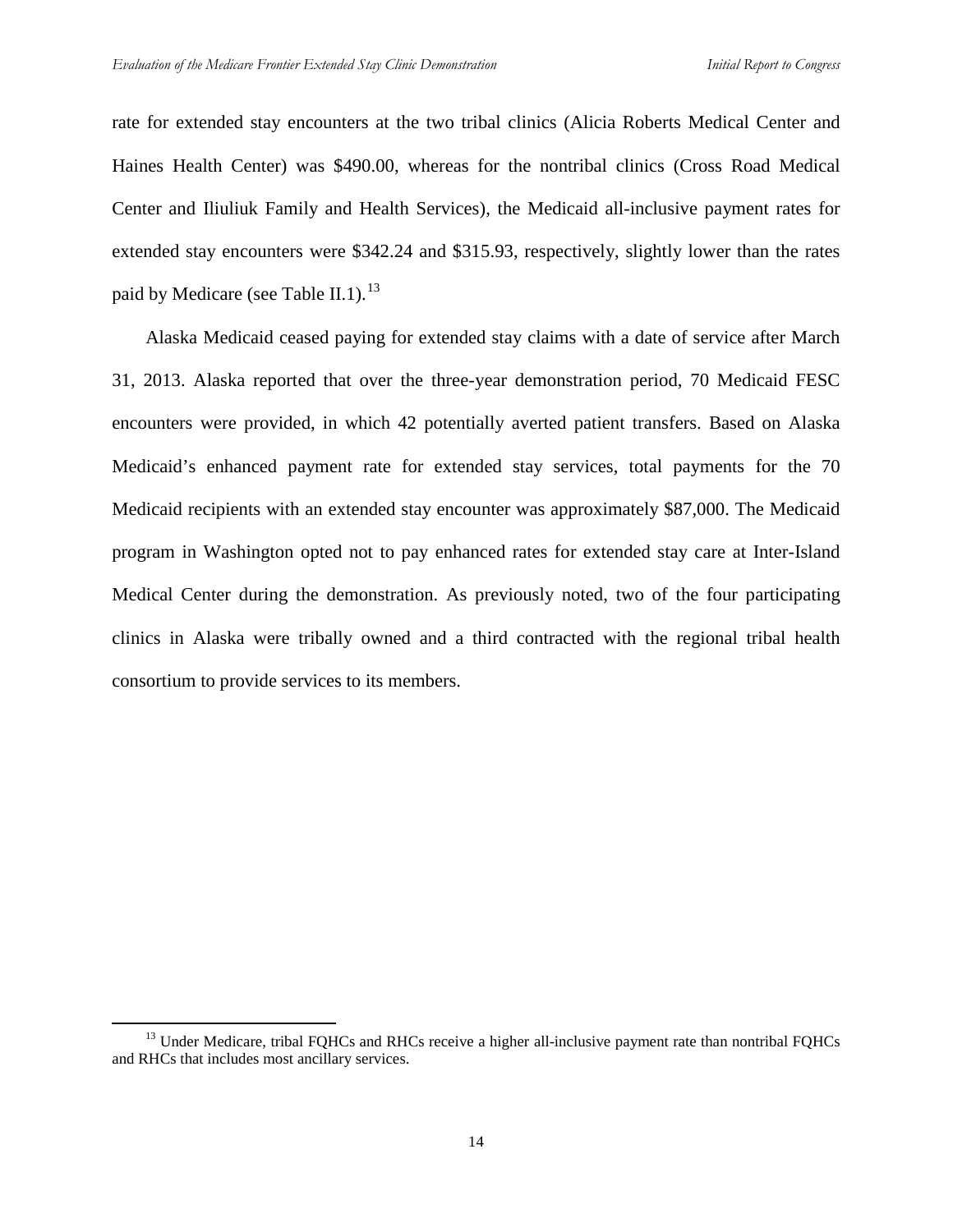## **III. EVALUATION DESIGN AND METHODOLOGY**

The evaluation of the Medicare FESC Demonstration was based on two key components: (1) a qualitative analysis of information obtained through background document review, stakeholder interviews, and site visits; and (2) a quantitative analysis of Medicare claims and extended stay encounter forms submitted by clinics to CMS and their Medicare Administrative Contractor. In this section, we describe our evaluation methodology, including the model we used to estimate the impact of the demonstration on emergency transfers and hospitalizations among Medicare beneficiaries and, thus, the effect of the special financing provision on Medicare payments.

## **A. Qualitative Data and Analysis**

One year after Medicare started paying for extended stay services under the demonstration, we conducted semistructured telephone interviews with nine key program stakeholders at the national, state, and local levels. The purposes of the interviews were to better understand each stakeholder's role in planning and implementing the demonstration and to collect more detailed information on specific issues, such as Medicare's certification requirements, payment methodology, and coverage of extended stay services; billing forms and procedures; and medical necessity review. We also solicited stakeholders' perspectives on the challenges of implementing the demonstration and the desirability and feasibility of covering extended stay services at frontier clinics as a Medicare benefit after the demonstration ended in April 2013. Table III.1 lists the stakeholder organizations interviewed for this study and describes their contributions to the demonstration.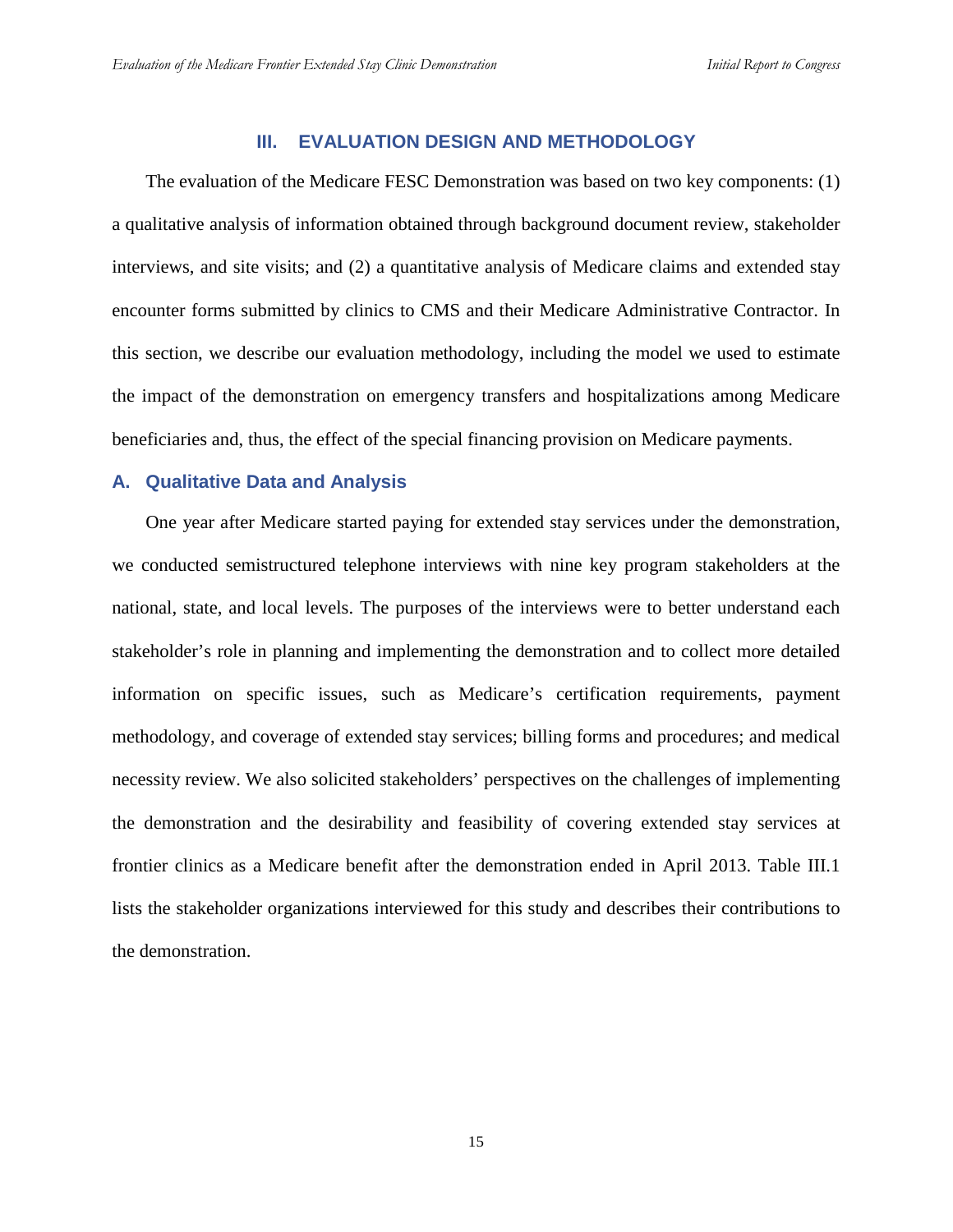| Organization                                                                                      |                                           | Role in Demonstration                                                                                                                                                                                                                                    |
|---------------------------------------------------------------------------------------------------|-------------------------------------------|----------------------------------------------------------------------------------------------------------------------------------------------------------------------------------------------------------------------------------------------------------|
| <b>Centers for Medicare</b><br>& Medicaid Services<br>(CMS)                                       | National<br>Headquarters                  | Responsible for implementing the demonstration, including<br>developing the payment methodology, and establishing the<br>certification requirements                                                                                                      |
|                                                                                                   | <b>Regional Office</b><br>(Region 10)     | Responsible for verifying that clinics met the certification<br>requirements through self-attestation                                                                                                                                                    |
|                                                                                                   | Medicare<br>Administrative<br>Contractors | Responsible for processing claims for extended stay<br>services and verifying medical necessity of extended stay<br>based on review of patient encounter forms                                                                                           |
| Office of Rural<br>Health Policy, Health<br>Resources and<br><b>Services</b><br>Administration    |                                           | Responsible for managing cooperative grant fund to help<br>clinics build capacity for providing extended stay services                                                                                                                                   |
| Alaska Department<br>of Health and Social<br>Services, Alaska<br>Office of Rural<br>Health        |                                           | Responsible for overseeing rural health policy and planning<br>in Alaska, including promoting enactment of FESC<br>legislation at the state and federal levels                                                                                           |
| Alaska Department<br>of Health and Social<br>Services, Division of<br><b>Health Care Services</b> |                                           | Responsible for state licensure of nontribal extended stay<br>clinics, development of state payment methodology for<br>extended stay services, and processing and medical review<br>of extended stay claims for Medicaid beneficiaries                   |
| Alaska FESC<br>Consortium                                                                         |                                           | Responsible for managing the FESC initiative for the clinics<br>in Alaska and Washington and providing technical<br>assistance to clinics participating in the demonstration.<br>However, CMS was responsible for managing the federal<br>demonstration. |

#### **Table III.1. Organizations Interviewed for Medicare FESC Demonstration Evaluation**

We also conducted one-day site visits to each of the participating clinics in August 2012, approximately halfway through their 36-month period of participation in the demonstration. The purpose of the site visits was to understand the issues they face treating patients with extended care needs, the challenges they encountered in implementing the extended stay model, and the strategies they used to overcome those challenges. We also wanted to understand the equipment, staffing, and systems needed to operate an extended stay clinic; to identify the factors that influence the success of the extended stay model of care; and to discuss the feasibility of sustaining extended stay capacity after the end of the demonstration. In addition, the site visits served as an opportunity to validate and update preliminary findings from our document review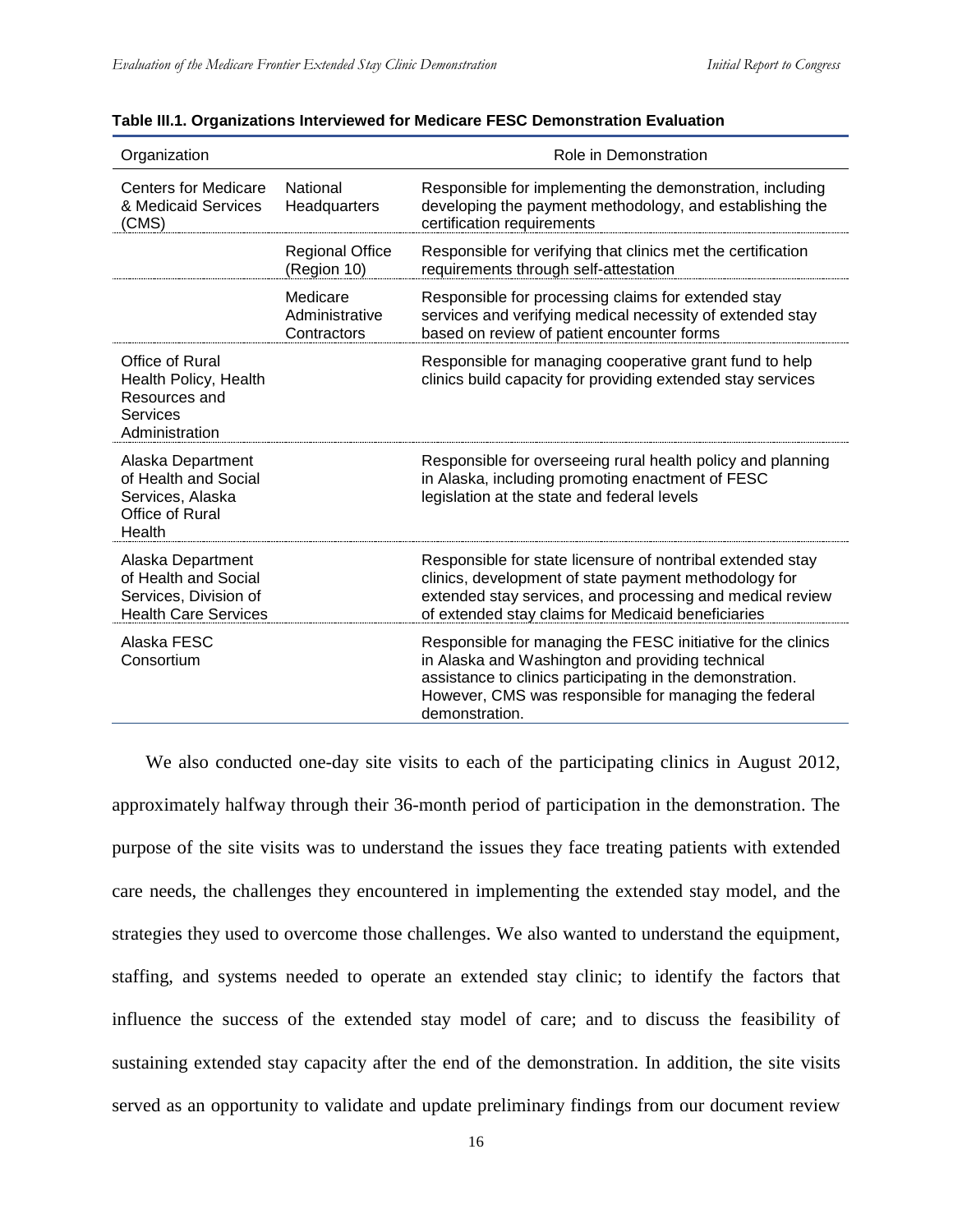and stakeholder interviews. Discussion topics included participation goals; clinic operations; experiences with staffing, facilities, and equipment; certification requirements and billing procedures; payment regulations; the role of Medicaid; and sustainability and replicability of the extended stay model. While in Alaska, we also conducted in-person interviews with staff from the Alaska FESC Consortium, the Alaska Office of Rural Health, and the Division of Health Care Services (Medicaid).

## **B. Descriptive Analysis of Extended Stay Characteristics Based on Patient Encounter Forms**

We relied on two sources of quantitative data for this study: self-reported patient encounter forms and Medicare claims. Clinical staff from participating sites completed the encounter forms and sent them to CMS and, in some cases, their Medicare Administrative Contractor, to verify that the beneficiary met the medical requirements for receiving extended stay services. Encounter forms provided more clinical information about extended stays than could be obtained from Medicare claims. For example, encounter forms included information on the chief complaint at admission, the time and duration of the stay, the type of admission (monitoring or transfer), the clinical outcome of the extended stay, and the discharge diagnosis. The encounter forms also included an assessment by the attending clinician of the impact of an extended stay on subsequent care (including whether the extended stay averted an emergency transfer or prevented sending a beneficiary home without adequate monitoring and observation care).

We obtained 166 encounter forms for Medicare extended stay beneficiaries on a rolling basis from March 2010 through April 2013. We used them primarily to describe the characteristics of extended stay encounters among Medicare beneficiaries. Encounter forms also provided an alternative source of information on the effect of extended stay services on followup care. However, because encounter forms did not always result in a final action claim for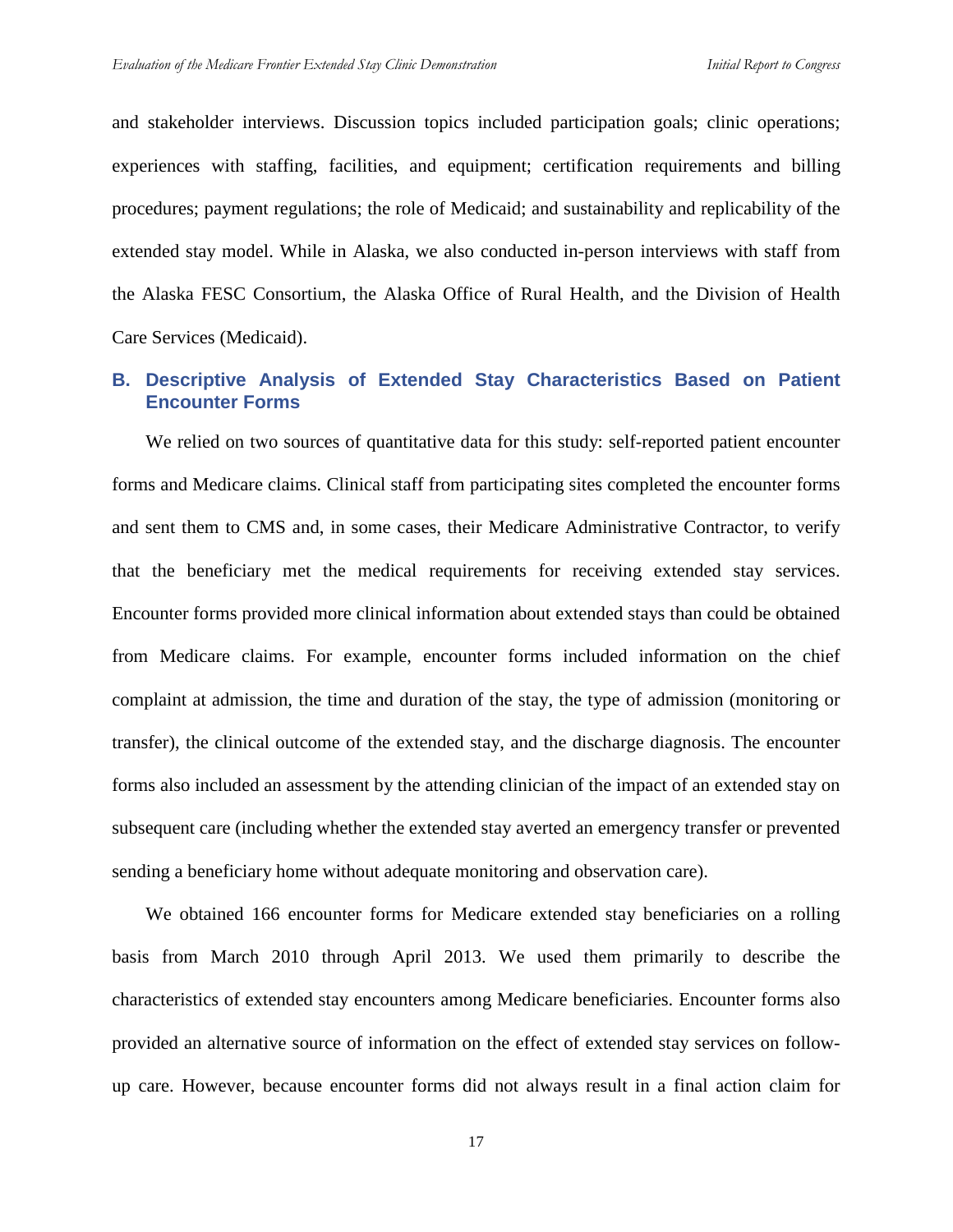extended stay services and the information they contained was self-reported by the attending clinician, we did not use them to estimate the impact of the demonstration on emergency transfers and hospitalizations or Medicare payments.

## **C. Identification of Comparison Clinics for Estimating Impact of Demonstration on Medicare Service Use and Expenditures**

The Medicare FESC Demonstration was designed to reduce emergency transfers and hospitalizations among Medicare beneficiaries seeking extended stay care at clinics in isolated rural areas. Attributing observed changes in these outcomes to the extended stay model of care requires the identification of a comparison group of similar facilities for which, in the absence of the demonstration, trends in emergency transfers and hospitalizations between participating and nonparticipating clinics would have been the same. We identified two comparison clinics in Alaska that served this purpose.

To identify comparison clinics, we began with a list of potential clinics in Alaska and Washington provided by SEARHC. The criteria for selecting comparison clinics from this list included (1) location in a rural area; (2) certification as a Medicare provider; (3) designated as an RHC or FQHC; (4) meeting the distance criterion from the nearest hospital as stipulated in the authorizing legislation for the demonstration; (5) staffed by physicians and advanced practice nurses or advanced practice nurses working with a visiting physician; (6) providing comprehensive primary care services, including laboratory testing and radiology services; (7) not operating an emergency or urgent care unit; and (8) billing under its own national provider identifier.

Table III.2 provides information about the demonstration and candidate comparison clinics considered for this analysis. After reviewing the facilities' characteristics and speaking with administrators from several clinics, we determined that only two clinics met the criteria for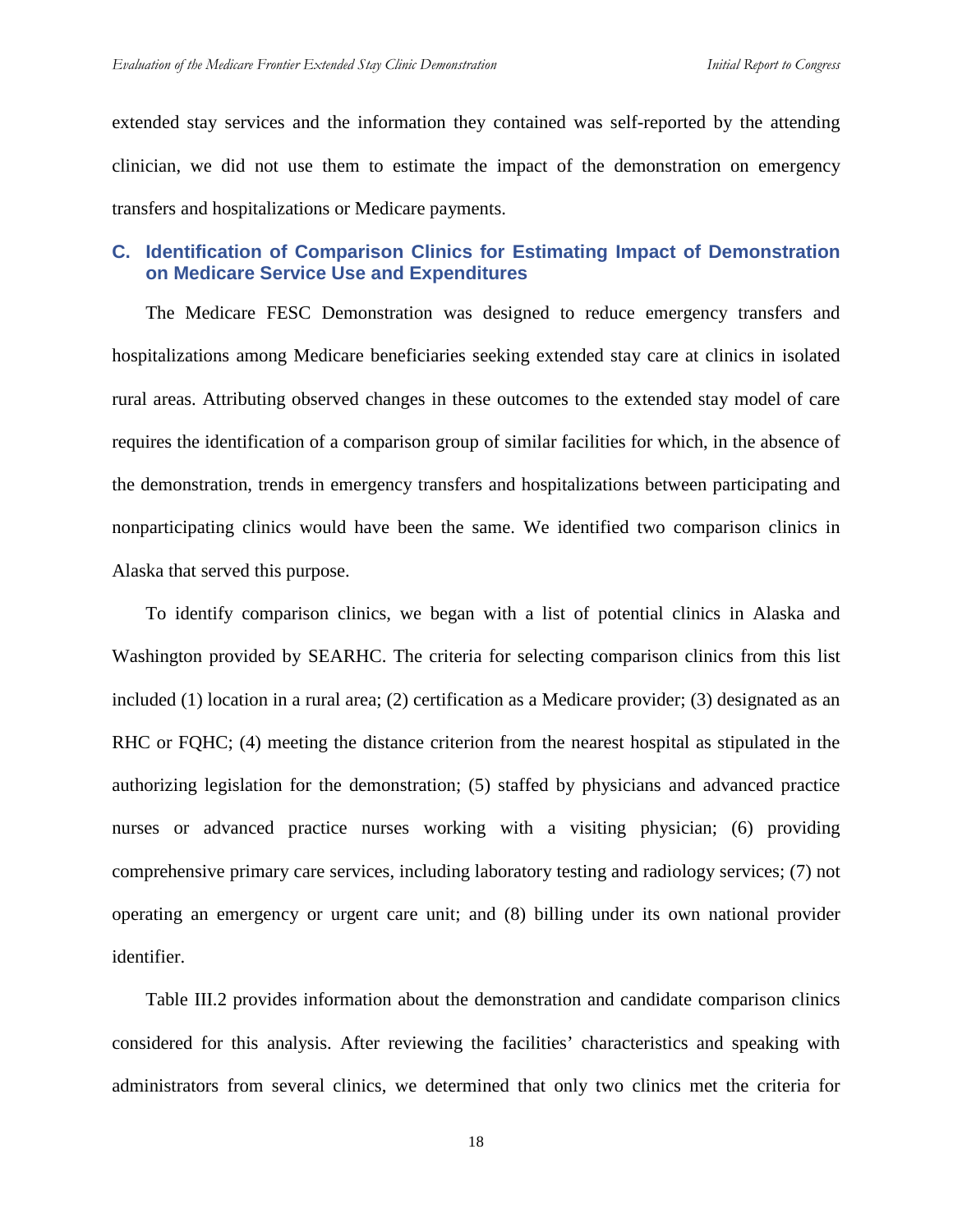inclusion in the study: Sunshine Community Health Center in Talkeetna, Alaska, and Dahl Memorial Clinic in Skagway, Alaska. Although several clinics met the rural and proximity requirements of the demonstration, only Sunshine Community Health Center and Dahl Memorial Clinic approached the same level of staffing and scope of services as the demonstration clinics. Sunshine Community Health Center employed both physicians and advanced practice nurses and Dahl Memorial Clinic managed care through three advanced practice nurses. Both clinics also offered comprehensive primary and behavioral health care services. Sunshine Community Health Center provided dental and some specialty care services as well.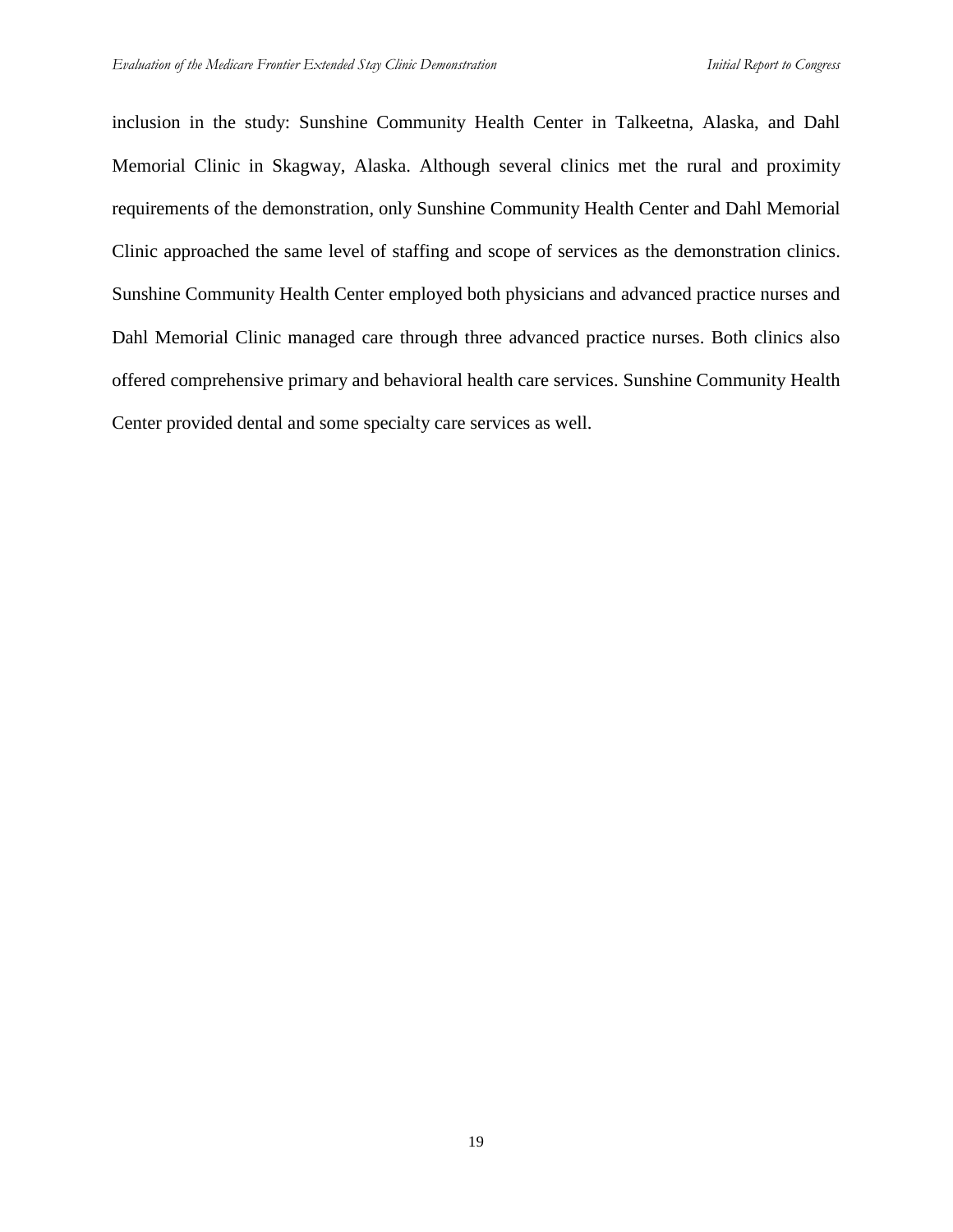|                                               |                  | Facility    | Tribal      | <b>Drive</b> | Straight | Drive                        | Total<br>Number of<br>Medicare<br><b>Beneficiaries</b> | Total<br>Number<br>of<br>Medicare<br>Claims<br>$(2008 -$ | Total<br>Number<br>of<br>Medicare<br><b>FESC</b><br>Claims<br>$(2010 -$ |                                              |                                                                                               |
|-----------------------------------------------|------------------|-------------|-------------|--------------|----------|------------------------------|--------------------------------------------------------|----------------------------------------------------------|-------------------------------------------------------------------------|----------------------------------------------|-----------------------------------------------------------------------------------------------|
| Clinic                                        | Location         | Type        | Affiliation | Context      | Miles    | Miles                        | $(2008 - 2012)$                                        | 2012)                                                    | 2012)                                                                   | Staffing                                     | <b>On-Site Services</b>                                                                       |
|                                               |                  |             |             |              |          | <b>Demonstration Clinics</b> |                                                        |                                                          |                                                                         |                                              |                                                                                               |
| <b>Inter-Island Medical</b><br>Center         | Friday<br>Harbor | <b>RHC</b>  | Nontribal   | Island       | 19       | n.a.                         | 2,352                                                  | 5,321                                                    | 12                                                                      | 6 MDs<br>2 APNs                              | Comprehensive primary,<br>behavioral, dental, pharmacy,<br>lab, radiology, limited specialty  |
| Alicia Roberts<br><b>Medical Center</b>       | Klawock          | <b>FQHC</b> | Tribal      | Island       | 57       | n.a.                         | 1,267                                                  | 7,642                                                    | 54                                                                      | 3 MDs<br>3 APNs                              | Comprehensive primary,<br>behavioral, dental, pharmacy,<br>lab, radiology, limited specialty  |
| Haines Health<br>Center                       | Haines           | <b>FQHC</b> | Tribal      | Isolated     | 72       | n.a.                         | 1.480                                                  | 8,537                                                    | 47                                                                      | 4 MDs<br>1 APN                               | Comprehensive. primary,<br>behavioral, dental, pharmacy,<br>lab, radiology, limited specialty |
| Cross Road<br><b>Medical Center</b>           | Glennallen       | <b>FQHC</b> | Contracted  | Interior     | 87       | 112                          | 1,312                                                  | 4,955                                                    | 45                                                                      | 1 MD<br>3 APNs                               | Comprehensive primary,<br>behavioral, dental, pharmacy,<br>lab, radiology, limited specialty  |
| Iliuliuk Family and<br><b>Health Services</b> | Unalaska         | <b>FQHC</b> | Nontribal   | Island       | 471      | n.a.                         | 84                                                     | 227                                                      | 3                                                                       | 1 MD<br>4 APNs                               | Comprehensive primary,<br>behavioral, dental, pharmacy,<br>lab, radiology, limited specialty  |
|                                               |                  |             |             |              |          | <b>Comparison Clinics</b>    |                                                        |                                                          |                                                                         |                                              |                                                                                               |
| Sunshine<br>Community Health<br>Center        | Talkeetna        | <b>FQHC</b> | Nontribal   | Interior     | 46       | 184                          | 1,523                                                  | 5,042                                                    | n.a.                                                                    | 2 MDs<br>2 APNs                              | Comprehensive primary,<br>behavioral, dental, some<br>specialty                               |
| <b>Dahl Memorial</b><br><b>Medical Clinic</b> | Skagway          | <b>FQHC</b> | Contracted  | Isolated     | 86       | 110                          | 545                                                    | 2,086                                                    | n.a                                                                     | 3 APNs                                       | Limited primary and behavioral<br>(No on-site SEARHC services)                                |
|                                               |                  |             |             |              |          |                              | Other Candidate Comparison Clinics                     |                                                          |                                                                         |                                              |                                                                                               |
| Hooper Bay Clinic                             | Hooper<br>Bay    |             | Tribal      | Isolated     | 133      | n.a.                         | n.a.                                                   | n.a.                                                     | n.a.                                                                    | Unknown                                      | Comprehensive primary,<br>behavioral, dental, lab,<br>radiology                               |
| Aniak Sub-<br><b>Regional Clinic</b>          | Aniak            |             | Tribal      | Isolated     | 177      | n.a.                         | n.a.                                                   | n.a.                                                     | n.a.                                                                    | Unknown                                      | Comprehensive primary,<br>behavioral, dental, lab,<br>radiology                               |
| Jessie Norma Jim<br><b>Health Center</b>      | Angoon           | <b>FQHC</b> | Tribal      | Island       | 42       | n.a.                         | 243                                                    | 1,429                                                    | n.a.                                                                    | APN <sub>s</sub> .<br>itinerant<br><b>MD</b> | Limited primary, behavioral,<br>dental, radiology                                             |

20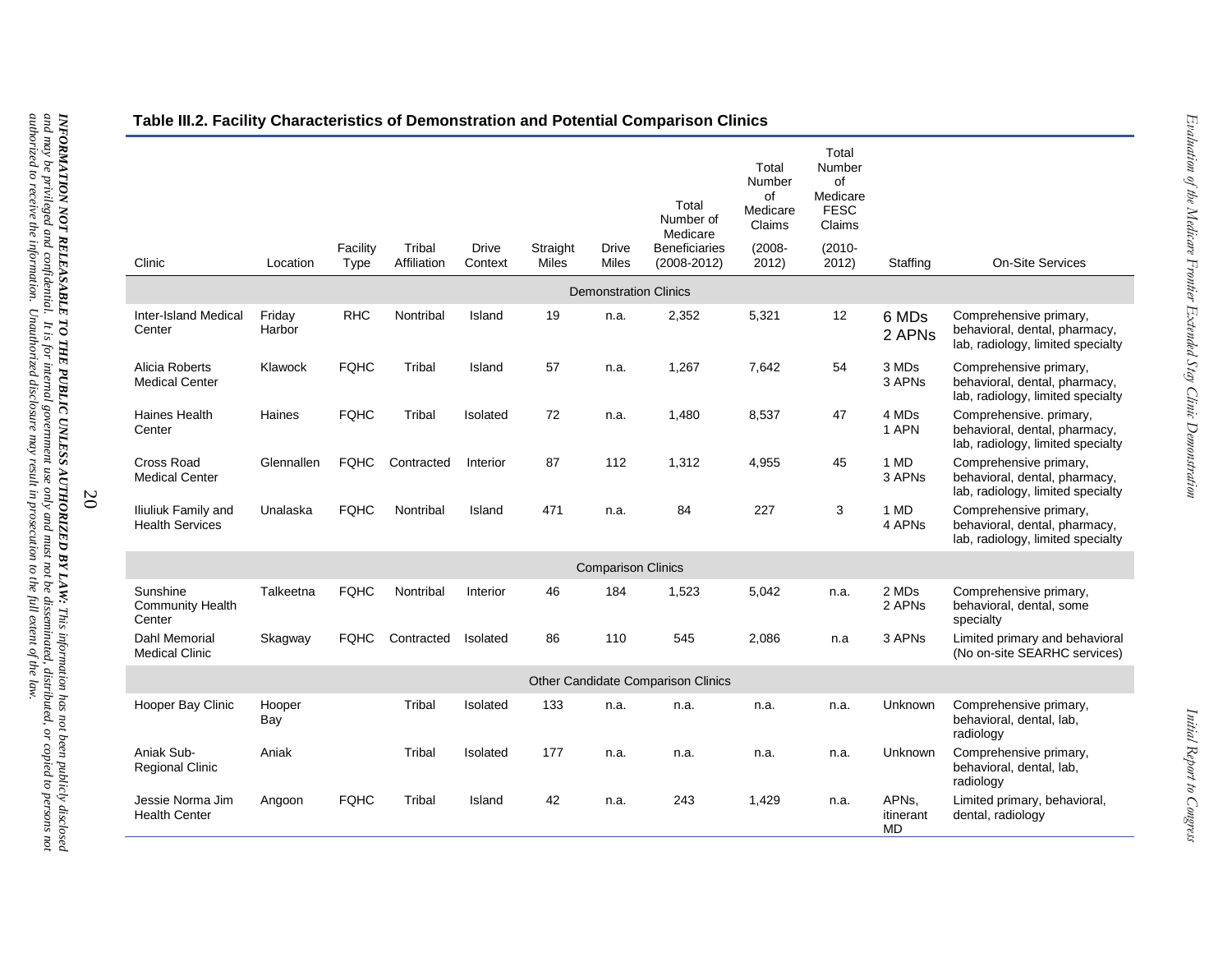Table III.2 *(continued)*

| Clinic                                            | Location          | Facility<br>Type | Tribal<br>Affiliation | <b>Drive</b><br>Context | Straight<br>Miles | Drive<br>Miles | Total<br>Number of<br>Medicare<br><b>Beneficiaries</b><br>$(2008 - 2012)$ | Total<br>Number<br>0f<br>Medicare<br>Claims<br>$(2008 -$<br>2012) | Total<br>Number<br>0f<br>Medicare<br><b>FESC</b><br>Claims<br>$(2010 -$<br>2012) | Staffing                            | On-Site Services                                  |
|---------------------------------------------------|-------------------|------------------|-----------------------|-------------------------|-------------------|----------------|---------------------------------------------------------------------------|-------------------------------------------------------------------|----------------------------------------------------------------------------------|-------------------------------------|---------------------------------------------------|
| Kake Health Center                                | Kake              | <b>FQHC</b>      | Tribal                | Island                  | 52                | n.a.           | 273                                                                       | 1,451                                                             | n.a.                                                                             | APN <sub>s</sub><br>itinerant<br>MD | Limited primary, behavioral,<br>dental, radiology |
| Hydaburg Health<br>Center                         | Hydaburg          | <b>FQHC</b>      | Tribal                | Island                  | 46                | n.a.           | 208                                                                       | 1,352                                                             | n.a.                                                                             | APN,<br>itinerant<br><b>MD</b>      | Limited primary and dental                        |
| Hoonah Health<br>Clinic                           | Hoonah            | <b>FQHC</b>      | Tribal                | Island                  | 50                | n.a.           | 258                                                                       | 1,024                                                             | n.a.                                                                             | APN,<br>itinerant<br>MD             | Limited primary and behavioral                    |
| <b>Yakutat Community</b><br><b>Health Center</b>  | Yakutat           | <b>FQHC</b>      | Nontribal             | Isolated                | 152               | n.a.           | 205                                                                       | 794                                                               | n.a.                                                                             | Itinerant<br>MD                     | Limited primary and dental                        |
| Delta Junction<br><b>Family Medical</b><br>Center | Delta<br>Junction | Private          | Nontribal             | Interior                | 95                | 95             | n.a.                                                                      | n.a.                                                              | n.a.                                                                             | Unknown                             | Unknown                                           |
| Tri-Valley<br><b>Community Center</b>             | Healy             | <b>FQHC</b>      | Nontribal             | Interior                | 77                | 110            | 105                                                                       | 156                                                               | n.a.                                                                             | 1 NP                                | Limited primary                                   |

Sources: University of Alaska, Anchorage 2011 and Medicare claims for beneficiaries treated at clinics, 2008 to 2012. The data were extracted in April 2013.

APN = advanced practice nurse; FQHC = federally qualified health center; MD = medical doctor; NP = nurse practitioner; RHC = rural health center; SEARHC = Southeast Alaska Regional Health Consortium.

n.a. = not applicable.

21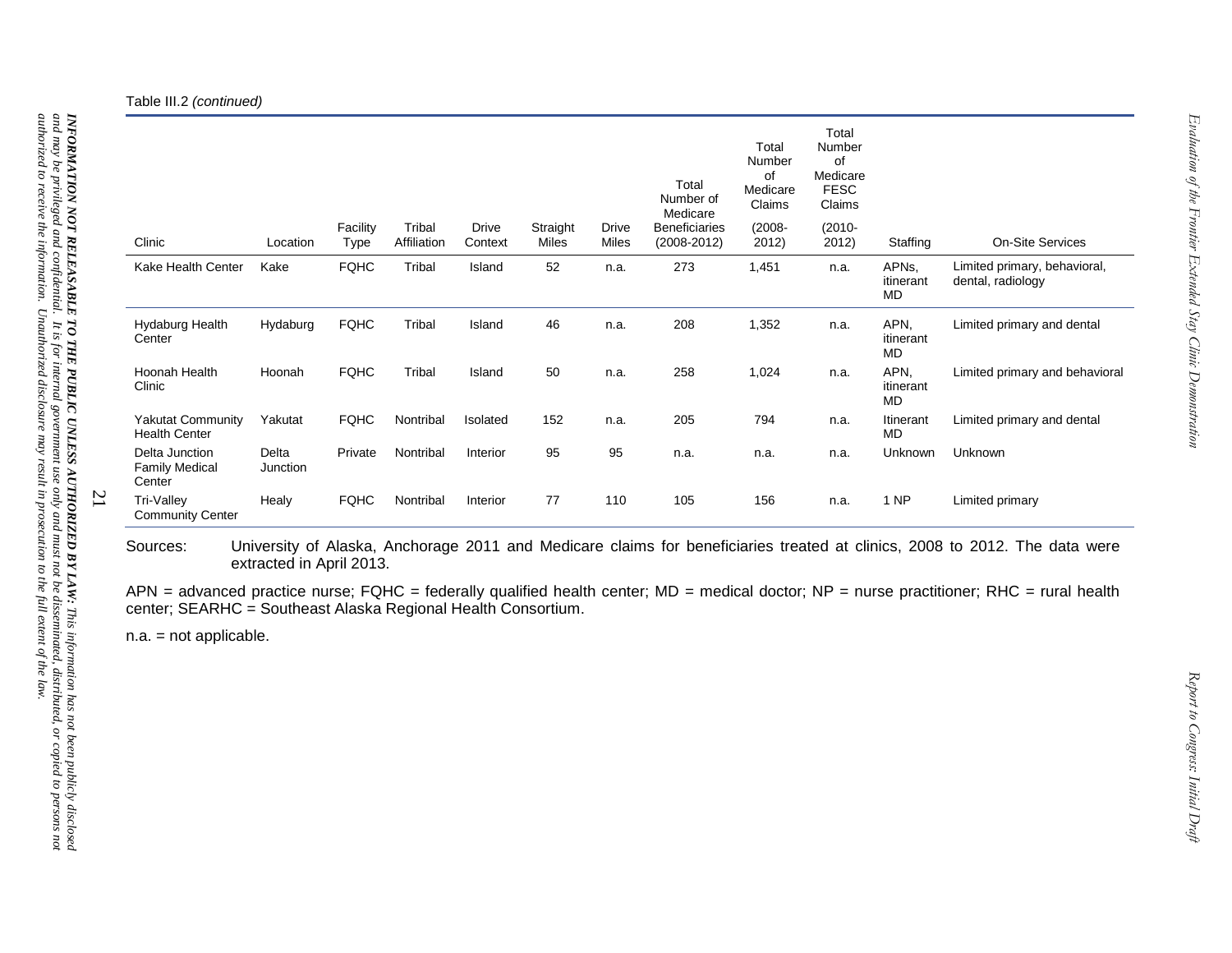#### Table III.3 *(continued)*

To further assess the suitability of the comparison clinics for this evaluation, we compared the demographic characteristics and chronic condition prevalence among Medicare beneficiaries with at least one visit at one of the five demonstration clinics with those seeking care at either of the two comparison clinics in 2010 using information from the Master Beneficiary Summary File and the Medicare enrollment database. Table III.3 presents the number and distribution of Medicare beneficiaries by demographic and clinical characteristics for each type of facility. The results show that beneficiaries who received care at the two comparison clinics were younger (74 years old or younger) and less likely to be American Indian or Alaska Native than those at the demonstration clinics. However, the beneficiary populations at the two types of facilities have similar chronic condition prevalence, suggesting that although the beneficiaries differ demographically, they share similar clinical characteristics.

|                                    |       | <b>Demonstration Clinics</b> | <b>Comparison Clinics</b> | Chi-Square<br>p-Value |         |
|------------------------------------|-------|------------------------------|---------------------------|-----------------------|---------|
| <b>Beneficiary Characteristics</b> | N     | %                            | N                         | %                     |         |
| Demographics                       |       |                              |                           |                       |         |
| Age                                |       |                              |                           |                       | < .0001 |
| Missing                            | 258   | 9.0                          | 93                        | 8.9                   |         |
| Younger than 65                    | 461   | 16.1                         | 237                       | 22.6                  |         |
| 65 to 74                           | 1,301 | 45.3                         | 517                       | 49.2                  |         |
| 75 to 84                           | 617   | 21.5                         | 164                       | 15.6                  |         |
| 85 or older                        | 235   | 8.2                          | 39                        | 3.7                   |         |
| Gender                             |       |                              |                           |                       | 0.2659  |
| Female                             | 1,312 | 45.7                         | 451                       | 43.0                  |         |
| Male                               | 1,302 | 45.3                         | 506                       | 48.2                  |         |
| Missing                            | 258   | 9.0                          | 93                        | 8.9                   |         |
| Race                               |       |                              |                           |                       | < 0.001 |
| American Indian/Alaska Native      | 319   | 11.1                         | 29                        | 2.8                   |         |
| White                              | 2,238 | 77.9                         | 905                       | 86.2                  |         |
| Other                              | 53    | 1.8                          | 20                        | 1.9                   |         |
| Missing                            | 262   | 9.1                          | 96                        | 9.1                   |         |
| Original Reason for Entitlement    |       |                              |                           |                       | 0.0008  |
| Old age and survivor's insurance   | 2,121 | 73.9                         | 720                       | 68.6                  |         |
| <b>DIB</b>                         | 488   | 17.0                         | 235                       | 22.4                  |         |

|  | Table III.3. Characteristics of Medicare Beneficiaries Receiving Services at Demonstration and |  |  |  |  |
|--|------------------------------------------------------------------------------------------------|--|--|--|--|
|  | <b>Comparison Clinics, 2010</b>                                                                |  |  |  |  |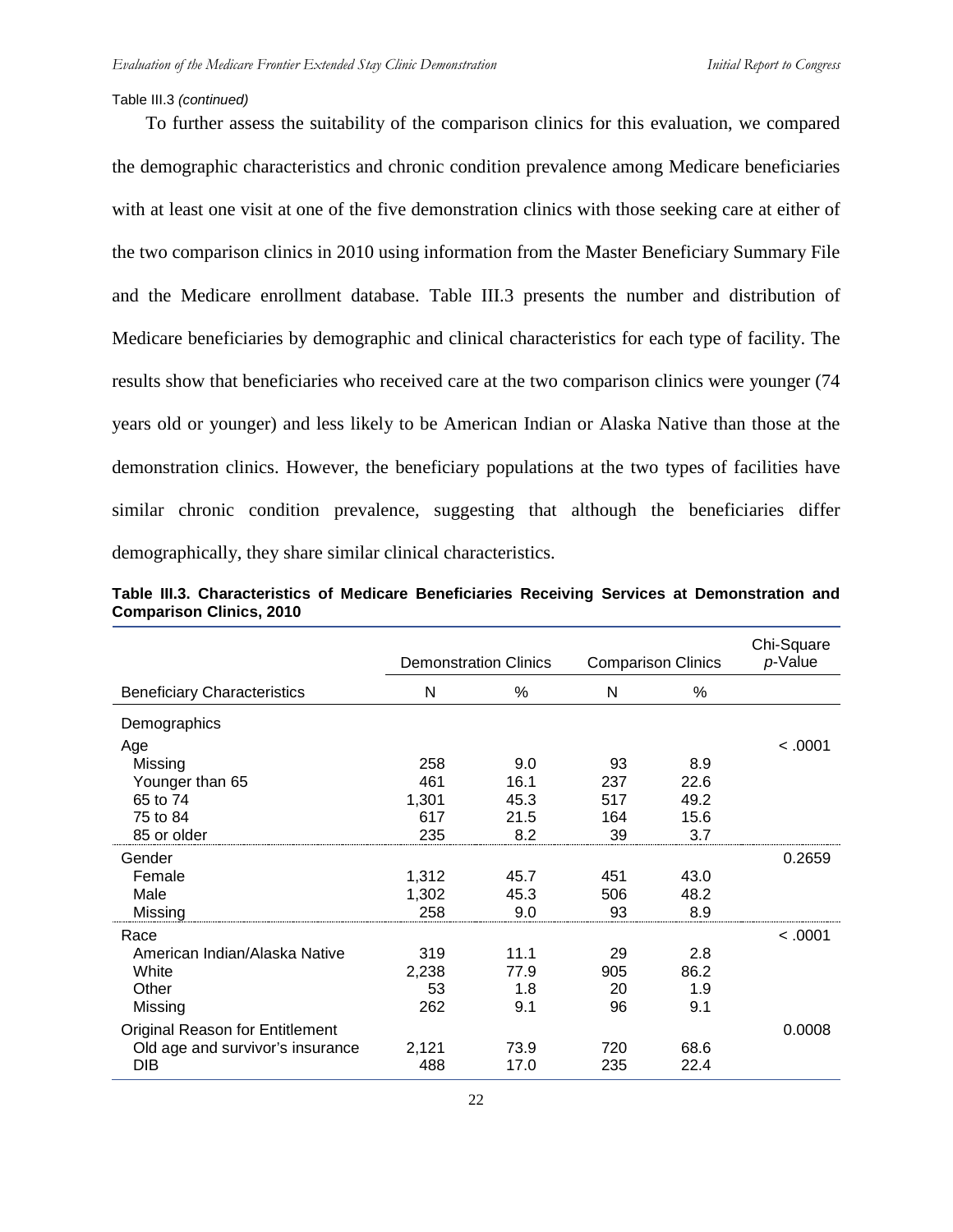#### Table III.3 *(continued)*

|                                     | <b>Demonstration Clinics</b> |              | <b>Comparison Clinics</b> |              | Chi-Square<br>p-Value |
|-------------------------------------|------------------------------|--------------|---------------------------|--------------|-----------------------|
| <b>Beneficiary Characteristics</b>  | N                            | %            | ${\sf N}$                 | %            |                       |
| <b>ESRD</b>                         | 1                            | 0.0          | 2                         | 0.2          |                       |
| Both DIB and ESRD<br>Missing        | 4<br>258                     | 0.1<br>9.0   | $\Omega$<br>93            | 0.0<br>8.9   |                       |
| Conditions                          |                              |              |                           |              |                       |
| Any Condition <sup>a</sup>          |                              |              |                           |              | 0.5344                |
| Yes                                 | 1,824                        | 87.4         | 652                       | 86.5         |                       |
| <b>No</b>                           | 264                          | 12.6         | 102                       | 13.5         | 0.2864                |
| Anemia<br>Yes                       | 346                          | 16.0         | 114                       | 14.4         |                       |
| No                                  | 1,822                        | 84.0         | 680                       | 85.6         |                       |
| Cataract                            |                              |              |                           |              | 0.6933                |
| Yes                                 | 371                          | 17.1         | 131                       | 16.5         |                       |
| No                                  | 1,797                        | 82.9         | 663                       | 83.5         |                       |
| Depression                          |                              |              |                           |              | 0.9675                |
| Yes                                 | 277                          | 12.8         | 101                       | 12.7         |                       |
| <b>No</b>                           | 1,891                        | 87.2         | 693                       | 87.3         |                       |
| <b>Diabetes</b>                     |                              |              |                           |              | 0.7596                |
| Yes                                 | 404                          | 20.2         | 149                       | 20.7         |                       |
| No                                  | 1,600                        | 79.8         | 571                       | 79.3         |                       |
| Hyperlipidemia                      |                              |              |                           |              | 0.0269                |
| Yes<br>No                           | 751<br>1,417                 | 34.6<br>65.4 | 310<br>484                | 39.0<br>61.0 |                       |
|                                     |                              |              |                           |              | 0.9629                |
| Hypertension<br>Yes                 | 1,000                        | 46.1         | 367                       | 46.2         |                       |
| No                                  | 1,168                        | 53.9         | 427                       | 53.8         |                       |
| <b>Ischemic Heart Disease</b>       |                              |              |                           |              | 0.9201                |
| Yes                                 | 502                          | 25.0         | 179                       | 24.9         |                       |
| No                                  | 1,502                        | 75.0         | 541                       | 75.1         |                       |
| Rheumatoid Arthritis/Osteoarthritis |                              |              |                           |              | 0.1057                |
| Yes                                 | 514                          | 25.6         | 207                       | 28.8         |                       |
| No                                  | 1,490                        | 74.4         | 513                       | 71.3         |                       |

Sources: Medicare claims and enrollment data for beneficiaries treated at demonstration and comparison clinics from January 2008 through December 2012. The data were extracted in April 2013.

Note: The any condition variable includes 27 chronic condition indicators. This table individually includes the eight most common conditions among beneficiaries receiving care at the clinics.

<sup>a</sup> The 26 chronic conditions included in the any condition analysis are acquired hypothyroidism, acute myocardial infarction, Alzheimer's disease, Alzheimer's disease and related disorders or senile dementia, anemia, asthma, atrial fibrillation, benign prostatic hyperplasia, breast cancer, cataract, chronic kidney disease, colorectal cancer, depression, diabetes, endometrial cancer, glaucoma, heart failure, hip/pelvic fracture, hyperlipidemia, hypertension, ischemic heart disease, lung cancer, osteoporosis, prostate cancer, rheumatoid arthritis/osteoarthritis, and stroke/transient ischemic attack.

 $DIB =$  disability insurance benefits;  $ESRD =$  end-stage renal disease.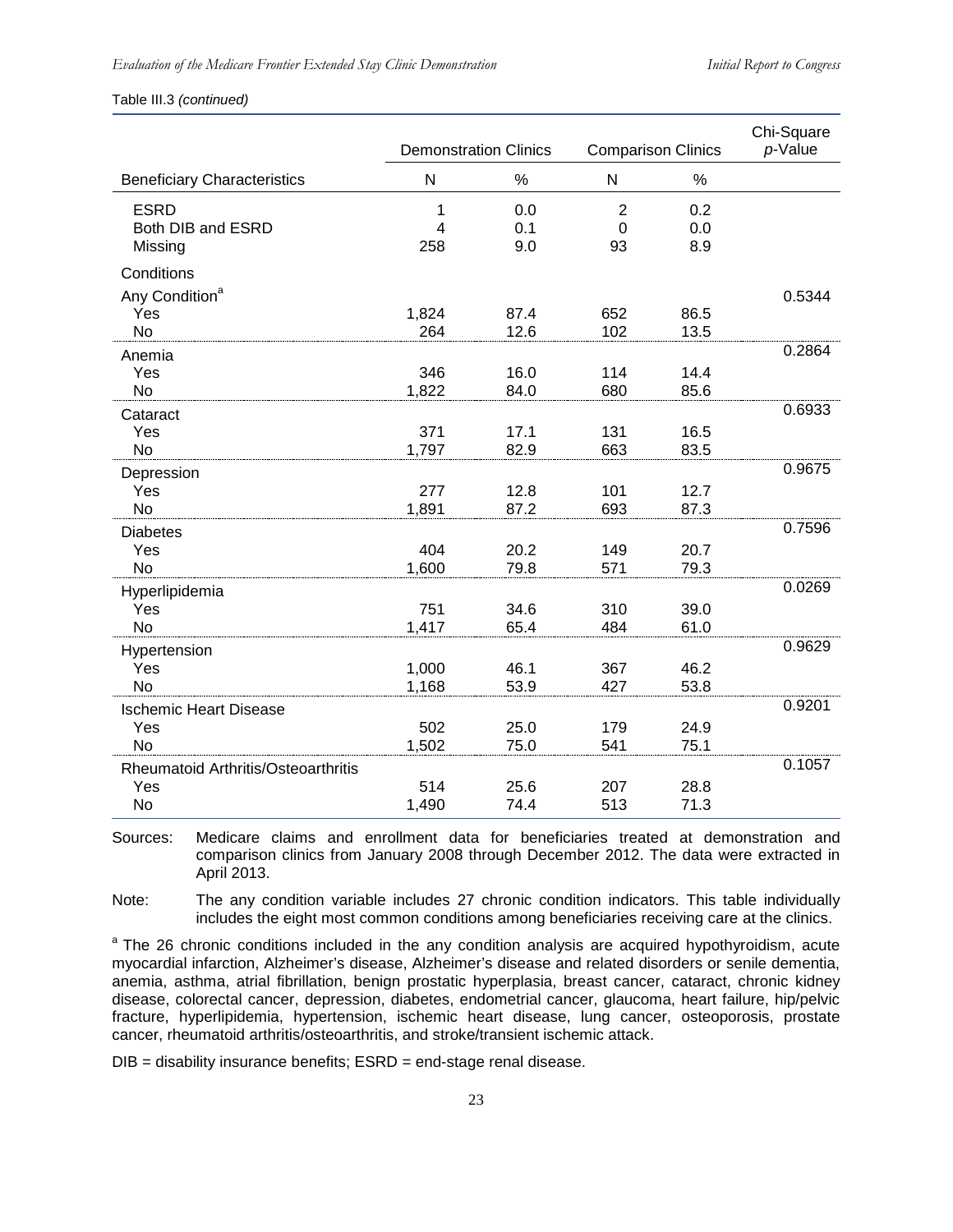## **D. Use of Medicare Claims to Estimate Impact of the Demonstration on Emergency Transfers and Hospitalizations**

To estimate the impact of the demonstration on the use and cost of hospital inpatient and emergency transfer services, we first extracted outpatient claims for all beneficiaries who received care (including those who received nonextended stay services) at demonstration and comparison group clinics from January 2008 to December 2012, approximately three years before all of the participating clinics became certified as extended stay facilities (2008–2010) and two years after  $(2011 \text{ and } 2012)$ .<sup>[14](#page-39-0)</sup> Using this reference file, we extracted all inpatient, outpatient, and professional claims for these beneficiaries during the same five-year period. The initial file contained 33,810 claims for outpatient visits at demonstration and comparison clinics, with 3,919 unique Medicare beneficiaries across all clinics and years in the study.<sup>[15](#page-39-1)</sup> Table III.4 shows the total number and percentage of unique Medicare beneficiaries who received extended or nonextended stay care services during the study period by clinic.

<span id="page-39-0"></span> $14$  We extracted the claims in April 2013. At that time, claims from the last quarter of 2012 were only partially complete. Claims submitted during the first quarter of 2013 (the last quarter of the demonstration) are not included in the impact estimates. Although the first clinic became certified in April 2010, only 9 claims for extended stay services were submitted in 2010. By comparison, 77 extended stay claims were submitted in 2011 and 73 in 2012.

<span id="page-39-1"></span><sup>&</sup>lt;sup>15</sup> Four beneficiaries who received outpatient services at more than one demonstration clinic were assigned to the first clinic at which they were treated. (All four received services at Alicia Roberts Medical Center and Haines Health Center, both members of the same health care consortium.) Three beneficiaries with visits at both a demonstration clinic and a comparison group clinic were dropped from the study. None of the beneficiaries excluded from the study or reassigned had an extended stay.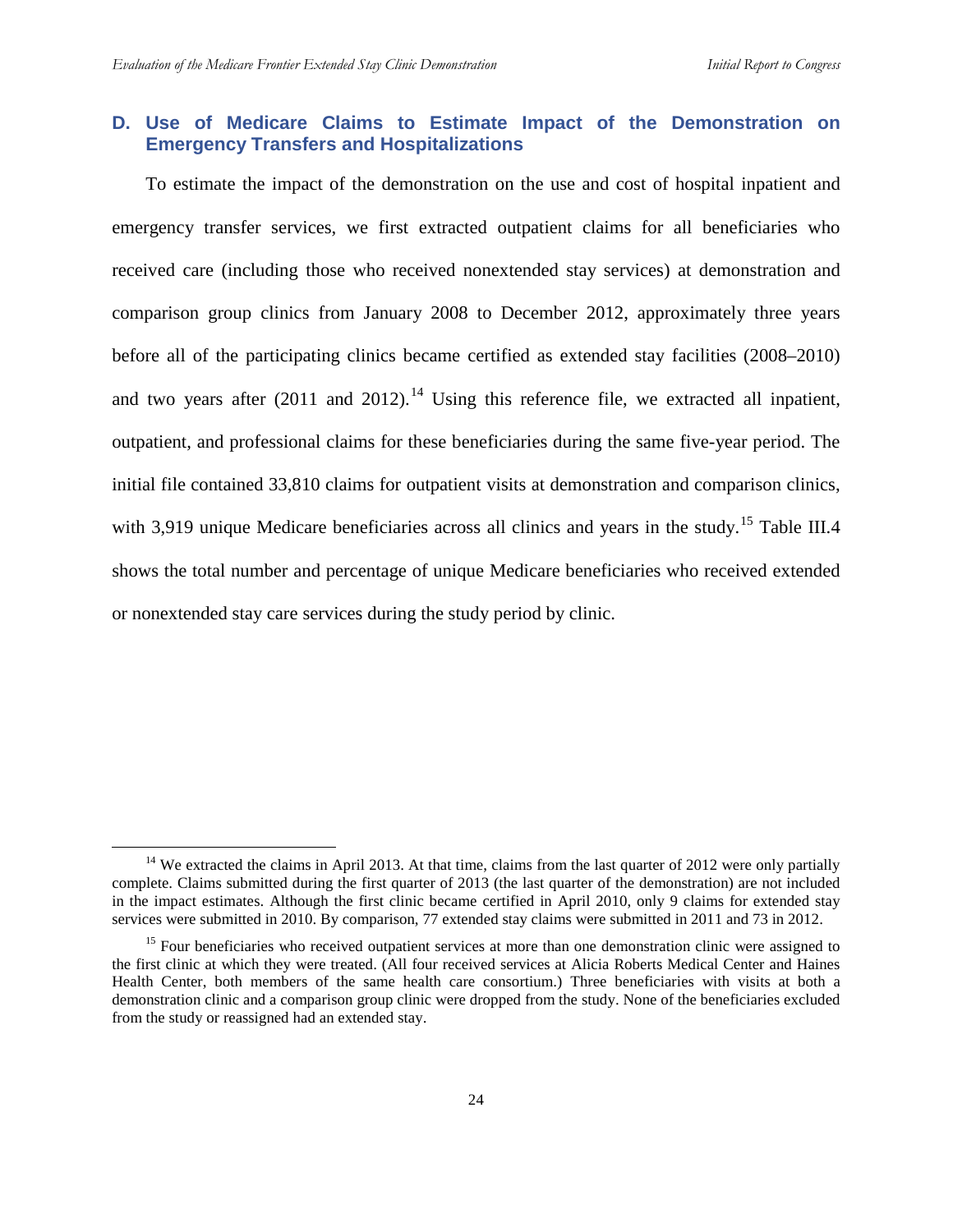|                                         | Number of<br><b>Beneficiaries</b> | Percentage of<br><b>Beneficiaries</b> |
|-----------------------------------------|-----------------------------------|---------------------------------------|
| <b>Demonstration Clinics</b>            |                                   |                                       |
| Alicia Roberts Medical Center           | 532                               | 13.6                                  |
| Cross Road Medical Center               | 575                               | 14.7                                  |
| <b>Haines Health Center</b>             | 591                               | 15.1                                  |
| Iliuliuk Family and Health Services     | 53                                | 1.4                                   |
| Inter-Island Medical Center             | 1,121                             | 28.6                                  |
| <b>Comparison Clinics</b>               |                                   |                                       |
| <b>Sunshine Community Health Center</b> | 720                               | 18.4                                  |
| Dahl Memorial Clinic                    | 327                               | 8.3                                   |
| Total                                   | 3,919                             | 100.0                                 |

#### **Table III.4. Number and Percentage of Medicare Beneficiaries in Impact Analysis, by Clinic**

Sources: Medicare claims and enrollment data for beneficiaries treated at demonstration and comparison clinics from January 2008 through December 2012. The data were extracted in April 2013.

Note: Figures include beneficiaries receiving extended stay and nonextended stay services. Percentages might not sum to 100 due to rounding.

We defined the first episode of care for a given beneficiary as the 7-day period following the end of the first outpatient visit (including the extended stay) and included all outpatient visits, professional services, emergency transfers, and inpatient services occurring within that 7-day period as part of the initial episode. We used 7-day episodes to capture all follow-up services, including transfers and inpatient services, which might be associated with an ambulatory visit at a frontier clinic. A second episode was triggered by another outpatient visit at a demonstration or comparison group clinic after a "clean" period of 14 days with no outpatient claims following the end of the previous 7-day episode. We required a 14-day period with no outpatient services before starting a new episode in an effort to identify discrete episodes of care and to increase the chances that the follow-up care received during the episode was related to the index visit. In the end, we identified a total of 20,379 7-day post-outpatient visit episodes among the 3,919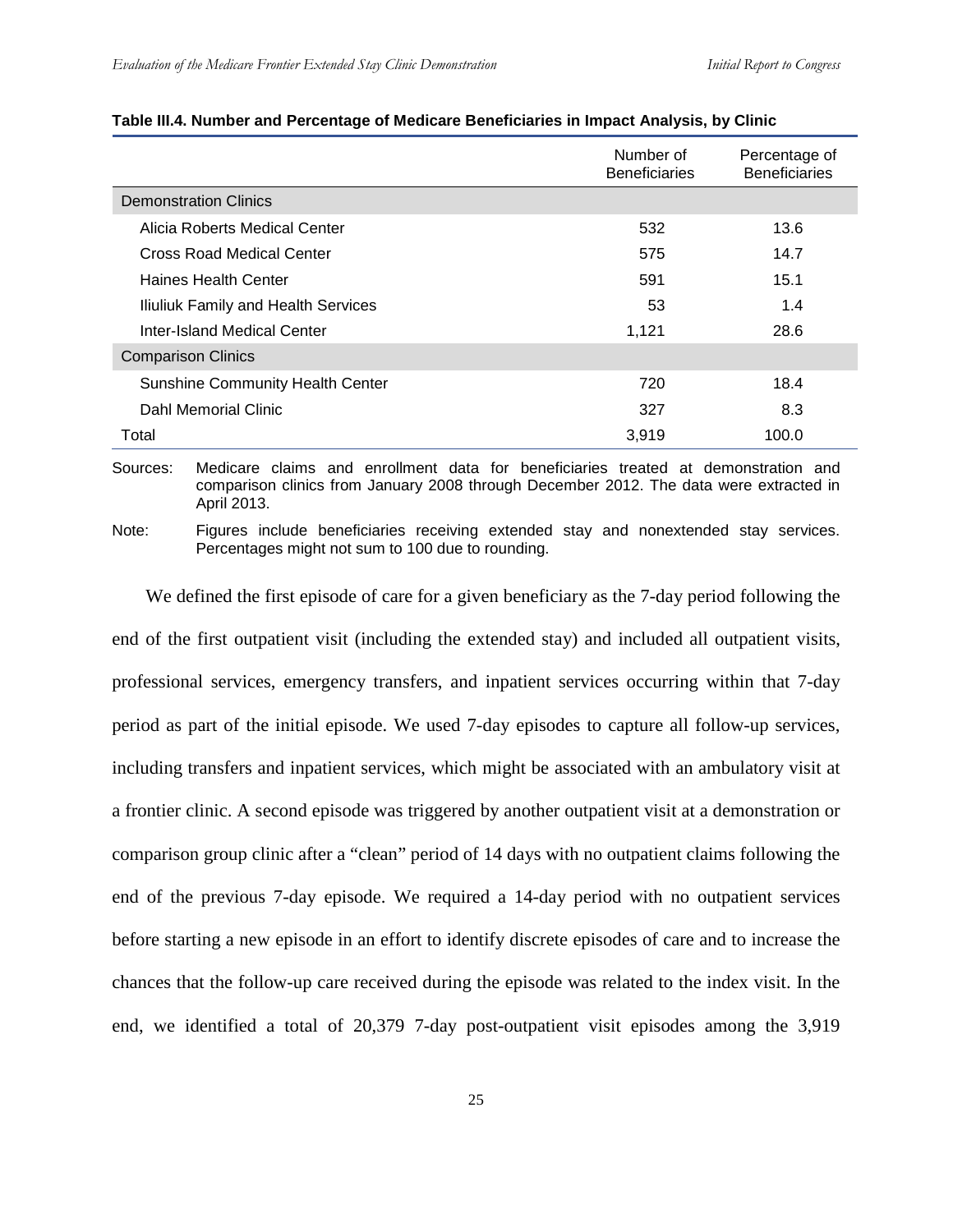beneficiaries during the study period. Medicare beneficiaries had on average 5.2 episodes during the five-year study period, approximately one episode per year.

Finally, we conducted a regression analysis to estimate the impact of the demonstration on the probability of having a transfer or hospitalization within seven days of a clinic visit, controlling for differences in transfer and hospitalization rates between demonstration and comparison clinics unrelated to the demonstration; external trends in transfer rates affecting all clinics; and a group of beneficiary characteristics (age, gender, race/ethnicity, dual eligibility, disability, and mortality) likely to be associated with being transferred and hospitalized. This analytic approach relies on the assumption that the rate of change in emergency transfers and hospitalizations would, in the absence of the demonstration, have been about the same for the demonstration clinics as it was in the selected comparison clinics in 2011 and 2012. We therefore ascribe differences in the rate of change among demonstration clinics relative to the comparison clinics, after accounting for beneficiary characteristics, to the effect of the demonstration itself. The accuracy and credibility of the results rest on the appropriateness of the comparison group. Although this cannot be definitively established, results previously shown in Tables III.2 and III.3 suggest that comparison clinics are mostly well matched on both facility and beneficiary characteristics to demonstration clinics. However, given the challenges of identifying an ideal comparison group for this study, results from the model should be interpreted as approximations of the direction and magnitude of the effect, rather than as point estimates.<sup>[16](#page-41-0)</sup>

<span id="page-41-0"></span><sup>&</sup>lt;sup>16</sup> Results from the regression analysis can be obtained from CMS on request.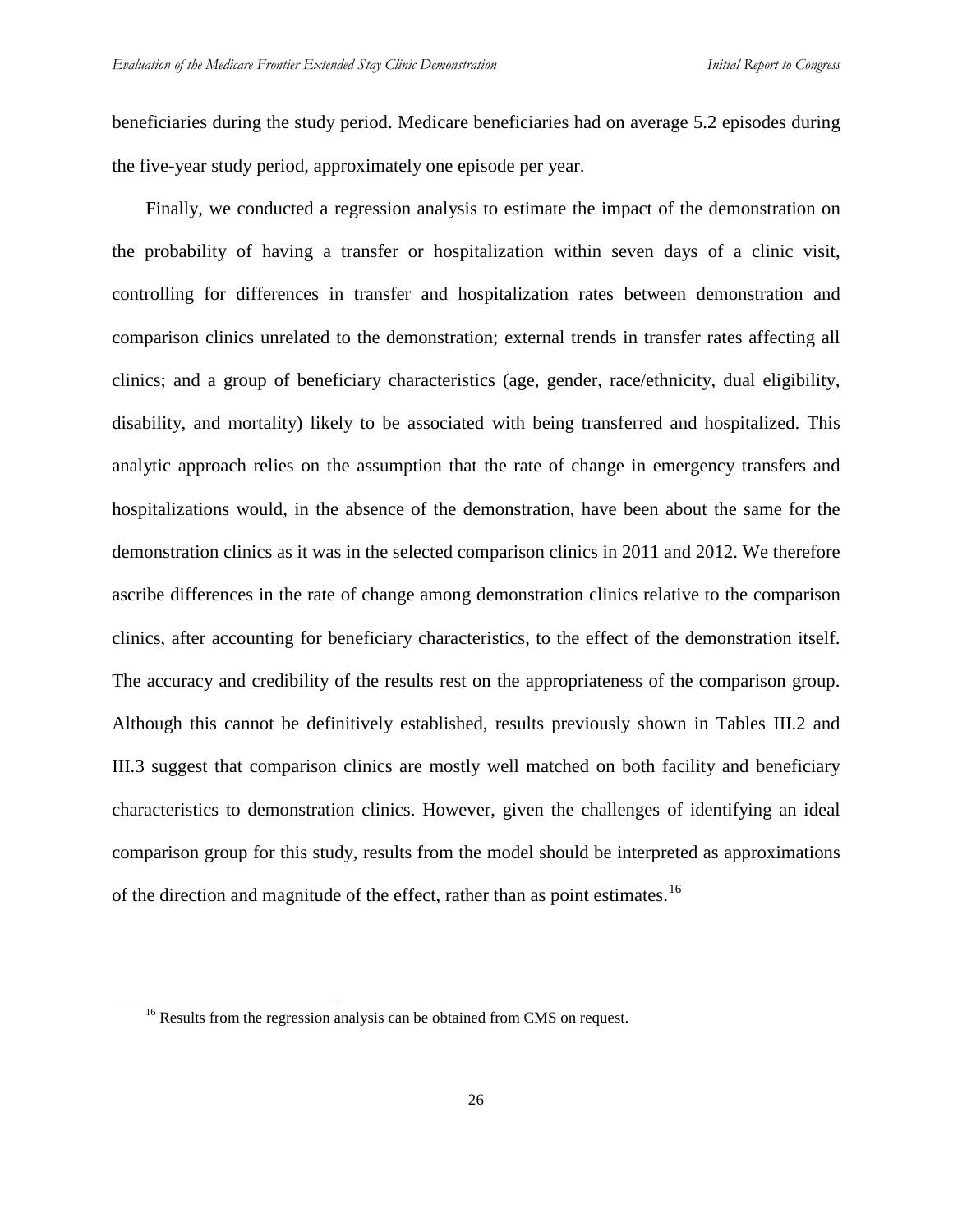## **IV. DESCRIPTION OF CLINICS IN THE DEMONSTRATION**

In this section, we review key characteristics of the demonstration clinics and describe their scope of services and staffing capacity. Although demonstration clinics used their HRSA funding to hire new staff and purchase the equipment and supplies needed to expand their diagnostic and treatment capacity, the clinics that participated were larger and provided a broader range of services when the demonstration began compared with other clinics in isolated rural areas in Alaska. The text boxes in this section are from the final HRSA-funded evaluation report (McKinney et al. 2012).

## **A. Facility Characteristics**

Like many clinics in Alaska, the five clinics that participated in the Medicare FESC Demonstration serve remote rural communities: one serving a fishing community in the outer

Aleutian Islands, two serving isolated Native island communities in southeast Alaska (the Alaska Panhandle), one serving a sparsely populated and expansive region of the Copper River Basin in the eastern interior of Alaska,

*Iliuliuk Family and Health Services is the only comprehensive medical provider in Unalaska, Alaska, a community in the outer Aleutian Islands approximately 800 air miles southwest of Anchorage and 1,700 air miles northwest of Seattle. Anchorage offers the best transportation choices for medical transfers. Unalaska has about 3,580 residents. In addition to its residents, the area has a fluctuating number of about 3,000 transient workers and fishermen due in large part to employment by seafood companies. The commercial fishing fleets also bring in about 10,000 people annually.*

and one serving an island community in the San Juan Islands in northwestern Washington. Each of the clinics is the only provider of comprehensive primary care services in its community. With the nearest hospital requiring sea or air transport or a drive of more than 100 miles, they are also the only facilities able to offer immediate medical attention to residents, transient workers, and tourists with emergency care needs, including during evenings, weekends, and holidays when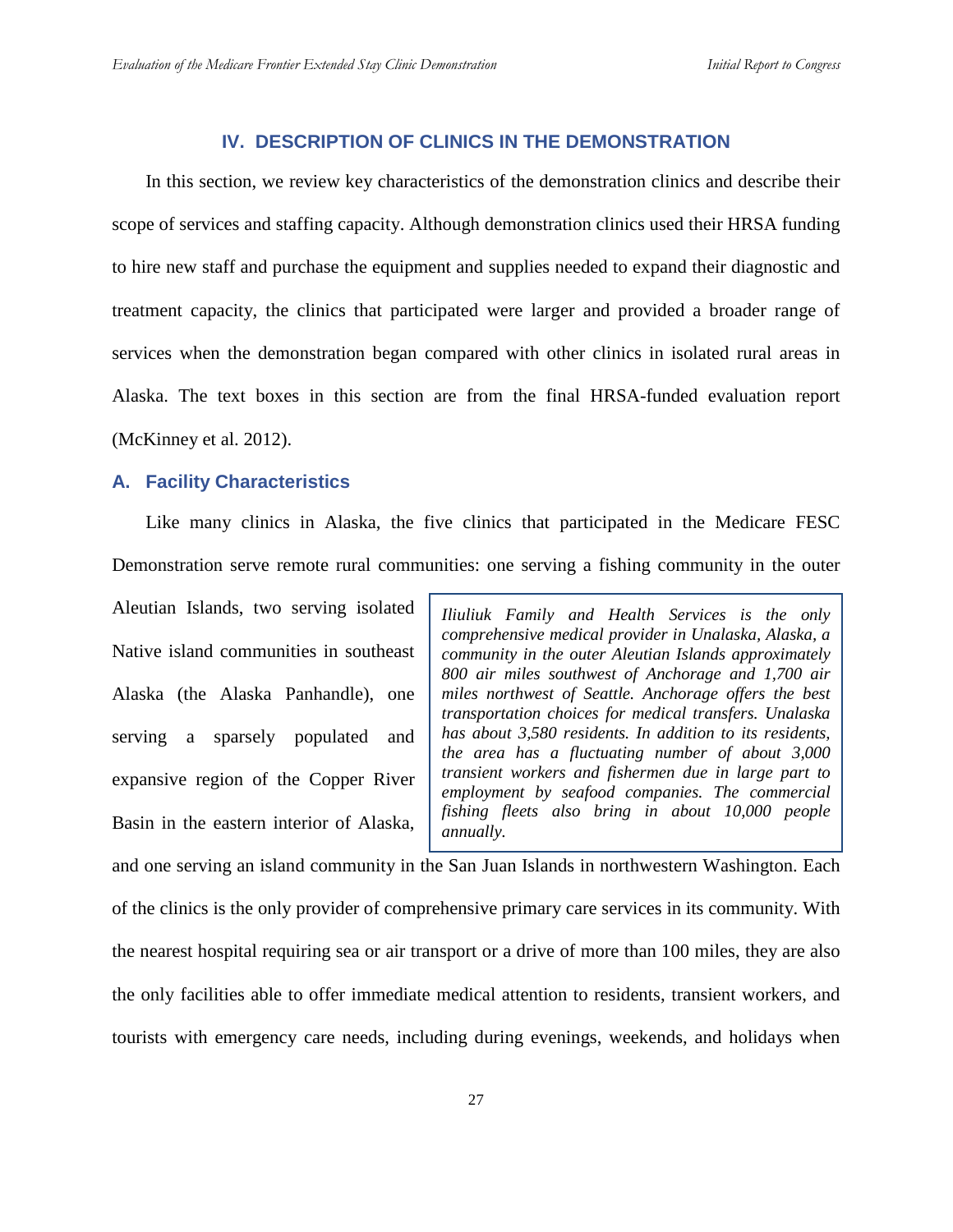health care services would otherwise not be available. (See Table IV.1 for key features of the

demonstration clinics.)

| Clinic                                           | Transport<br>Context | Straight<br>Miles from<br>Clinic to<br><b>Nearest</b><br>Hospital | Number of<br>Medicare<br><b>Beneficiaries</b><br>Served | Medical<br><b>Staff</b>               | Hours of Operation                                                                                                                                                       |
|--------------------------------------------------|----------------------|-------------------------------------------------------------------|---------------------------------------------------------|---------------------------------------|--------------------------------------------------------------------------------------------------------------------------------------------------------------------------|
| Inter-Island<br><b>Medical Center</b>            | Island               | 19.0                                                              | 430                                                     | 6 MDs<br>2 APN <sub>s</sub><br>12 RNs | M-F 8:00 a.m.-5:00 p.m.<br>Sat 10:00 a.m. - 1:00 p.m.<br>Sun closed<br>After hours: off-site, on-call                                                                    |
| Alicia Roberts<br><b>Medical Center</b>          | Island               | 56.6                                                              | 256                                                     | 3 MDs<br>3 APN <sub>S</sub><br>5 RNs  | M-F 8:00 a.m. - 5:00 p.m.<br>(except W)<br>W 1:00 p.m. - 5:00 p.m.<br>Sat and Sun closed<br>After hours: on-site                                                         |
| Haines Health<br>Clinic                          | Isolated<br>Road     | 71.9                                                              | 303                                                     | 4 MDs<br>1 APN<br>4 RNs               | M-F 8:00 a.m.-5:00 p.m.<br>Sat and Sun closed<br>After hours: off-site, on-call                                                                                          |
| <b>Cross Road</b><br><b>Medical Center</b>       | Normal<br>Road       | 86.7                                                              | 270                                                     | 1 MD<br>3 APN <sub>S</sub><br>7 RNs   | M 9:00 a.m. - 5:30 p.m.<br>Tues, W, F 10:00 a.m.-4:30<br>p.m.<br>Thur 10:00 a.m.–7:30 p.m.<br>Sat 10:00 a.m. - 2:00 p.m.<br>Sun closed<br>After hours: off-site, on-call |
| Iliuliuk Family<br>and Health<br><b>Services</b> | Island               | 471.1                                                             | 32                                                      | 1 MD<br>4 APNs<br>4 RNs               | M-F 8:30 a.m.-6:00 p.m.<br>Sat 8:30 a.m. - 5:00 p.m.<br>Sun closed<br>After hours: off-site, on-call                                                                     |

Sources: University of Alaska Anchorage 2010; and Medicare claims for beneficiaries treated at demonstration clinics in 2012. The data were extracted in April 2013.

 $APN =$  advanced practice nurse;  $MD =$  medical doctor;  $RN =$  registered nurse.

The four demonstration clinics in Alaska, like most rural clinics in the state, have also been certified by HRSA's Bureau of Primary Health Care as FQHCs and, before it became a CAH in November 2012, the demonstration clinic in Washington was recognized as an RHC (see Chapter II, Table II.1). FQHC designation entitles clinics to federal Section 330 grant funding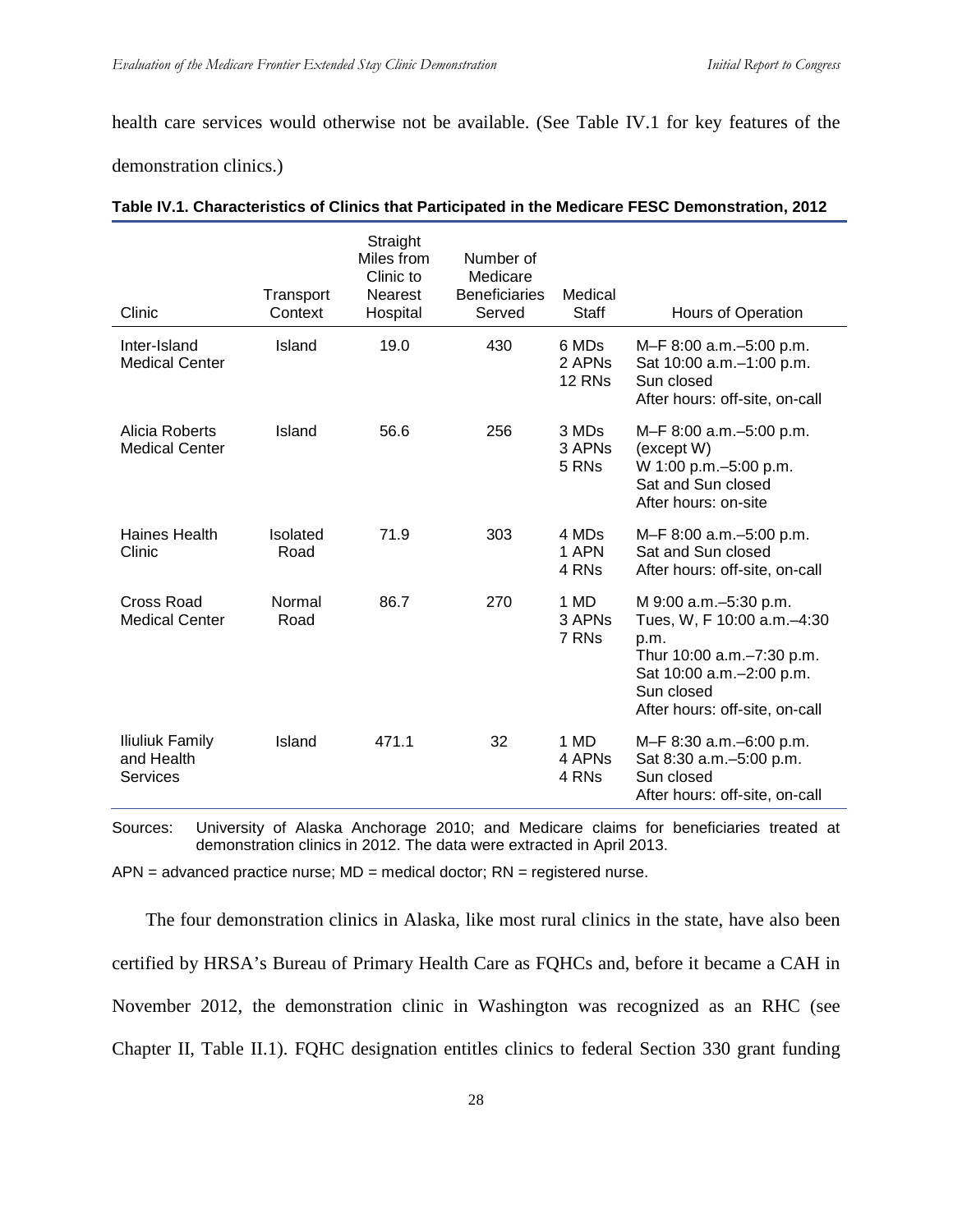under the Public Health Service Act to offset the costs of uncompensated care and other key enabling services, access to medical malpractice coverage, OPPS payment for services to

Medicaid beneficiaries, cost-based payment for services to Medicare beneficiaries, drug price discounts, federal loan guarantees for capital improvements, exemption from Part B copayments, and access to National Health Service Corporation-

*The Inter-Island Medical Center is located in Friday Harbor, the most populous of the San Juan Islands, situated in northwestern Washington. San Juan County includes 176 islands, of which 60 are inhabited, and has a population of more than 14,000. During the summer tourist season, the population in the San Juan Islands can double. Friday Harbor is connected to the mainland through the state ferry system. The ferry runs several times daily between Friday Harbor and Anacortes, where the nearest hospital is located; the journey takes 90 minutes. The island is also served by Friday Harbor Airport, with 30 minute flights to Seattle several times a day.*

sponsored providers, among other benefits. RHC designation entitles clinics to cost-based payments under Medicare as well.

Two of the clinics are also affiliated with a tribal health care corporation, and one has a contract with another regional tribal health consortium (see Chapter II, Table II.1). Alicia Roberts Medical Center and Haines Health Center are owned and operated by SEARHC, a nonprofit, Native-administered health corporation serving the needs of rural residents of southeastern Alaska in 18 communities. Alicia Roberts Medical Center and Haines Health

*Haines Health Center is located in Haines, Alaska, a sparsely populated community 80 air miles northwest of the capital city of Juneau. Access to the nearest hospital is available via the Alaska Marine Highway, a 4.5-hour ferry trip (operating twice weekly October through April and once daily during the summer), or by a 40-minute flight in a single- or twin-engine, propeller-driven commuter plane. Flights can be infrequent due to poor weather and short daylight hours in the winter. The flights can be accomplished only during daylight hours because steep mountains throughout the flight path require total visibility. This means that in winter, there is no air service before 9:00 a.m. or after 2:45 p.m.*

Center receive budget support from SEARHC to administer integrated health care programs for the Native residents in their communities. Cross Road Medical Center is an independent, faith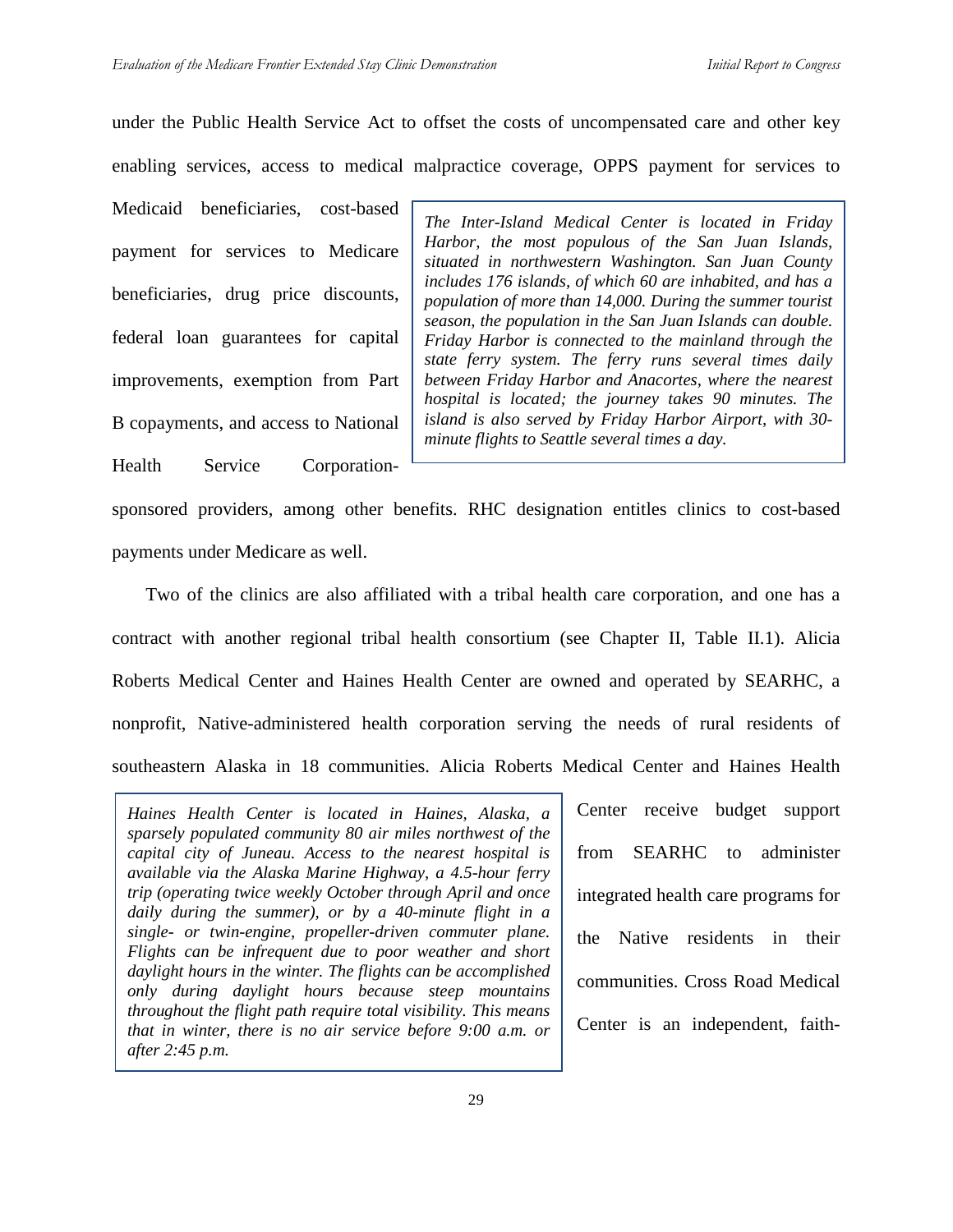based, not-for-profit  $501(c)(3)$  corporation, but also benefits from a contract with the regional tribal health consortium to provide outpatient and short-term urgent care to Native residents of the Copper River Basin. One clinic (Inter-Island Medical Center) also receives significant contributions from local residents, foundations, and county tax dollars to support its capital improvement and expansion goals. In November 2012, Inter-Island Medical Center became a CAH and was unable to continue billing Medicare for extended stay services under the demonstration.

## **B. Number of Patients, Scope of Services, and Staffing Capacity**

Participating clinics differ from other isolated rural health facilities in Alaska in three important aspects: size of practice, scope of services, and level of staffing. First, demonstration clinics are larger and serve more patients than most other isolated rural health facilities in

*Cross Road Medical Center, located in Glennallen, Alaska, provides medical services to the 3,500 people living in the Copper River Basin, as well as the approximately 50,000 tourists who travel through the area each year. Glennallen is located at the convergence of the Glenn and Richardson Highways, the two major road systems in the eastern sector of Alaska. The Glenn Highway connects Glennallen to Anchorage (189 miles southwest); the Richardson Highway connects Glennallen to Valdez (120 miles south) and to Fairbanks (248 miles north). Valdez, Anchorage, and Fairbanks offer the nearest hospitals to the region.*

Alaska. Four of the clinics that participated in the demonstration treated more than 250 Medicare beneficiaries in 2012. The largest treated 430 Medicare beneficiaries. In comparison, most other clinics

in isolated rural areas in Alaska that would have qualified for the demonstration based on the rural proximity requirements treated fewer Medicare beneficiaries than this over the entire fiveyear period of the study (see Chapter III, Table III.2 and Table IV.1). In this regard, Iliuliuk Family and Health Services, located in the outer Aleutian Islands, is an outlier, having treated only 32 Medicare beneficiaries in 2012.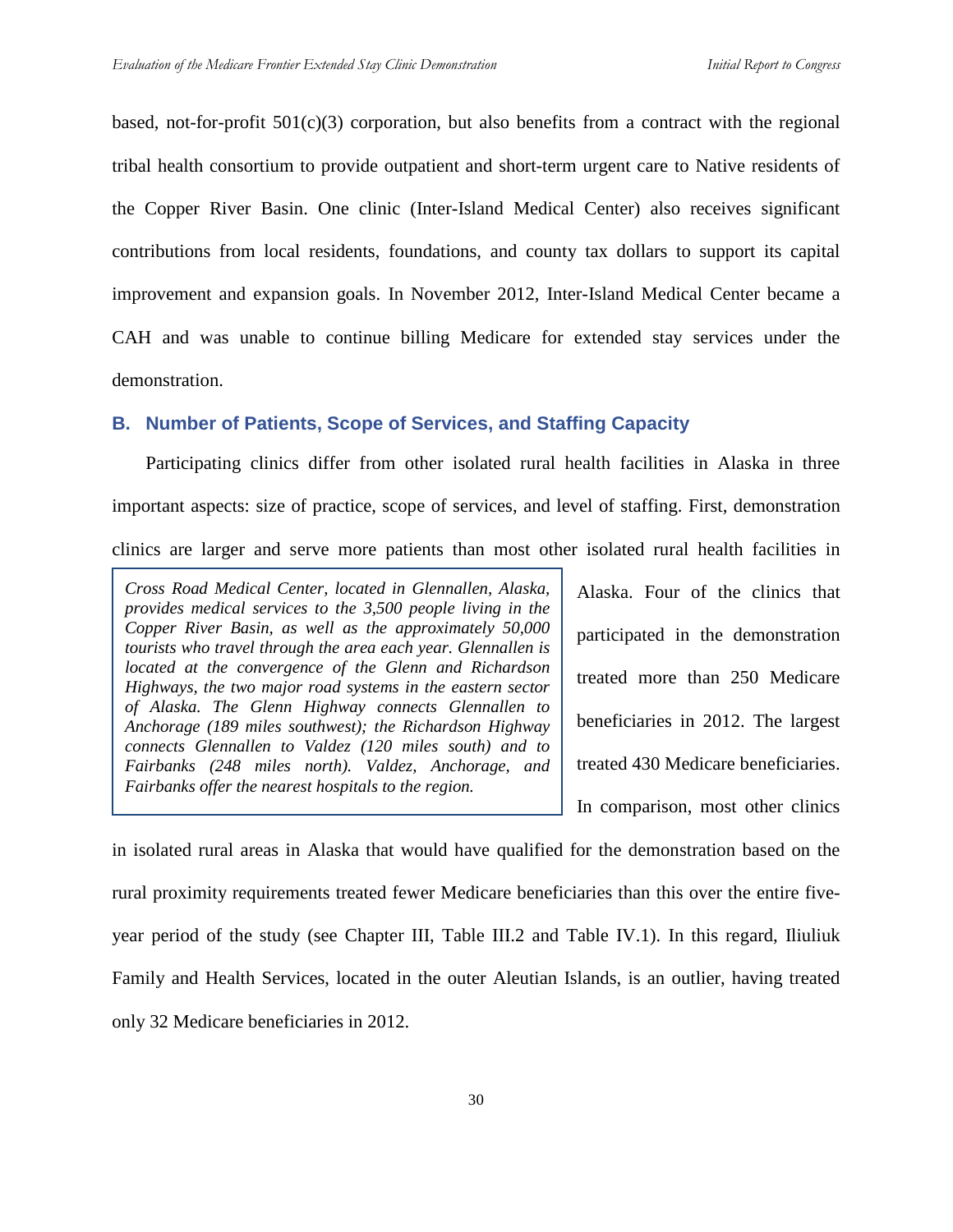Second, unlike almost all other health clinics in isolated rural areas in Alaska, demonstration

clinics provide a wide array of family-oriented primary care services, including prenatal,

pediatric, and adult medical; diagnostic (laboratory and x-ray); pharmacy; dental; behavioral

health; drug and alcohol counseling; preventive health; and wellness programs (see Chapter III, Table III.2 and Table IV.1). Several clinics provide itinerant primary and

*Alicia Roberts Medical Center is located in the Native village of Klawock, Alaska, on Prince of Wales Island, the fourth-largest island in the United States at 135 miles long and 45 miles wide. Alicia Roberts is the largest primary care provider on POW Island and the only medical center providing after-hours emergency care for island residents. The population served by the clinic is approximately 3,000, but that number doubles in the summer months. The closest regional hospital is in Ketchikan, which is a 45-minute flight by small plane or a four-hour road/ferry trip. Patients may also be transported to Anchorage (720 air miles southeast) for specialized services.*

preventive care services to residents in remote villages; some others rent office space to visiting specialists for scheduled specialty clinics. Each participating clinic also offers either on-call or on-site after-hours care. In addition, two clinics have historically maintained observation and surgical capacity. One clinic (Cross Road Medical Center) was a former hospital and has maintained four hospital-type beds for patients requiring longer observation visits. Two of these beds are for general use, one is maintained specifically for cardiac patients, and one is for obstetric patients. As a federally designated Level-5 trauma center, another site (Inter-Island Medical Center) offers initial evaluation, stabilization, and diagnostic capabilities before transfer and is licensed to provide limited surgical and critical care services.

Finally, demonstration clinics employ a large number of clinicians with advanced medical training, compared with other clinics in isolated rural areas in Alaska. At the time of the demonstration, all participating clinics had a minimum of five providers able to independently treat patients and prescribe medications, at least one of whom was a physician. (Inter-Island Medical Center had six physicians, Haines Health Center had four, and Alicia Roberts Medical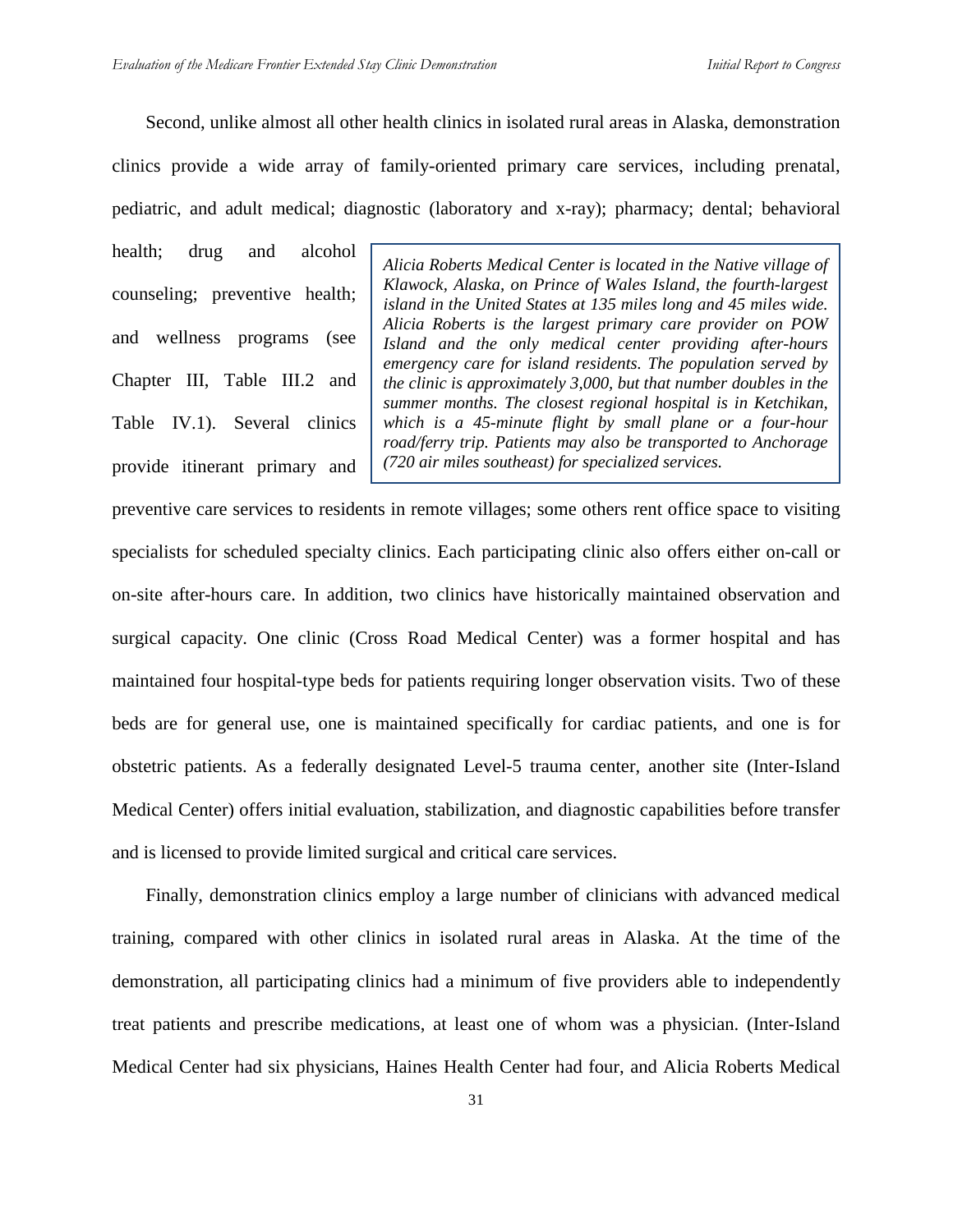Center had three.) They also had a minimum of four registered nurses, plus a wide range of other medical personnel, including licensed practical nurses, medical assistants, pharmacists, lab technicians, and emergency medical technicians. Although some of this staffing capacity was built and maintained with HRSA funds, the four Alaskan clinics participating in the demonstration were larger and better equipped and offered more services than other health clinics in isolated rural areas of the state even before the demonstration.<sup>[17](#page-47-0)</sup>

<span id="page-47-0"></span><sup>&</sup>lt;sup>17</sup> As discussed in Chapter III, we examined the scope of services, level of staffing, and number of Medicare patients served for all health centers in Alaska meeting the distance requirement of the FESC program, and found only two that approached the capacity of the demonstration clinics. Discussions with staff from the Alaska Office of Rural Health in DHSS supported this finding.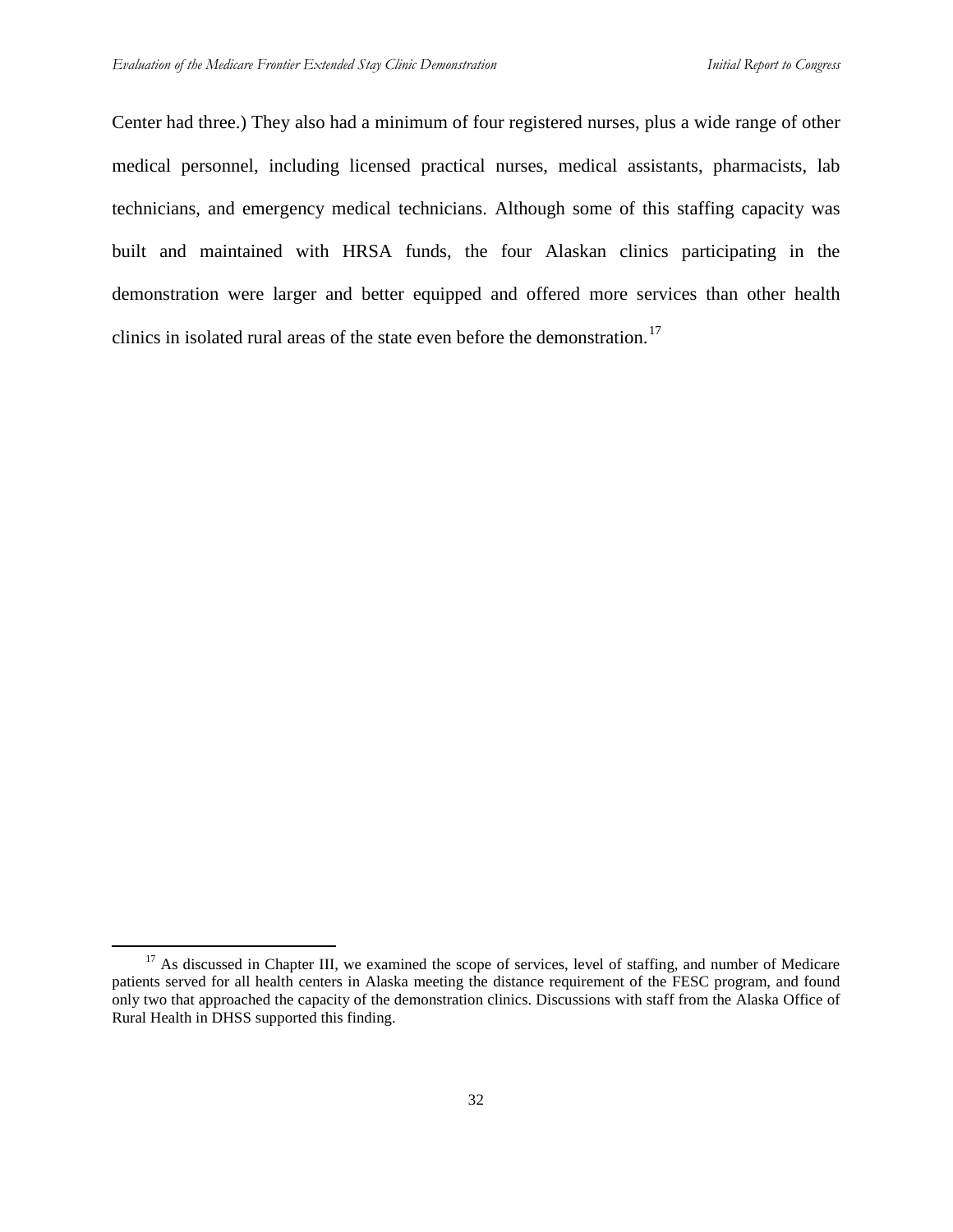## **V. KEY FINDINGS FROM THE EVALUATION**

In this section, we use the findings from the qualitative and quantitative analyses to answer three questions related to meeting the needs for extended stay services in isolated geographic areas of the country: (1) What are extended stay services? (2) How do extended stay services affect patient experience and the cost of care? (3) Are extended stay services sustainable for frontier clinics under Medicare's payment system? We also examine the role that Medicare should play in maintaining extended stay services in isolated rural communities. The descriptive quantitative findings are based on an analysis of 166 extended stay patient encounter forms completed by the attending clinicians and submitted to CMS for medical review. The impact and cost estimates are based on an analysis of Medicare claims for all beneficiaries treated at demonstration and comparison clinics from 2008 through 2012, including 159 claims for extended stays paid under the demonstration.

#### **A. What Are Extended Stay Services?**

Frontier extended stay clinics, unlike other clinics serving remote rural communities, are defined primarily by the capacity to stabilize or monitor and observe patients seeking emergency care when immediate transportation to a hospital is either not possible due to severe weather or might be avoided with appropriate diagnosis and treatment in the ambulatory setting. This capacity requires the clinical expertise to stabilize emergency cases, the radiology and laboratory supplies and equipment to triage and diagnose such cases, and the physical infrastructure to keep patients for extended periods. According to the encounter form data, two-thirds (65 percent) of the extended stays billed for enhanced payment by Medicare under the demonstration were admitted for monitoring and observation; attending clinicians determined that, with appropriate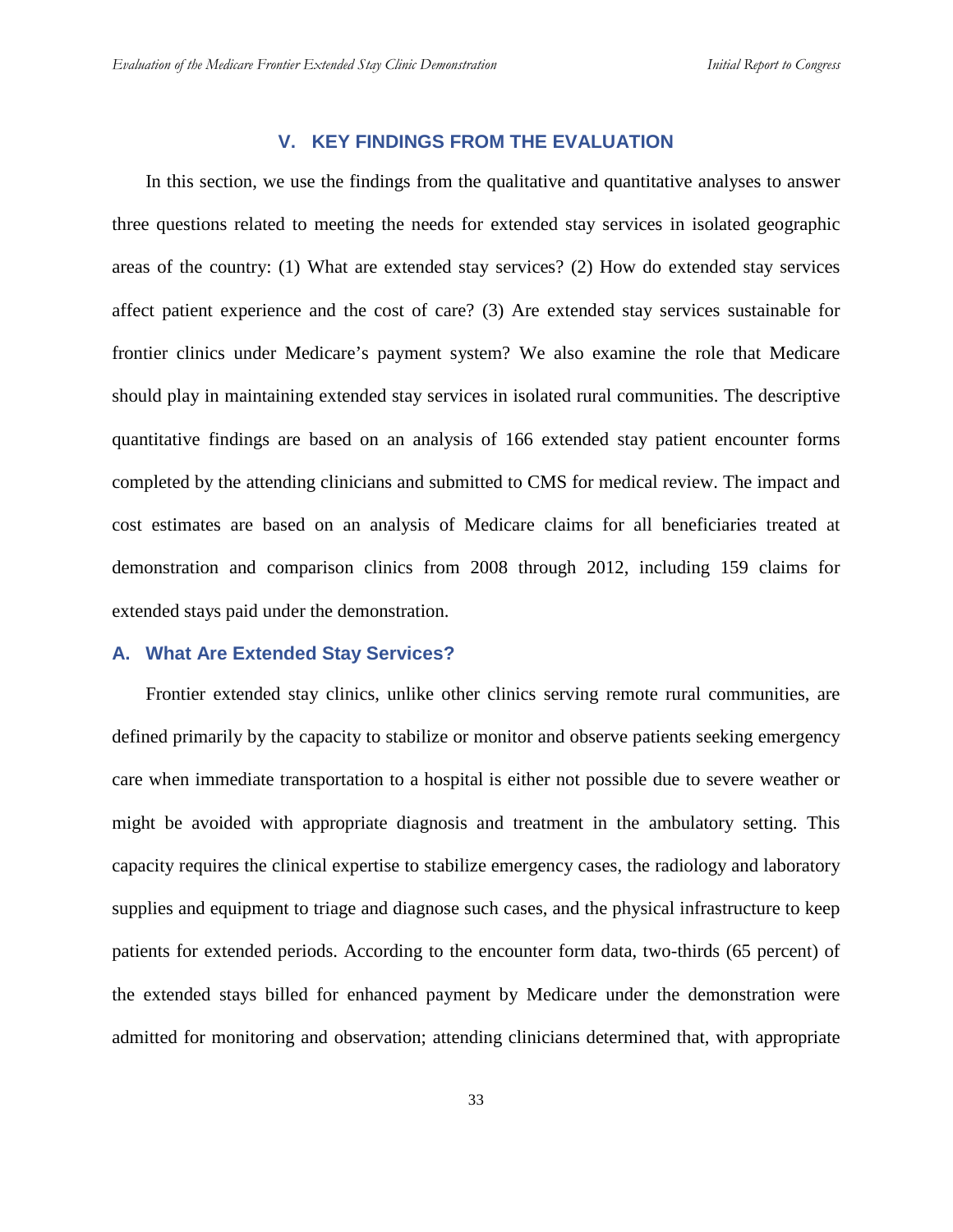diagnostic information and clinical expertise, these beneficiaries could likely be sent home after several hours of monitoring and observation and possibly referred to nonemergency follow-up care in the community (see Table V.1). The remaining one-third of extended stay cases were determined at admission to require an emergency level of care; attending clinicians determined that these beneficiaries had to be stabilized and transported by air to a hospital as soon as weather conditions permitted.

|                        | Table V.1. Characteristics of Extended Stays under the Medicare FESC Demonstration Based on |  |  |  |  |
|------------------------|---------------------------------------------------------------------------------------------|--|--|--|--|
| <b>Encounter Forms</b> |                                                                                             |  |  |  |  |

|                          | All Extended Stay<br>Admissions |            | Admissions for<br>Monitoring/Observation |            | Admissions for<br>Stabilization/Transfer |            |
|--------------------------|---------------------------------|------------|------------------------------------------|------------|------------------------------------------|------------|
|                          | Number                          | Percentage | Number                                   | Percentage | Number                                   | Percentage |
| Total                    | 166                             | 100.0      | 108                                      | 100.0      | 54                                       | 100.0      |
| Timing of Admission      |                                 |            |                                          |            |                                          |            |
| During regular hours     | 68                              | 41.0       | 49                                       | 45.4       | 17                                       | 31.5       |
| Outside of regular hours | 98                              | 59.0       | 59                                       | 54.3       | 37                                       | 68.5       |
| Length of Stay           |                                 |            |                                          |            |                                          |            |
| 4 to 8 hours             | 73                              | 44.0       | 42                                       | 38.9       | 27                                       | 50.0       |
| 8 to 12 hours            | 23                              | 13.9       | 7                                        | 6.5        | 16                                       | 29.6       |
| 12 to 16 hours           | 17                              | 10.2       | 14                                       | 13.0       | 3                                        | 5.6        |
| 16 to 20 hours           | 17                              | 10.2       | 13                                       | 12.0       | 4                                        | 7.4        |
| 20 to 24 hours           | 11                              | 6.6        | 9                                        | 8.3        | 2                                        | 3.7        |
| 24 or more hours         | 20                              | 12.1       | 19                                       | 17.6       | 1                                        | 1.9        |

Source: Extended stay patient encounter forms submitted to CMS by participating clinics for services rendered from March 2010 to April 2013.

Note: Number of admissions for each characteristic might not sum to total admissions due to missing information. Percentages are based on the number of encounter forms with reported information.

Figure V.1 displays the six most common types of conditions for which extended stay beneficiaries required care, as reported on the encounter forms. (Clinicians were allowed to indicate more than one condition on the encounter form.) Cardiovascular conditions were the most common type of illness, with two-thirds (68 percent) of all extended stay beneficiaries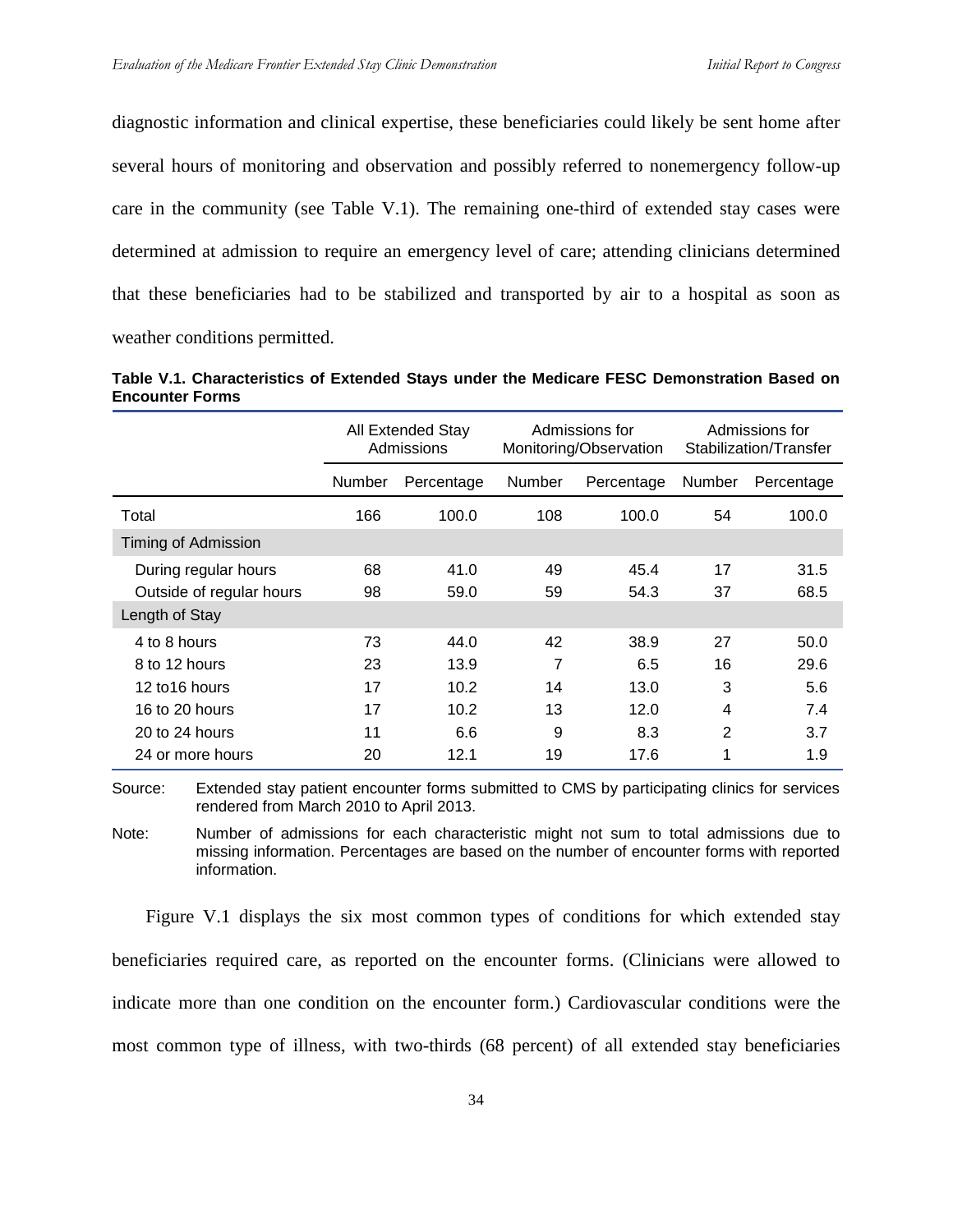having some type of cardiovascular diagnosis, such as high blood pressure, congestive heart failure, and heart attack. Metabolic conditions, including diabetes and its complications, were the second most common type of illness among extended stay beneficiaries; around half (49 percent) of all extended stay beneficiaries had a metabolic condition. Approximately one-third (36 percent) of all extended stay beneficiaries had an orthopedic problem, frequently involving fractures or sprains. Slightly less than one-third (29 percent) had a respiratory condition, including pneumonia and asthma. Gastroenterological conditions (such as vomiting, diarrhea, blood in the stool, and acid reflux) affected nearly one-fifth (19 percent) of all extended stay beneficiaries, and another 19 percent presented with a genitourinary condition (such as a urinary tract infection or other urinary problem or kidney disease). Beneficiaries with cardiovascular conditions were more likely to be transferred to a hospital at the end of their extended stay, whereas beneficiaries with respiratory and (to a lesser extent) genitourinary conditions were more likely to be discharged home, with or without follow-up care.



**Figure V.1. Percentage of Extended Stays for the Six Most Common Conditions**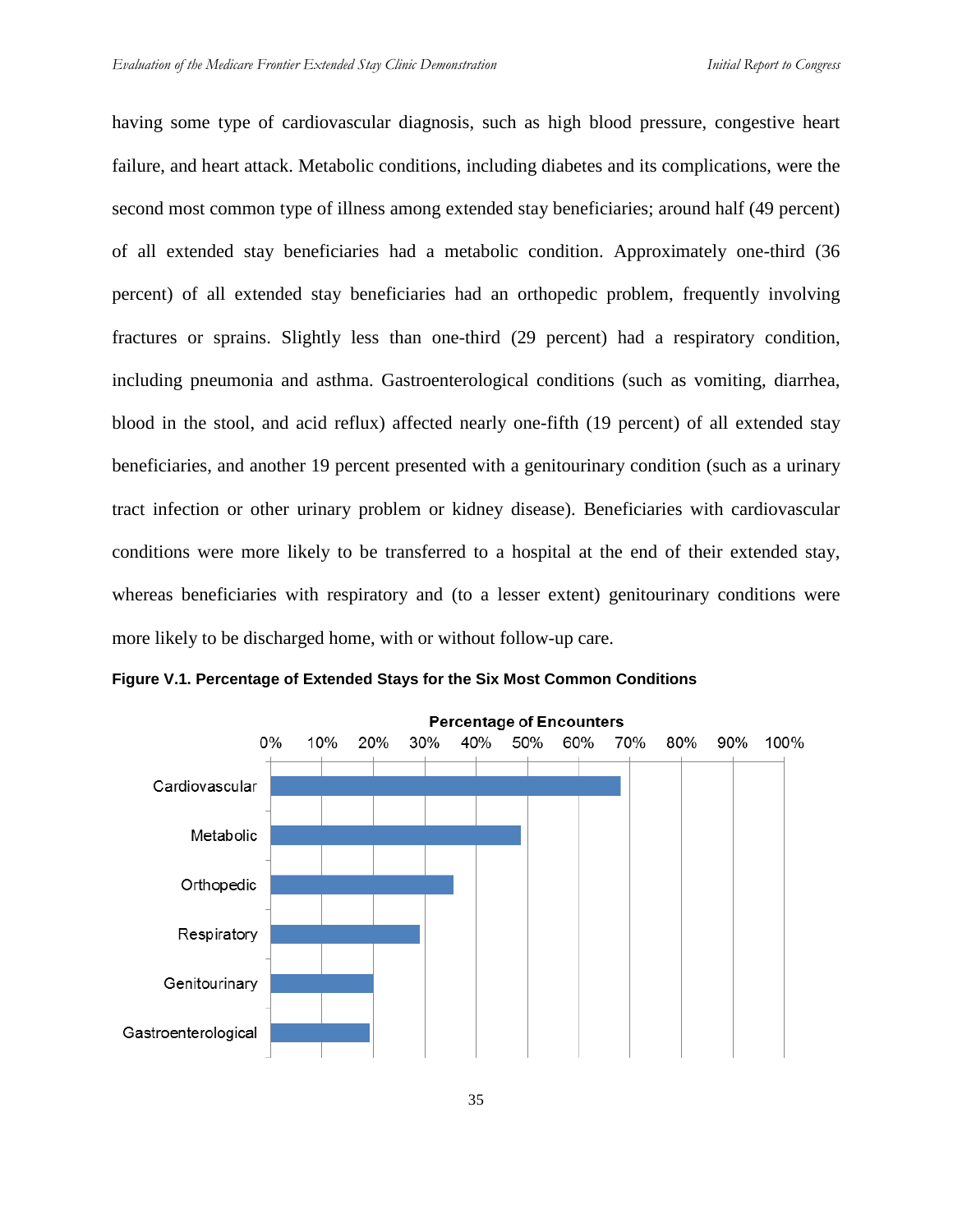Source: Extended stay patient encounter forms submitted to CMS by participating clinics for services rendered from March 2010 to April 2013.

Another critical feature of frontier extended stay clinics is the ability to provide services during nonregular business hours, including evenings and nights, weekends, and holidays, and to keep patients for monitoring and observation for up to 48 hours. As previously mentioned, as a condition of participation in the demonstration, clinics were required to maintain on-call physicians or nonphysician clinicians 24 hours a day, seven days a week, who could be on site within 30 minutes of a patient's after-hours arrival and that a clinician be on site throughout each extended stay episode. Information reported on the encounter form indicates that 49 percent of all extended stay cases billed for enhanced payment under the demonstration were admitted to the clinic outside of regular business hours and 87 percent of all extended stays spanned nonregular working hours (see Table V.1). Although nearly half of all extended stays (44 percent) lasted fewer than 8 hours, nearly two-fifths of all beneficiaries requiring extended stay care remained in the clinic for more than 12 hours and 12 percent stayed for 24 hours or longer (see Table V.1).

The final point to make about extended stay services is that there are relatively few of them, even in frontier communities with the capacity to provide high quality basic acute and emergency care. Based on an analysis of Medicare claims data, only one percent of all outpatient visits among Medicare beneficiaries at participating clinics through December 2012 were for extended stay services. As shown in Table V.2, there were only 159 claims for extended stay services paid by Medicare across the five participating clinics during the demonstration, out of a total of 16,575 outpatient visits. An earlier analysis of extended stay encounter forms for all patients (including those not eligible for Medicare and/or Medicaid benefits) found that, of the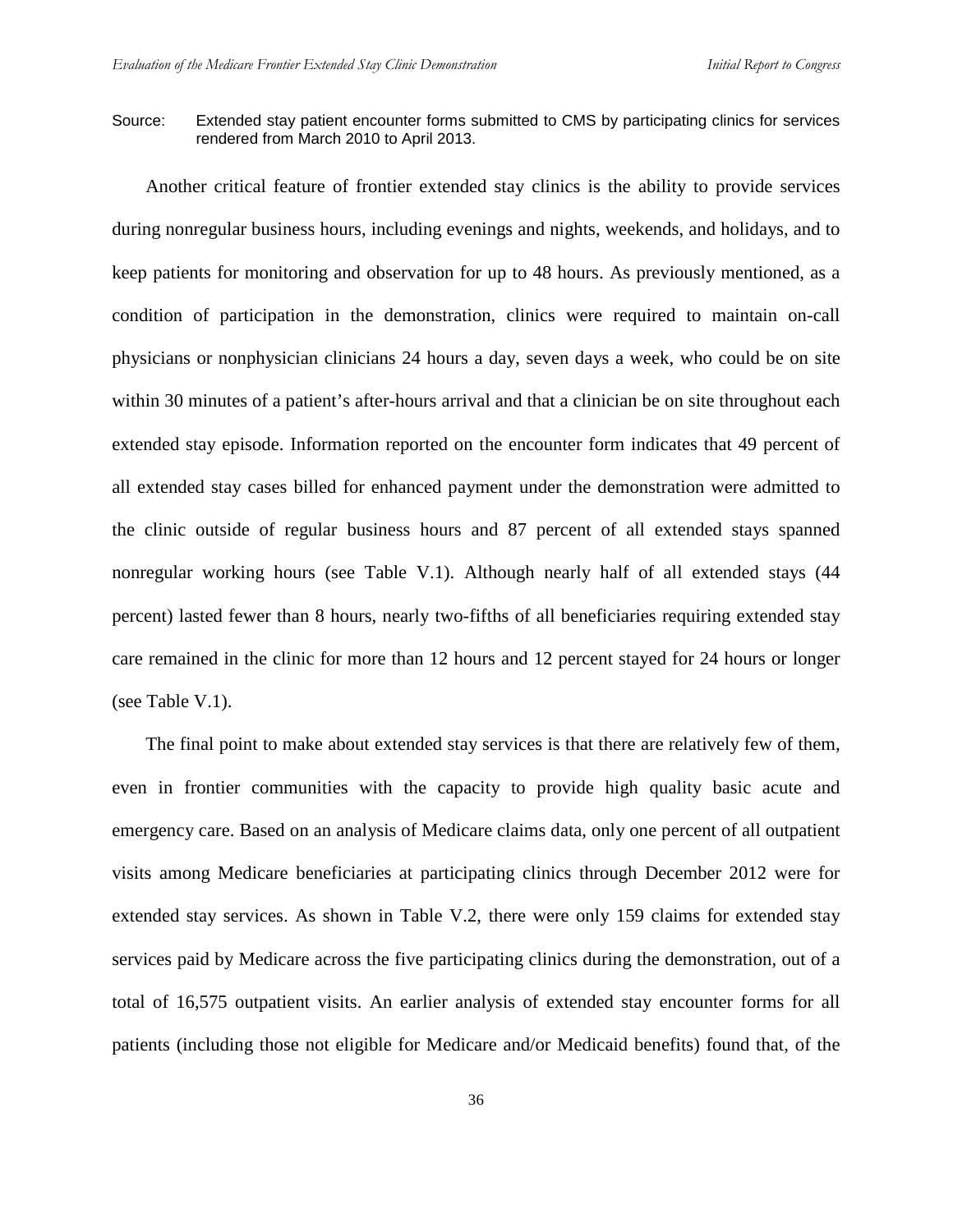2,226 extended stays that occurred during the five years before clinics became certified, slightly more than one-fourth included Medicare as the primary payer and almost 10 percent included Medicaid as the primary payer. Given the demographic characteristics of the local population in these frontier communities, many of the remaining patients who received extended stay services during this period were likely to be either Native Alaskans (and thus covered under the IHS) or transient workers in the fishing industry or tourists (and thus possibly covered under an employer-sponsored plan).

**Table V.2. Proportion of Total Visits for Extended Stay Services Among Medicare Beneficiaries Based on Medicare Claims, 2010–2012**

| Clinic                              | <b>Total Number</b><br>of Medicare<br><b>Clinic Visits</b> | Number of<br><b>Medicare Visits</b><br>for Extended<br><b>Stay Services</b> | Proportion of<br><b>Total Medicare</b><br>Visits for<br><b>Extended Stay</b><br>Services<br>$(\%)$ |
|-------------------------------------|------------------------------------------------------------|-----------------------------------------------------------------------------|----------------------------------------------------------------------------------------------------|
| Inter-Island Medical Center         | 3,115                                                      | 12                                                                          | 0.4                                                                                                |
| Alicia Roberts Medical Center       | 4,900                                                      | 54                                                                          | 1.1                                                                                                |
| Haines Health Clinic                | 5,465                                                      | 47                                                                          | 0.9                                                                                                |
| Cross Road Medical Center           | 2,950                                                      | 44                                                                          | 1.5                                                                                                |
| Iliuliuk Family and Health Services | 145                                                        | 2                                                                           | 1.4                                                                                                |
| Total                               | 16,575                                                     | 159                                                                         | 1.0                                                                                                |

Source: Medicare claims for beneficiaries treated at demonstration clinics from January 2010 through December 2012. The data were extracted in April 2013.

## **B. How Do Extended Stay Services Affect Patient Experience and Cost of Care?**

In this section, we provide qualitative and quantitative evidence of the impact of the availability of extended stay services on the quality and cost of care for Medicare beneficiaries in frontier communities. In the first part of this section, we examine the effect of the demonstration on beneficiary outcomes using self-reported encounter data and then estimate the impact of extended stay services on emergency transfer and hospitalization rates using Medicare claims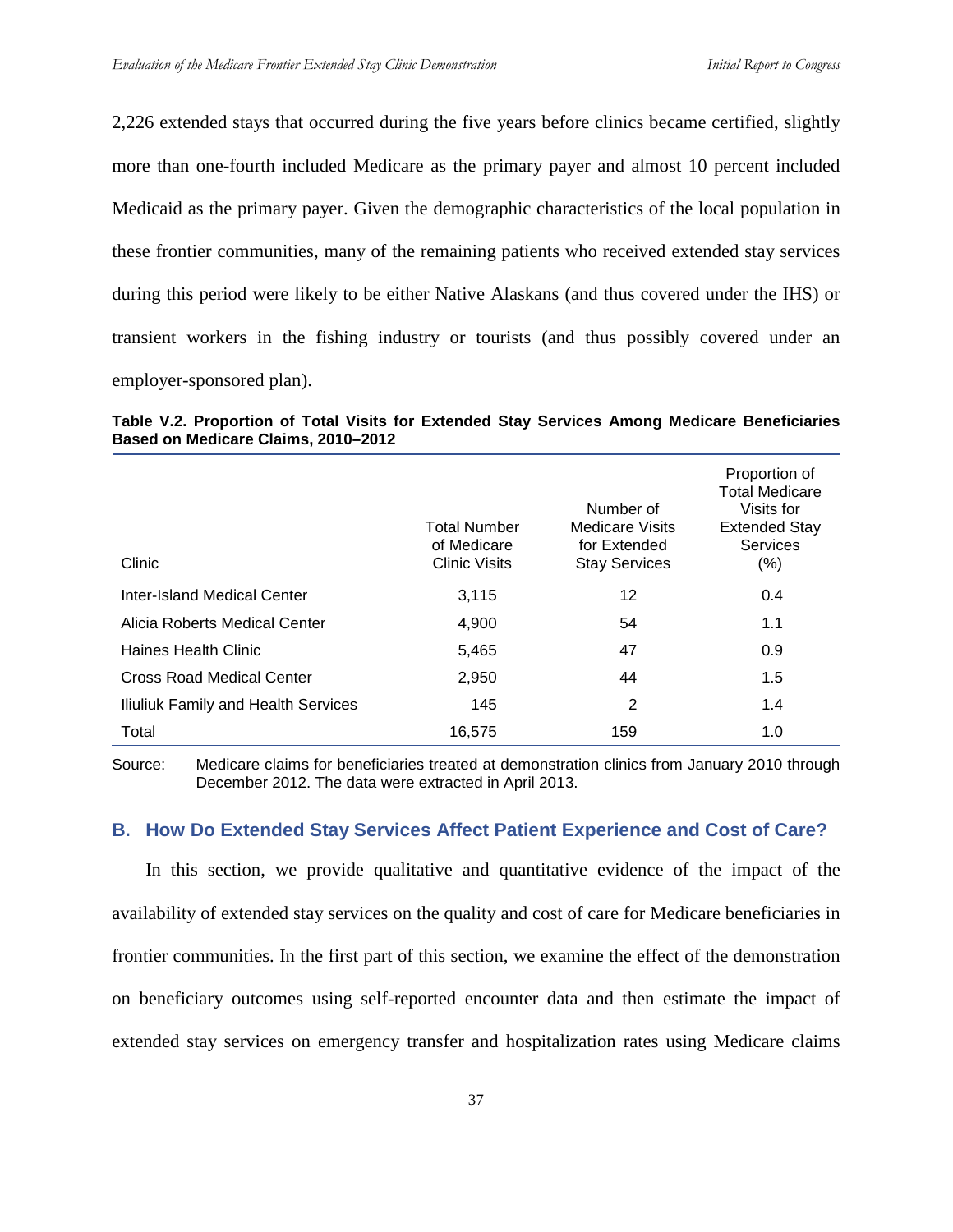and a matched comparison group of clinics. In the second part of this section, we use the results of our model to estimate the net effect of the demonstration on Medicare spending.

#### **1. Effect of Extended Stay Services on Patient Experience and Safety of Care**

Without the capacity to provide extended stay services, frontier clinics transfer by plane most patients presenting with potentially life-threatening conditions to a hospital sometimes hundreds of miles away or treat them at the clinic without the proper resources to provide quality care.<sup>[18](#page-53-0)</sup> However, qualitative results indicate that patients dislike being transferred to distant and unfamiliar cities and prefer to be treated closer to home, where they can benefit from the support of their families and social networks. Clinic administrators remarked that a high proportion of conditions with which patients present can be addressed at the clinic level, thus allowing patients to receive care locally. This is of particular importance to elderly Alaskan Native residents, who are unaccustomed to traveling from their villages for medical care. Anecdotes suggest that elderly Alaskan Natives may view a hospital transfer as being sent from their community to die. Travel is also a financial burden to patients and their families. Treating patients at the local level avoids the large expense of having family members drive (if possible) or fly to the hospital location, stay in a hotel for several days, and then travel home again. The financial benefit extends to the patient as well because Medicare does not cover the cost of the return home for the beneficiary.

<span id="page-53-0"></span><sup>&</sup>lt;sup>18</sup> An analysis of extended stays between August 2005 and September 2010 conducted by the Rural Policy Research Institute (RUPRI) at the University of Iowa's College of Public Health under funding from HRSA found that transfer distances varied by clinic (MacKinney et al. 2012). Most transfers from Iliuliuk Family and Health Services in the outer Aleutian Islands were sent to a hospital in Anchorage, more than 800 air miles away. Most transfers from the two tribal clinics (Alicia Roberts Medical Center and Haines Health Center) were sent to hospitals in two towns in southeast Alaska, a distance of 135 and 70 air miles, respectively. Most transfers from Cross Road Medical Center in the interior of the state were sent to Anchorage, a distance of 154 air miles or 180 miles by road.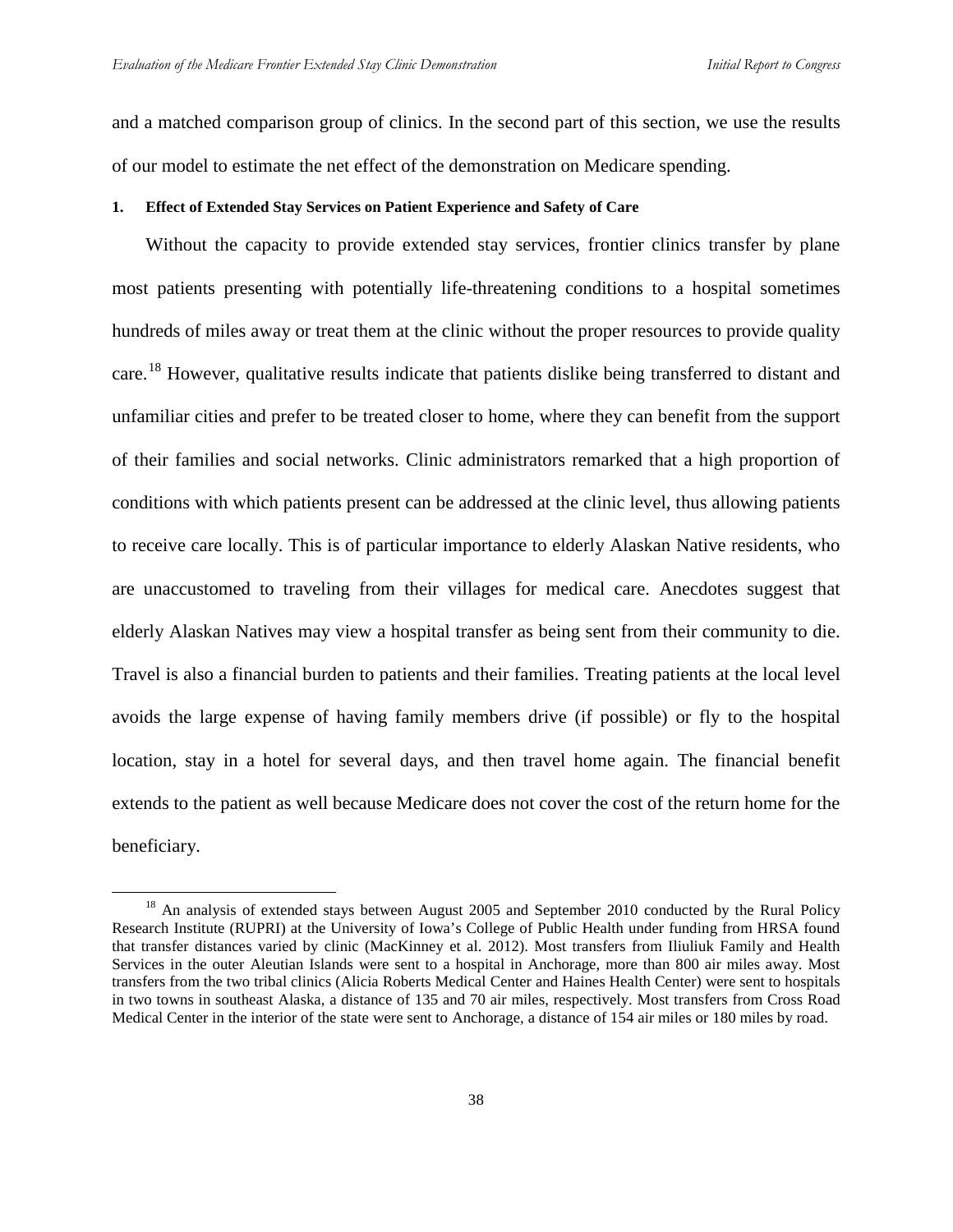Interviews with program personnel also indicate that, under the demonstration, clinics became better equipped to treat urgent care cases when monitoring and observation services were sufficient, stabilize patients while waiting for daylight hours or improved conditions when an emergency transfer to an acute care facility was possible, and avert unnecessary emergency medical transfers and hospitalizations. Given that these clinics are the first point of medical care in their communities, clinic administrators noted that the ability to provide a broader array of services is more efficient and safer for patients if the illness or injury requires monitoring and observation for diagnosis and treatment. The demonstration provided time for clinicians to make a decision about the severity of a patient's condition and whether an immediate medical transfer was necessary. Based on observations from clinic administrators, treating patients locally also helped reduce patients' health risks associated with sending them home without adequate monitoring and observation care, or during transfer to an acute care facility. In addition, program administrators stated that demonstration funding aided in the recruitment and retention of clinical staff and mitigated the effect of long on-call hours per individual staff person on provider burnout.

A review of patient encounter data supports these qualitative findings. Based on selfreported encounter data, nearly half (48.2 percent) of all Medicare-eligible beneficiaries admitted for extended stay services at frontier clinics were discharged home at the end of their stays (see Table V.3). Five of the extended stay beneficiaries discharged home were referred to nonemergency follow-up care and another beneficiary recovered in the clinic while waiting for emergency transport, thus eliminating the need for transport. Nearly half (48.2 percent) of extended stay beneficiaries, including 27 admitted for monitoring and observation, required an emergency transfer for inpatient care following their extended stays. Clinicians reported that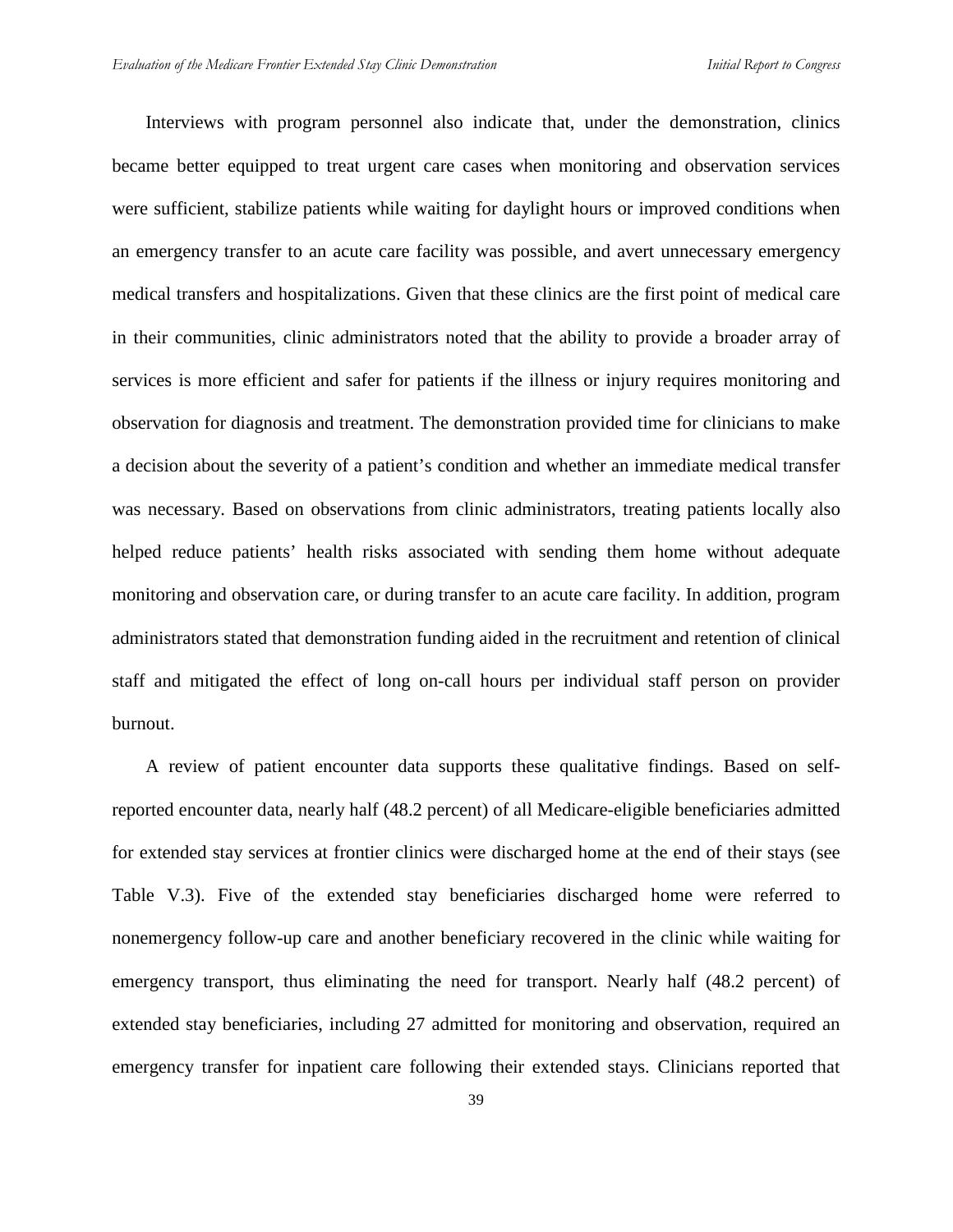beneficiaries admitted for monitoring and observation but then transferred to an acute care hospital either failed to improve as expected or their conditions deteriorated during their extended stays (Table V.3). According to the encounter forms, none of the extended stay beneficiaries died while receiving extended stay services.<sup>[19](#page-55-0)</sup>

The encounter form also required attending clinicians to indicate how the availability of extended stay services affected the subsequent care provided. Because most beneficiaries admitted for emergency transfer were ultimately transferred, Table V.3 shows the effect of extended stay services on follow-up care for 108 beneficiaries admitted for monitoring and observation.[20](#page-55-1) According to clinicians' assessment, nearly half (45.4 percent) of all extended stay beneficiaries admitted for monitoring and observation avoided an emergency transfer and hospitalization as a result of the availability of extended stay services in the community. The provision of extended stay services delayed emergency transfer and hospitalization for slightly more than one-sixth (17.6 percent) of all beneficiaries admitted for monitoring and observation. For half of all monitoring and observation cases, the availability of extended stay services prevented having to send the beneficiary home without adequate care. Extended stay services allowed five beneficiaries admitted for monitoring and observation and who might have been transferred to an acute care hospital in the absence of the demonstration to be treated locally and referred for nonemergency follow-up care. Because clinics can provide the appropriate level of

<span id="page-55-0"></span> $19$  An analysis of Medicare data found that five extended stay beneficiaries died within 14 days of their extended stay, four of whom had been transferred to a hospital at the end of their stay.

<span id="page-55-1"></span> $20$  All patients who received extended stay level of care at demonstration clinics were at high risk of being transferred to a hospital when weather conditions allowed. When assessing the impact of the demonstration on Medicare service use and expenditures, it is important to consider the effect on extended stay patients classified at admission as in need of monitoring and observation services, as well as those classified as in need of stabilization pending transfer.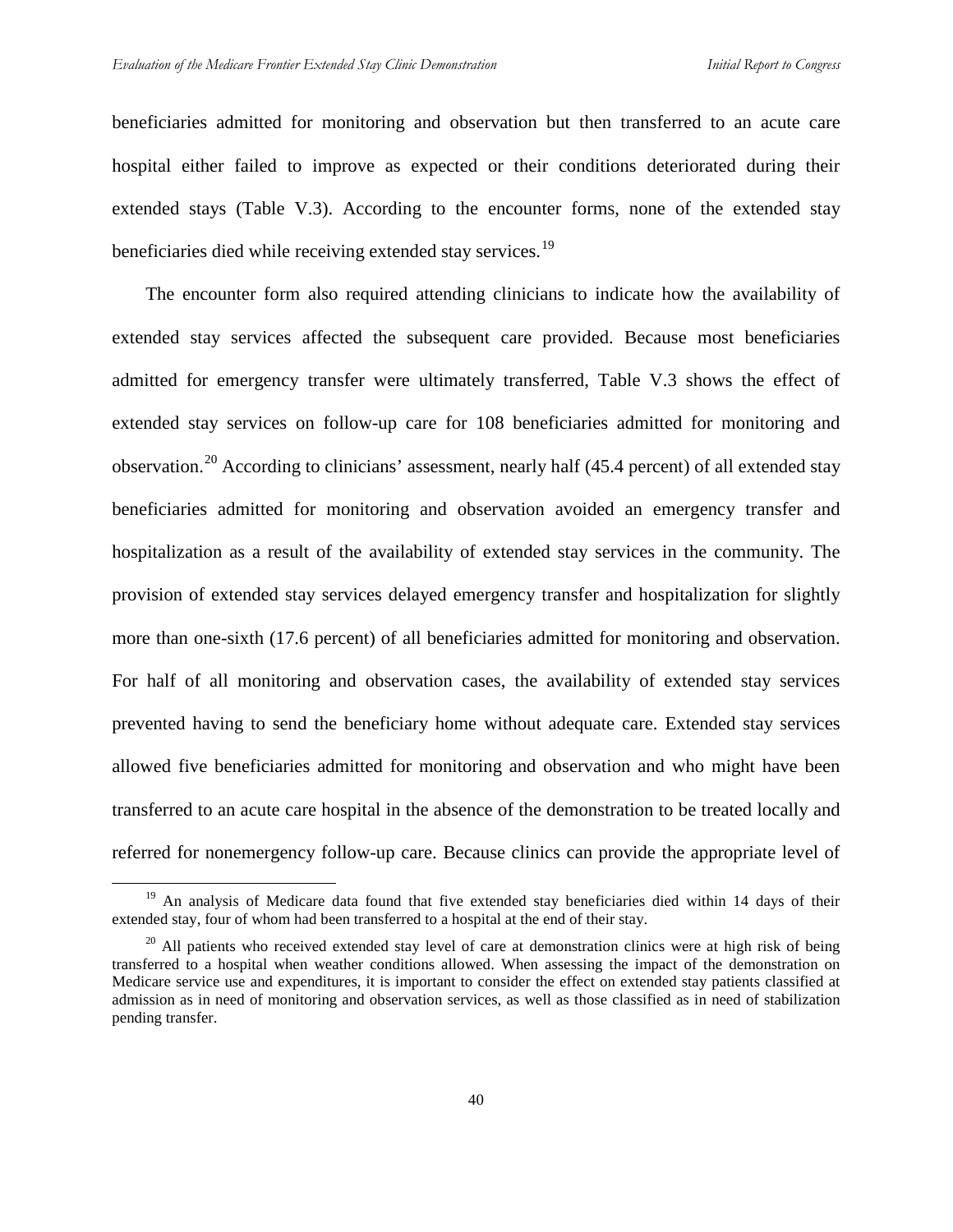care during an extended stay, in many cases the extended stay eliminated the need to transfer the patient to the hospital for emergency care and represented a clinically appropriate shift in the site of care for certain cases from the hospital to the extended stay facility.

|                                                                                                           | All Extended Stay<br>Admissions |            | Admissions for<br>Monitoring/Observation |            | Admissions for<br>Stabilization/Transfer |            |
|-----------------------------------------------------------------------------------------------------------|---------------------------------|------------|------------------------------------------|------------|------------------------------------------|------------|
|                                                                                                           | Number                          | Percentage | Number                                   | Percentage | Number                                   | Percentage |
| Total                                                                                                     | 166                             | 100.0      | 108                                      | 100.0      | 54                                       | 100.0      |
| Discharge Disposition (All extended stay beneficiaries)                                                   |                                 |            |                                          |            |                                          |            |
| Discharged home                                                                                           | 80                              | 48.2       | 76                                       | 70.4       | $\overline{4}$                           | 7.4        |
| Referred for<br>nonemergency follow-up                                                                    | 5                               | 3.0        | 5                                        | 4.6        | 0                                        | 0.0        |
| Transferred to hospital                                                                                   | 80                              | 48.2       | 27                                       | 25.0       | 49                                       | 90.7       |
| Recovered while waiting<br>for transport                                                                  | 1                               | 0.6        | $\Omega$                                 | 0.0        | 1                                        | 1.9        |
| Died during extended stay                                                                                 | $\Omega$                        | 0.0        | $\overline{0}$                           | 0.0        | $\Omega$                                 | 0.0        |
| Other                                                                                                     | 3                               | 1.8        | 1                                        | 0.9        | $\overline{2}$                           | 3.7        |
| Reason for Transfer (Beneficiaries admitted for monitoring and observation only)                          |                                 |            |                                          |            |                                          |            |
| Patient deteriorated                                                                                      | n.a.                            | n.a.       | $\overline{7}$                           | 25.9       | n.a.                                     | n.a.       |
| Patient failed to improve<br>as expected                                                                  | n.a.                            | n.a.       | 23                                       | 85.2       | n.a.                                     | n.a.       |
| Patient safely monitored<br>until transport available                                                     | n.a.                            | n.a.       | $\overline{2}$                           | 7.4        | n.a.                                     | n.a.       |
| Other                                                                                                     | n.a.                            | n.a.       | 10                                       | 37.0       | n.a.                                     | n.a.       |
| Effect of Extended Stay on Follow-Up Care (Beneficiaries admitted for monitoring and observation<br>only) |                                 |            |                                          |            |                                          |            |
| Avoided emergency<br>transfer                                                                             | n.a.                            | n.a.       | 49                                       | 45.4       | n.a.                                     | n.a.       |
| Delayed emergency<br>transfer                                                                             | n.a.                            | n.a.       | 19                                       | 17.6       | n.a.                                     | n.a.       |
| Avoided risk of sending<br>patient home                                                                   | n.a.                            | n.a.       | 54                                       | 50.0       | n.a.                                     | n.a.       |
| Allowed patient to seek<br>nonemergency care                                                              | n.a.                            | n.a.       | 5                                        | 4.6        | n.a.                                     | n.a.       |

Source: Extended stay patient encounter forms submitted to CMS by participating clinics for services rendered from March 2010 to April 2013.

Note: Clinicians were required to report reason for transport and effect of extended stay on follow up care for beneficiaries admitted for monitoring and observation only. Clinicians were allowed to report more than one reason for transport and effect of extended stay on follow up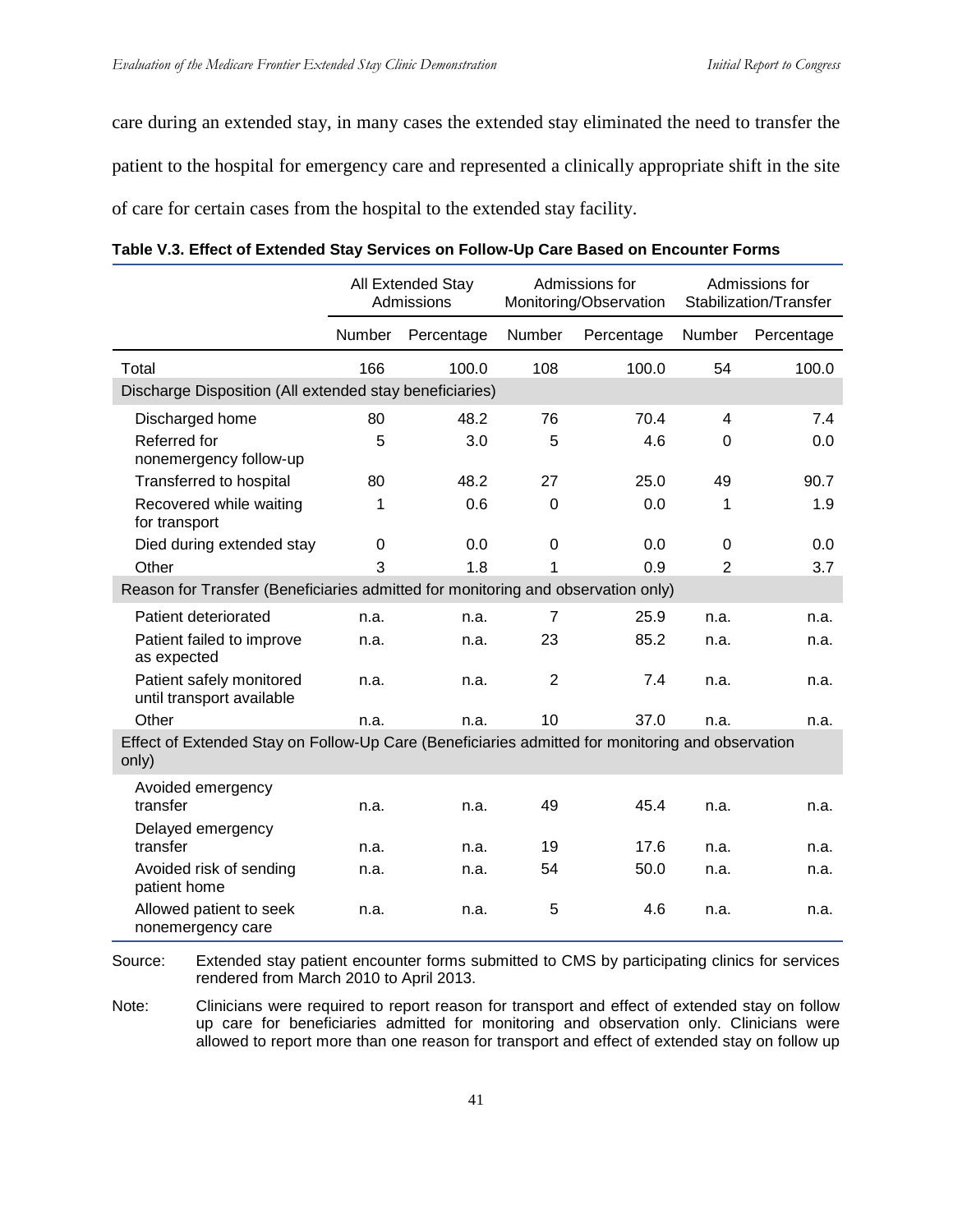care for beneficiaries. Four encounter forms had missing information on type of extended stay admission.

To estimate the impact of the demonstration on emergency transfer and hospitalization rates, we examined Medicare claims for all beneficiaries who received care (including those who received nonextended stay services) at the five demonstration clinics and two comparison clinics three years before the demonstration began (2008–2010) and two years after (2011 and 2012). The results of the claims analysis indicate that the provision of extended stay services under the demonstration resulted in a marginally significant 21.4 percent reduction in the probability of being transferred within seven days of a clinic visit, a decline in the seven-day transfer rate from 4.0 to 3.2 percent of all clinic visits (see Table V.4). The probability of being admitted to a hospital for inpatient care within seven days of a clinic visit also declined under the demonstration, by a marginally significant 23.9 percent (from 3.6 to 2.7 percent).<sup>[21](#page-57-0)</sup> The estimated decline in the seven-day emergency transfer and hospitalization rates is equivalent to approximately 26 avoided emergency transfers and hospitalizations *per year* associated with the provision of extended stay services. Although the impact estimates from our claims-based analysis are only marginally statistically significant (due, in part, to the small number of events), the results of the multivariate model are consistent with the number of avoided transfers and hospitalizations per year reported by clinicians on the encounter forms in 2011 and 2012.

n.a. = not applicable.

<span id="page-57-0"></span><sup>&</sup>lt;sup>21</sup> The seven-day emergency transfer rate for Medicare beneficiaries receiving care at demonstration clinics was statistically significant at the 15 percent level and the seven-day hospitalization rate was statistically significant at the 12 percent level. Given the consistency with results from the self-reported encounter forms and previous evaluations conducted under HRSA funding, as well as anecdotal information from clinic administrators, the results from our multivariate model provide a reasonable indication of the direction and magnitude of the effect of the demonstration on emergency transfer and hospitalization rates among Medicare beneficiaries.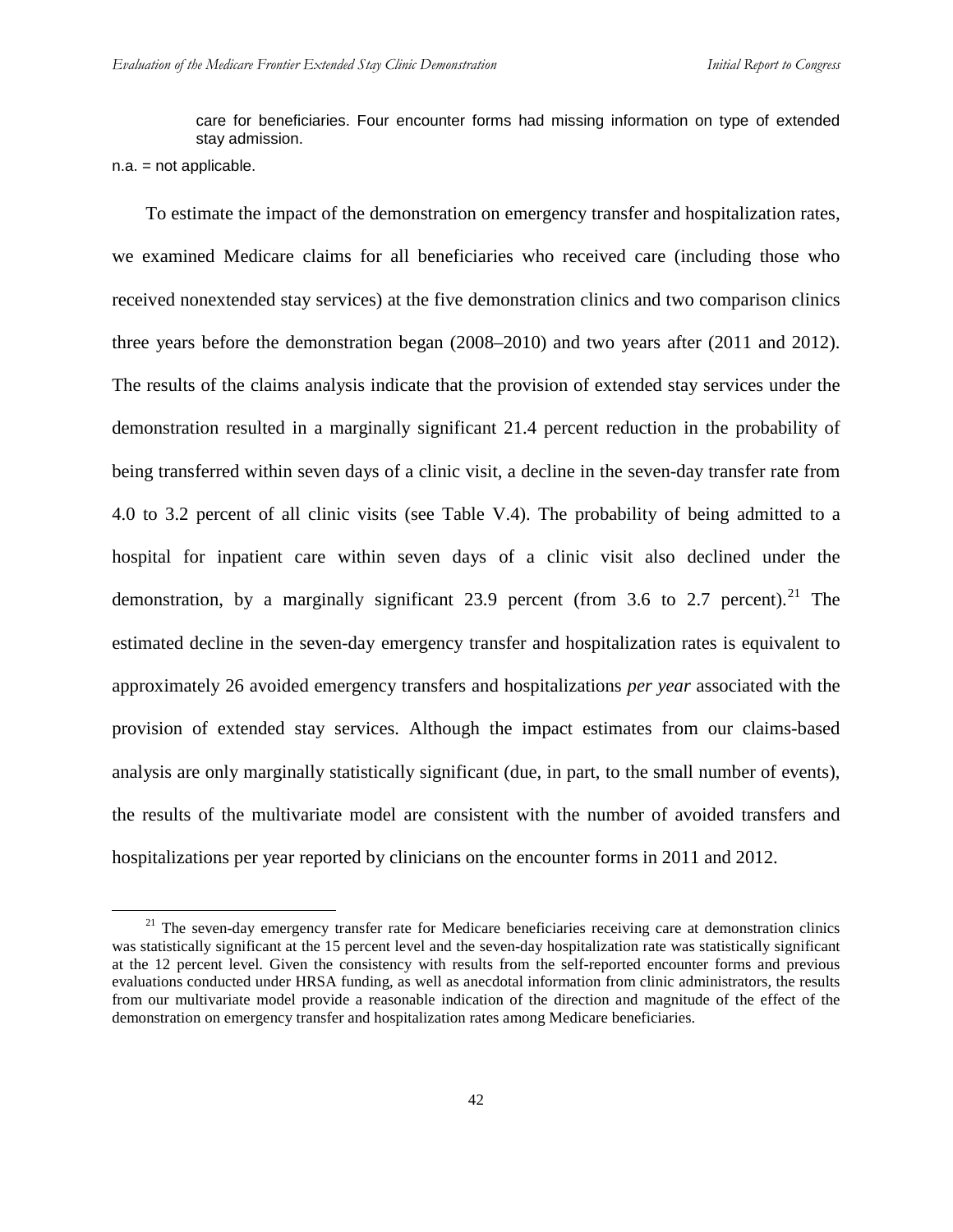|                                                                     | 7-Day<br>Emergency<br>Transfer<br>Rate | 7-Day<br>Hospitalizati<br>on Rate |
|---------------------------------------------------------------------|----------------------------------------|-----------------------------------|
| 7-Day Rate Before the Demonstration                                 | 4.0                                    | 3.7                               |
| Estimated 7-Day Rate After the Demonstration                        | 3.2                                    | 2.7                               |
| Estimated Percentage Change in 7-Day Rate Due to Demonstration (%)  | $-21.4$                                | $-23.9$                           |
| Estimated Number of Avoided Transfers and Hospitalizations per Year | 26.5                                   | 26.2                              |

#### **Table V.4. Claims-Based Estimate of Impact of Medicare FESC Demonstration on 7-Day Emergency Transfer and Hospitalization Rates**

Source: Medicare claims and enrollment data for beneficiaries treated at demonstration and comparison clinics from January 2008 through December 2012. The data were extracted in April 2013.

#### **2. Effect of Extended Stay Services on the Utilization and Cost of Care**

By reducing the number of beneficiaries who required transfer for inpatient care, the demonstration resulted in a net reduction in Medicare spending for medical services. To calculate federal savings, we first used claims data to estimate average Medicare payments for emergency transfer and inpatient services, in 2012 dollars, over a seven-day period following a clinic visit. It is important to consider emergency transfer and inpatient services rendered over several days because seriously ill patients can often be transferred twice, once from the frontier clinic to a community hospital and then from the community hospital to a tertiary hospital for specialized care. Actual average payment (as observed in the claims) for emergency transfer services received by Medicare beneficiaries over a seven-day period following a clinic visit was \$10,983 and, for inpatient services,  $$16,304$ <sup>[22](#page-58-0)</sup> We then multiplied these actual payment amounts by the

<span id="page-58-0"></span><sup>&</sup>lt;sup>22</sup> These figures reflect the average cost of all transfers and hospitalizations among beneficiaries at both demonstration and comparison clinics, and thus include the potentially higher cost of care for beneficiaries whose transfer and hospitalization could not have been averted with extended stay care. Although transfer costs would likely be the same regardless of the patient's condition because most of the expense is related to air travel, the average cost of an emergency hospitalization used in our analysis should be considered an upper-bound estimate.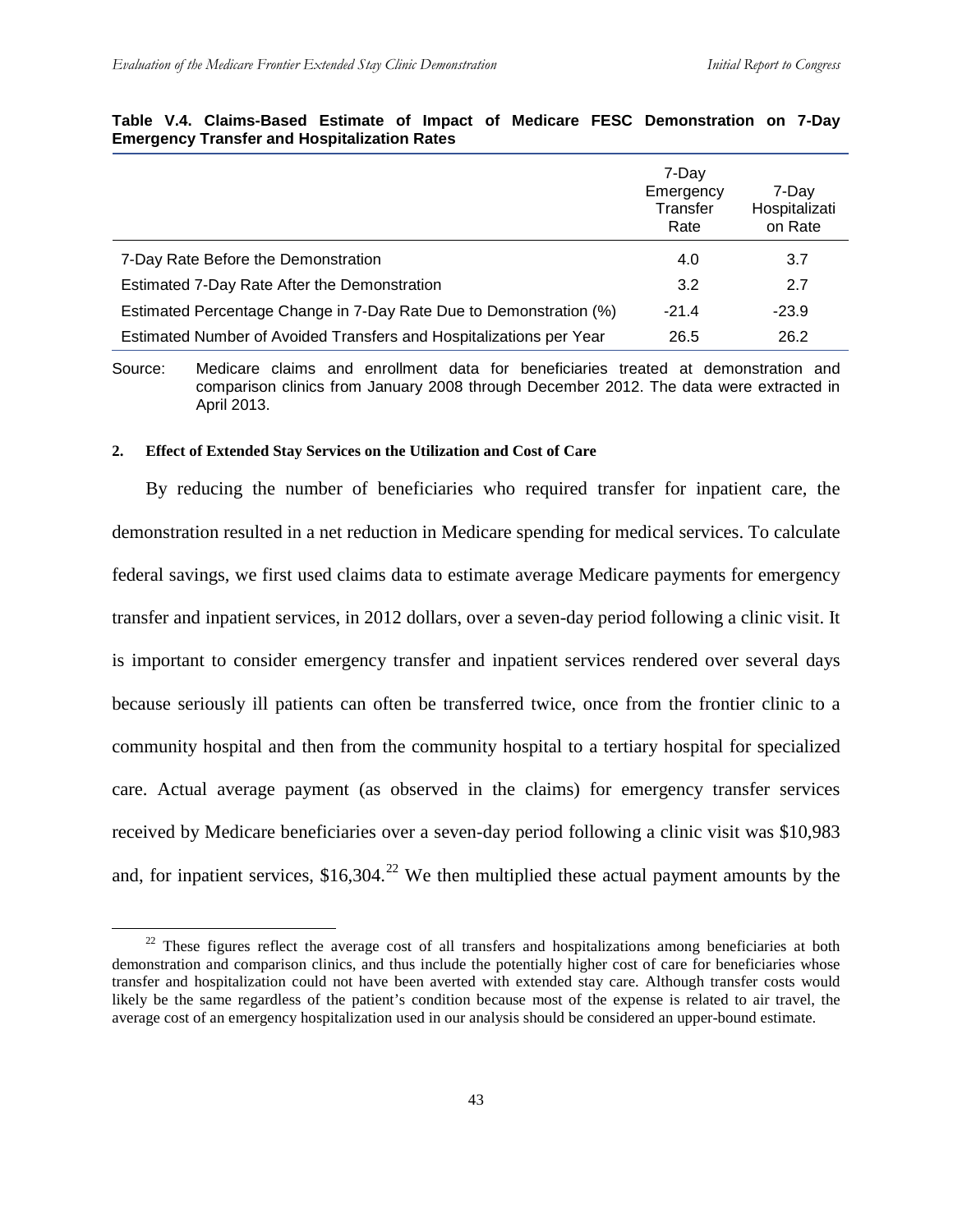estimated number of transfers and hospitalizations avoided *annually* to calculate total Medicare savings per year.

Total Medicare savings per year from averted transfers were an estimated \$285,558 and, from averted hospitalizations, \$423,904. To calculate net Medicare savings, we added the amount that Medicare would have paid for the extended stay visits at a nontribal clinic in the absence of the demonstration (\$8,792) and subtracted actual Medicare payments for extended stay services per year under the demonstration, as reported in the claims (\$101,680). Based on an analysis of claims, the demonstration resulted in an estimated net savings to the Medicare program of \$616,582 per year, or \$7,707 per extended stay (see Table V.5).<sup>[23,](#page-59-0) [24](#page-59-1)</sup> However, as stated previously, after factoring in the cost of building extended stay capacity and meeting the conditions of participation, the FESC program was not budget neutral to the federal government.

Beneficiaries also benefited from approximately \$90,000 in foregone copayments and deductibles for averted services per year, or slightly more than \$1,100 per extended stay.<sup>[25](#page-59-2)</sup> Savings from foregone patient liabilities among Medicare-Medicaid enrollees would accrue to the state.

<span id="page-59-0"></span><sup>&</sup>lt;sup>23</sup> These estimates are based on the assumption that the foregone cost of an averted transfer and hospitalization would be equivalent to the actual cost of a nonaverted transfer and hospitalization. If a patient whose transfer and subsequent hospitalization are averted due to the provision of extended stay services is less severely ill than a patient whose transfer and hospitalization are not averted, then the foregone costs and savings of an averted transfer and hospitalization might be lower than the overall average costs used in this analysis.

<span id="page-59-1"></span> $24$  As explained in Chapter III, these results are adjusted for differences in age, gender, race/ethnicity, dual eligibility, disability, and mortality between beneficiaries in the demonstration group versus those in the comparison group.

<span id="page-59-2"></span><sup>&</sup>lt;sup>25</sup> To calculate beneficiary savings, we multiplied the average amount that beneficiaries paid for emergency transfer and hospital services during the seven-day period following an extended stay by the number of averted transfers and hospitalizations per year and then divided that amount by the number of extended stays per year.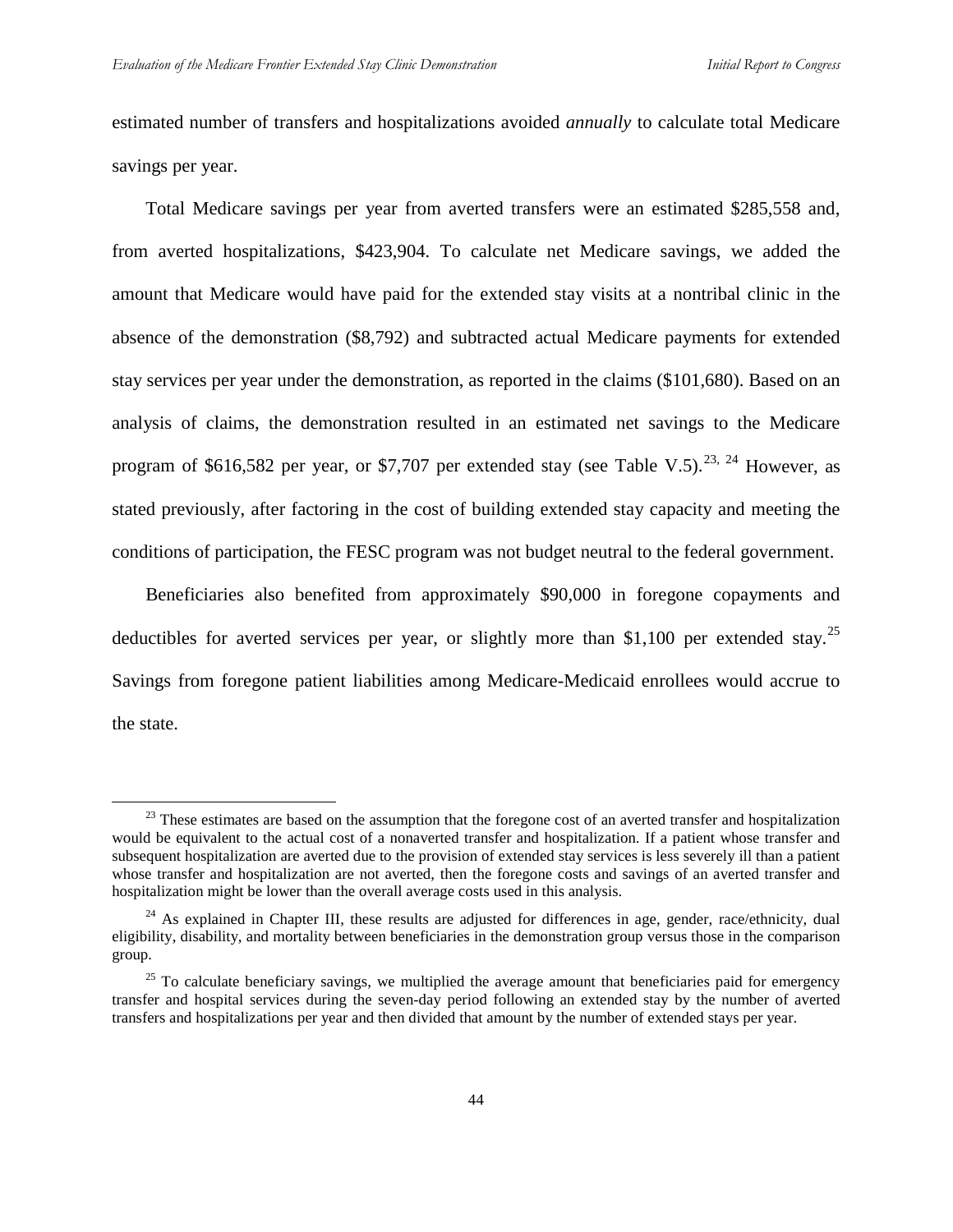|                               |              | <b>Without Demonstration</b> |                | <b>With Demonstration</b>     |                | <b>Difference</b>      |                |
|-------------------------------|--------------|------------------------------|----------------|-------------------------------|----------------|------------------------|----------------|
|                               | Unit<br>Cost | Number<br>of<br>Events       | Total<br>Costs | <b>Number</b><br>0f<br>Events | Total<br>Costs | Number<br>οf<br>Events | Total<br>Costs |
| <b>Extended Stays</b>         | \$1,271      | 0                            | \$0            | 80                            | \$101,680      | 80                     | \$101,680      |
| <b>Clinic Visits</b>          | \$110        | 80                           | \$8,800        | 0                             | \$0            | $-80$                  | $-$ \$8,800    |
| Emergency<br><b>Transfers</b> | \$10,983     | 124                          | \$1,361,892    | 98                            | \$1,076,334    | $-26$                  | $-$285,558$    |
| <b>Hospital Stays</b>         | \$16,304     | 110                          | \$1,793,440    | 84                            | \$1,369,536    | $-26$                  | $-$423,904$    |
| Total                         |              |                              | \$3,164,132    |                               | \$2,547,550    |                        | $-$ \$616,582  |

#### **Table V.5. Estimated Annual Medicare Savings from the Medicare FESC Demonstration**

Source: Medicare claims and enrollment data, calendar years 2008–2012, extracted in April 2013.

Note: We estimated the impact of the demonstration on emergency transfer and hospitalization rates using five years of Medicare claims (three before the demonstration and two after). By taking the produce of the estimated averted transfer and hospitalization rates and the number of extended stay counters per year, we express Medicare expenditures and savings on an annual basis.

## **C. Are Extended Stay Services Sustainable for Frontier Clinics under Medicare's Payment System?**

In 2006, Stroudwater Associates conducted a detailed analysis of the labor cost of providing extended stay services at three of the five demonstration clinics, taking into account such factors as additional staffing needed to meet the certification requirements, incremental salary adjustments for nonphysician clinicians providing extended stay services, and stipends for oncall nurses and medical technicians. According to the study, the incremental annual labor cost of providing extended stay services (in 2006 dollars) ranged from \$507,250 at Iliuliuk Family and Health Services to \$692,038 at Cross Road Medical Center. With an average payment of \$541 per extended stay, Iliuliuk Family and Health Services would have had to provide 938 extended stays per year to cover its incremental labor costs and Cross Road Medical Center, with an average payment of \$1,588, would have had to provide 436 extended stays per year to break even (Shell 2007). Factoring in the cost of equipment and supplies and facility upgrades required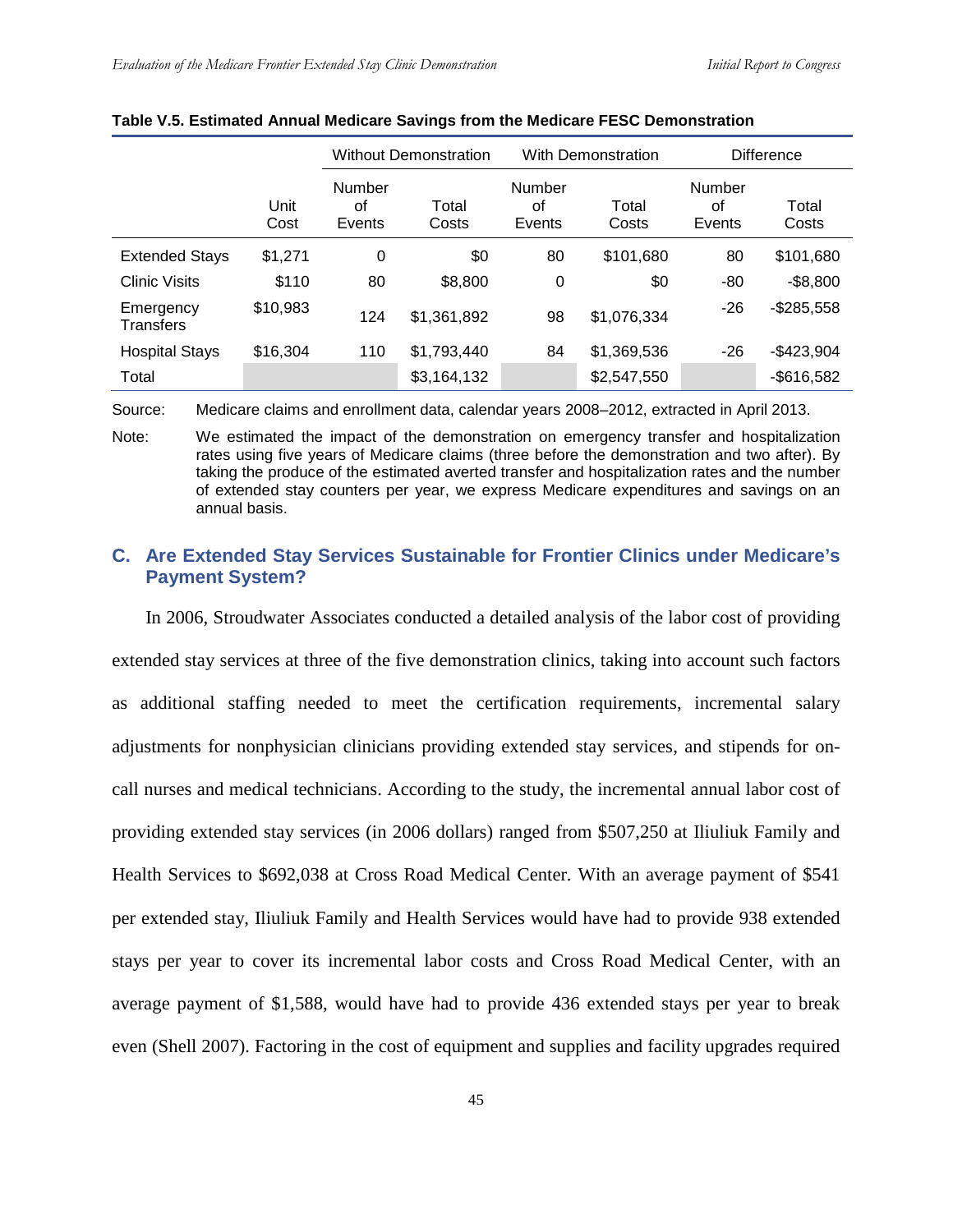to become an extended stay clinic would further increase the number of extended stays needed to break even.<sup>[26](#page-61-0)</sup> Without enhanced payments from Medicare and Alaska Medicaid, the number of visits for extended stay care needed to cover costs would be far higher.

However, the number of Medicare beneficiaries requiring an extended stay of four hours or more in frontier communities is low (ranging from approximately 27 per year at Alicia Roberts Medical Center to 3 per year at Iliuliuk Family and Health Services), meaning demonstration clinics operate in an environment with low patient volumes and high fixed staffing and medical costs. To build and maintain staffing for extended stay care under the demonstration, participating clinics used two-thirds of the roughly \$1.5 million they received each year from 2004 to 2013 from HRSA to hire and retain physicians, nurse practitioners, physician assistants, registered nurses, and medical technicians for 24-hour care. Almost 10 percent went toward the purchase of equipment and supplies and 3 percent was used to pay for construction and facility upgrades. Due to these costs, it seems unlikely that clinics would have been able to afford the high cost of becoming a certified extended stay facility without HRSA funding. Indeed, a clinic located in Broadus, Montana, applied to and was accepted into the demonstration, but later withdrew due to concerns about the high cost of meeting the certification requirements without HRSA funding.

The cost of maintaining enhanced and after-hours and weekend staffing to ensure access to quality extended stay care in frontier communities, combined with low patient volumes,

<span id="page-61-0"></span> $26$  Under funding from HRSA, the RUPRI conducted a more recent analysis of the costs of providing extended stay services and, after factoring in both incremental labor and nonlabor costs, estimated that the total cost to provide after-hours extended stay services would be approximately \$1 million per clinic per year, in 2011 dollars (MacKinney et al. 2012). The authors concluded that each clinic would have to provide care for 1,847 extended stays in four units of time per year, or five four-hour units of time per after-hours shift, to cover its costs.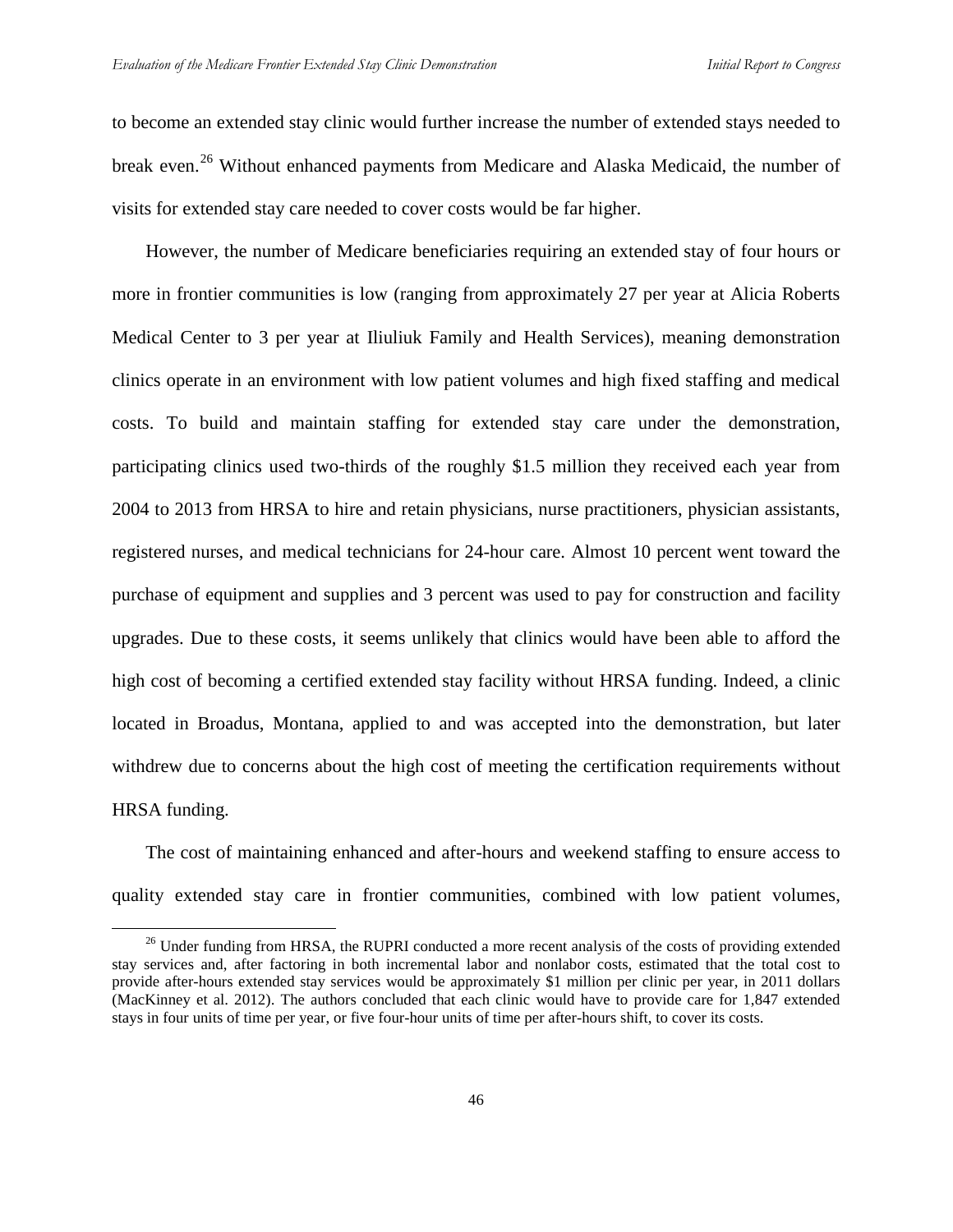challenges the financial sustainability of the extended care model. Although clinics might not be at full capacity, as providers of extended stay care they must provide services to patients if and when needed. They must also purchase and maintain the equipment and supplies needed to provide moderate complexity laboratory and radiology services and develop the physical infrastructure to keep patients overnight. With such low patient volumes, it is questionable whether payment from commercial insurers for extended stays at a higher rate would generate sufficient revenue to cover the high cost of providing extended stay care.

#### **D. Summary of Findings**

In summary, the proportion of elderly residents in isolated frontier communities tends to be small, relative to the rest of the country. Frontier communities can be difficult places to live and tend to have a disproportionate share of working-age adults employed in fishing, farming, mining, and tourist industries. Based on a review of patient encounter forms before clinics became certified to bill Medicare and Alaska Medicaid at the enhanced rate, Medicare was the primary payer for only one-fourth (26.9 percent) of the 2,226 extended stays from September 2005 to September 2010, and Alaska Medicaid was the primary payer for only one in 10 (9.1 percent) extended stays (University of Alaska Anchorage 2011). IHS and commercial insurers covered the remaining 65 percent of extended stays. Before the implementation of the FESC Demonstration, these isolated rural clinics received the Medicare and Medicaid payment rates for a regular outpatient clinic visit.

Both a descriptive review of patient encounter forms and a statistical analysis of Medicare claims data indicate that extended stay services improve patient experiences and have the potential to lower the cost of transportation and hospitalization to Medicare. However, the high start-up and maintenance costs incurred by the clinics (and covered initially through federal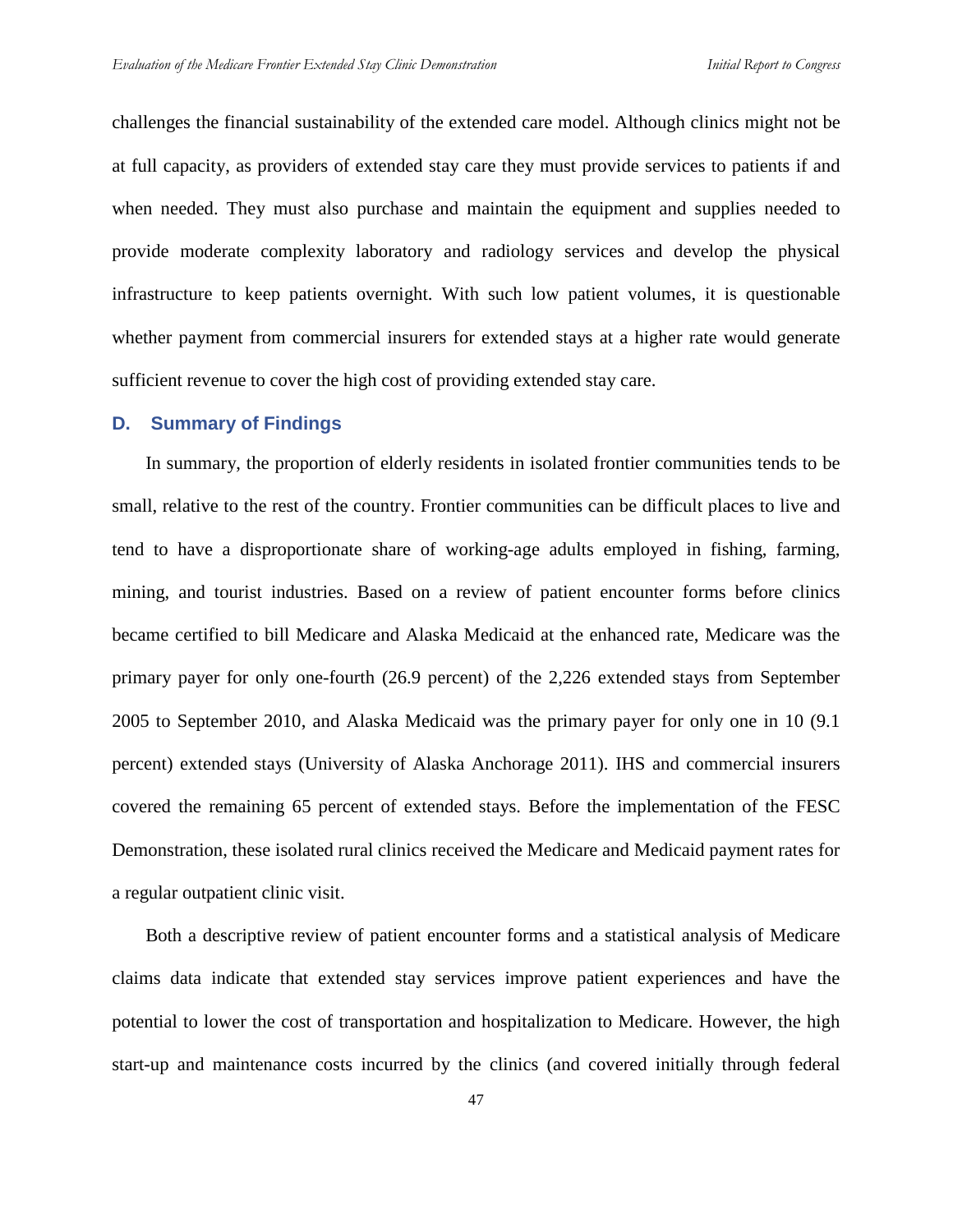grants from HRSA) exceed these potential savings to Medicare. The ability to monitor and observe beneficiaries in frontier clinics for extended stays reduces the number of beneficiaries who require an emergency transfer and inpatient hospitalization within seven days of the extended stay visit and results in savings to the Medicare program. Without extended stay services, these beneficiaries would be transferred as soon as weather conditions permit and Medicare would be billed the higher cost of the air transport and hospital stay. Extended stay services also help to reduce patient health risks associated with sending them home without adequate monitoring and observation care, or during transfer to an acute care facility. In addition, the higher per-unit-of-time payment rate for extended stay care reduces the financial stress on the clinics providing these services, compared to the single encounter payment rate under traditional Medicare. Isolated frontier providers are the *de facto* emergency departments for their communities, which affects their financial viability.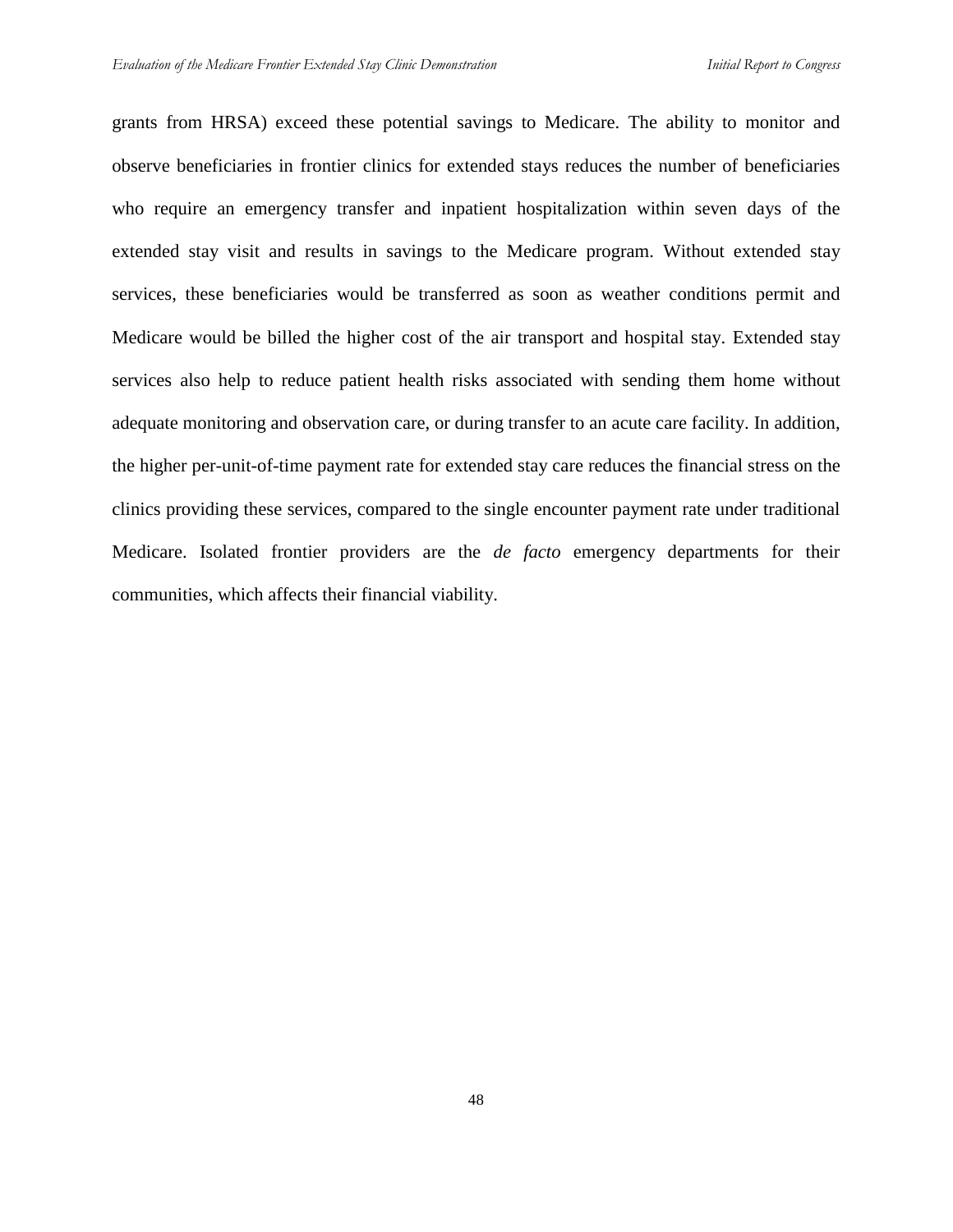#### **VI. CONCLUSION**

The Medicare FESC Demonstration was a small initiative to test the feasibility and advisability of supporting extended stay services in remote frontier communities when adverse weather conditions prevent immediate transfer to a hospital or when monitoring and observation might be all that is medically required. Frontier clinics have always provided extended stay services when patients cannot be transferred to a hospital, and billed for them under the traditional fee-for-service system as a regular outpatient visit. To cover the high fixed costs of providing extended stay services, frontier clinics relied on funding from IHS from local Nativeadministered health corporations, local district tax revenues, or charitable contributions, depending on the clinic and community. However, under traditional payment regulations, the ability of frontier clinics to meet patients' extended stay care needs was limited and efforts to do so diverted resources away from their core mission of providing comprehensive primary care services in the communities they serve.

In establishing the FESC Demonstration, Congress wanted to test funding for extended stay services in isolated rural areas. With 10 years of grant funding from HRSA and 3 years of enhanced payment by Medicare and Medicaid, the five clinics that participated in the FESC cooperative agreement program with HRSA and the Medicare FESC Demonstration with CMS successfully developed the capacity to provide extended stay services in their frontier communities. The efforts needed to achieve this level of care were substantial and included (1) hiring staff with the appropriate training to provide 24-hour extended stay coverage, (2) expanding laboratory and radiology services to diagnose moderately complex patients, (3) purchasing equipment and supplies to stabilize and/or monitor patients with potentially emergency conditions for extended periods, (4) developing quality assessment and performance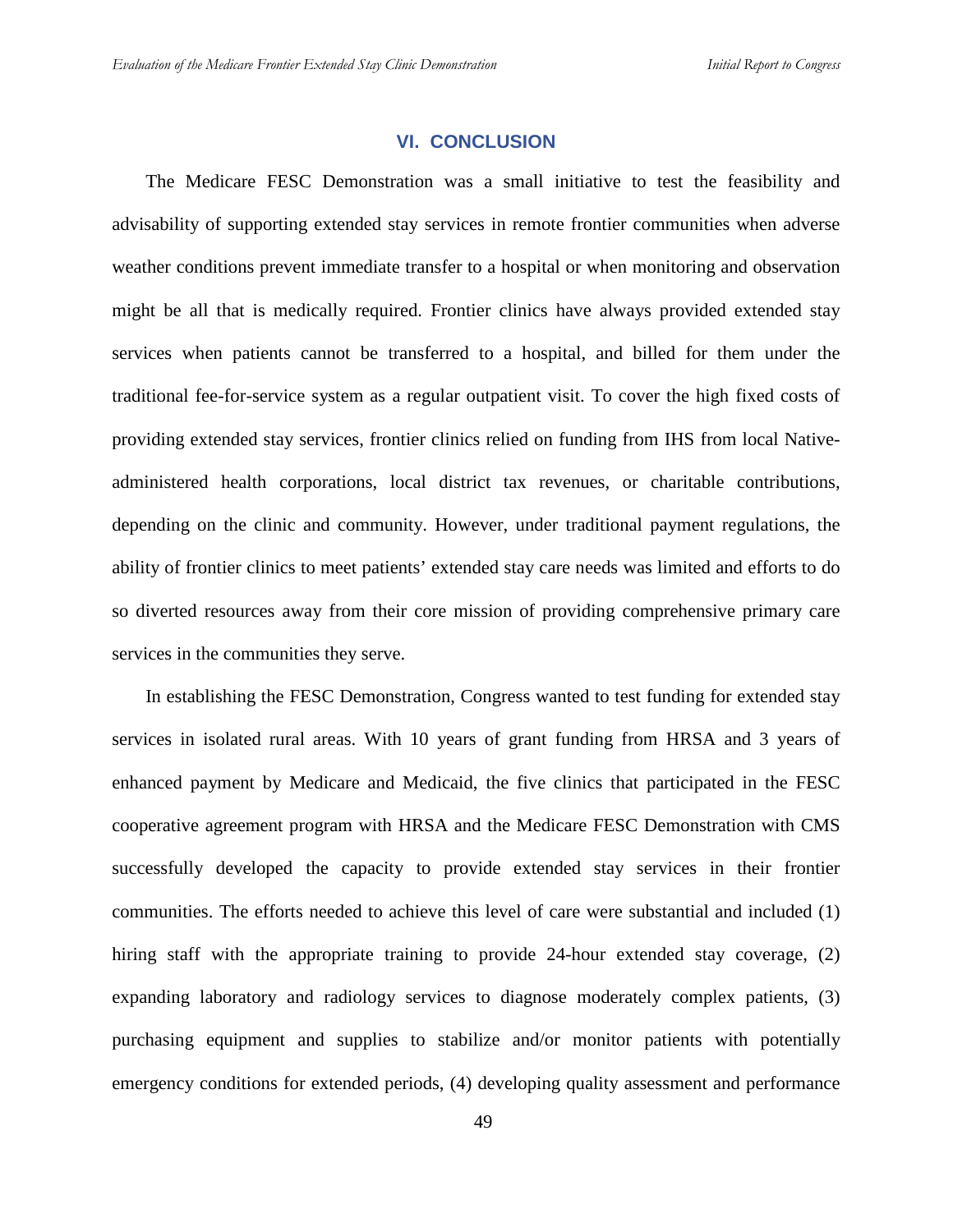improvement programs and upgrading facilities to meet the more stringent ambulatory health care occupancy life safety codes, (5) contracting with food and laundry service vendors, and (6) developing the administrative capacity to collect the information needed to demonstrate medical necessity and submit the additional paperwork for payment. Federal funding under the FESC cooperative agreement and the Medicare demonstration ended in April 2013.

In this section, we offer lessons learned from the CMS evaluation, building on results from previous HRSA-funded evaluations of the FESC cooperative agreement program.

The implementation of the Medicare FESC Demonstration required tremendous effort over an extended period among program stakeholders at federal, state, and local levels, as well as close collaboration between public and private organizations. We summarize five lessons learned from the 10-year experience relevant for assessing the advisability and feasibility of creating an alternative type of provider and payment system to promote the availability of basic acute and emergency care services in remote geographic regions of the country.

## **1. The availability of extended stay services in frontier communities improves the patient's experience of care.**

The ability to provide high-level extended stay services improves the experience of care for patients seeking emergency treatment in frontier communities, particularly those needing medical attention during nonregular hours of operation and those requiring monitoring and observation services only. In the absence of certified extended stay services, many beneficiaries with potentially serious illness or injury delay seeking care and, after they seek care, are transferred as soon as possible by single- or twin-engine, propeller-driven commuter plane to a hospital for inpatient care hundreds of miles away, without the benefit of their families and other social and cultural supports. Many elderly residents in frontier regions are unaccustomed to traveling from their villages for medical care and often view a hospital transfer as being sent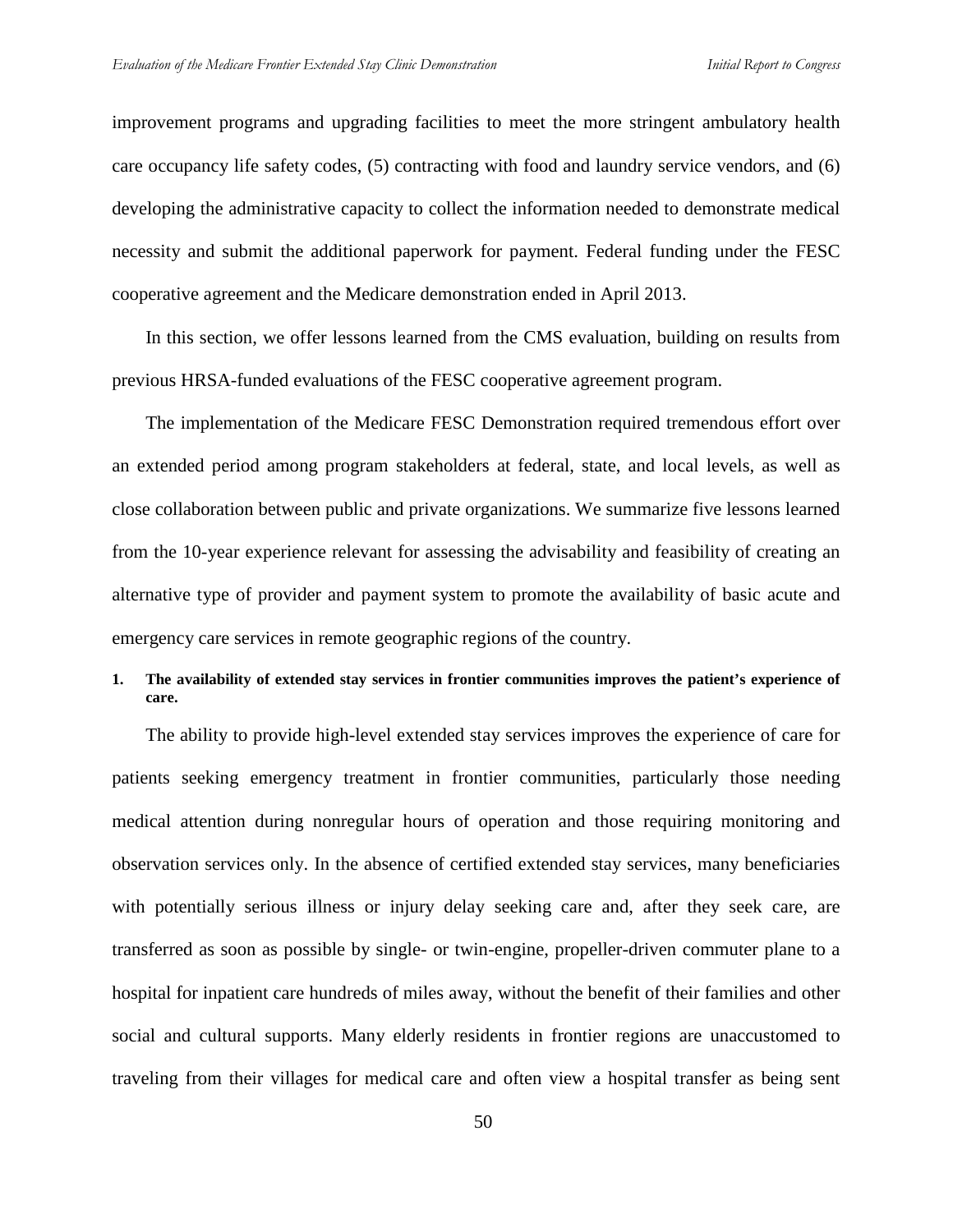from their community to die. With the availability of extended stay services in the community, beneficiaries can be observed or stabilized closer to home, while local health care professionals determine whether monitoring and observation services are sufficient or emergency transport and hospitalization are required. Many beneficiaries receiving extended stay services for monitoring and observation purposes, and even a small proportion of those receiving stabilization services until conditions allow transfer, are able to go home after several hours of observation, sometimes with a referral for nonemergency follow-up care in the community.

#### **2. The availability of extended stay services in frontier communities strengthens the ability to monitor and observe potentially emergency care cases in local communities.**

Under the demonstration, clinics became better equipped to treat urgent care cases when monitoring and observation services were sufficient, stabilize patients while waiting for daylight hours or improved conditions when an emergency transfer to an acute care facility was possible, and avert unnecessary emergency medical transfers and hospitalizations. The demonstration provided the time and equipment for clinicians to make a decision about the severity of a beneficiary's condition and whether an immediate medical transfer was necessary. According to patient encounter forms, nearly half of all extended stay beneficiaries admitted for monitoring and observation during the demonstration avoided an emergency transfer and hospitalization as a result of the availability of extended stay services. Supporting this claim, an analysis of Medicare claims for beneficiaries treated at a demonstration clinic versus those receiving services at a clinic from the matched comparison group indicated that the provision of extended stay services reduced the likelihood of being transferred to a hospital within seven days of a clinic visit by one-third, resulting in an estimated 26 avoided emergency transfers and hospitalizations per year. Treating beneficiaries locally also helped to reduce patients' health risks associated with sending them home without adequate monitoring and observation care. A review of encounter data found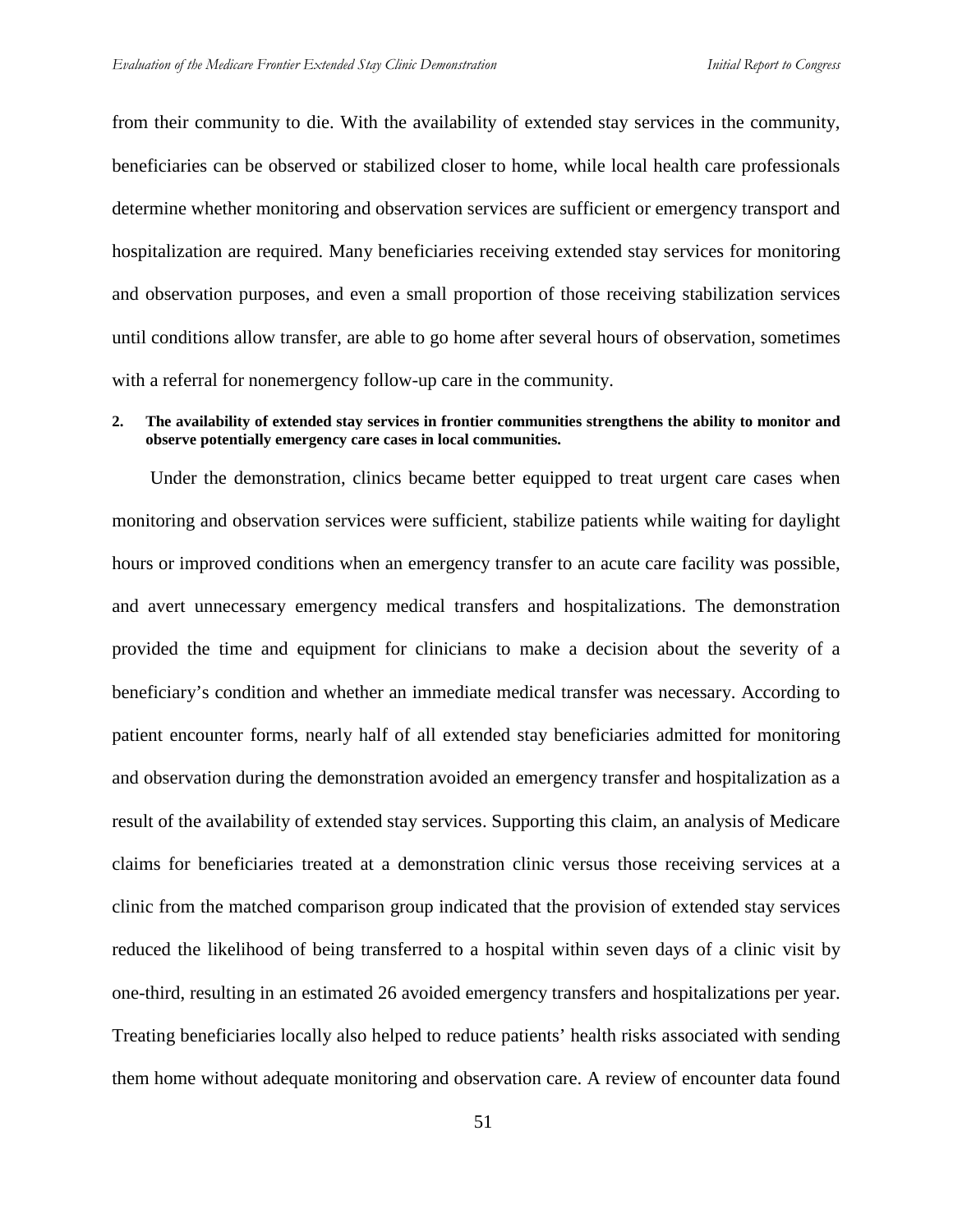that the provision of extended stay services prevented having to send the beneficiary home without adequate care for half of all monitoring and observation cases.

#### **3. The availability of extended stay services in frontier communities reduces Medicare spending for emergency transfers and hospitalizations, but these savings are outweighed by the cost of building and maintaining extended stay capacity.**

An analysis of Medicare claims also shows that, even with the enhanced payment rates offered under the demonstration, the provision of extended stay services in remote geographic areas lowers the per capita cost of care to Medicare for beneficiaries seeking treatment for potentially serious illness or injury. Medicare paid on average \$1,271 for each extended stay at participating clinics during the demonstration. By comparison, Medicare paid on average \$10,983 for all emergency transfer services and \$16,304 for all hospital inpatient services administered within seven days following an outpatient visit at a demonstration clinic. Thus, a single averted emergency transfer and hospital stay saved the federal government on average \$27,287 in lower Medicare payments. With approximately 80 paid Medicare claims for extended stays per year and an estimated 26 avoided transfers and hospitalizations, the demonstration resulted in an estimated \$616,582 in net Medicare savings per year. However, it is important to note that the FESC Demonstration was not budget neutral to the federal government. These savings do not taken into account the \$1.5 million in *annual* grant funding from HRSA to help clinics meet and maintain the federal extended stay certification requirements. In addition, a large part of the savings is due to the high cost of emergency transfers by plane from remote islands in Alaska. Medicare support for extended stay capacity in less remote frontier communities of the country, or geographic areas where emergency transportation via roads is an option, might not achieve the same high level of return.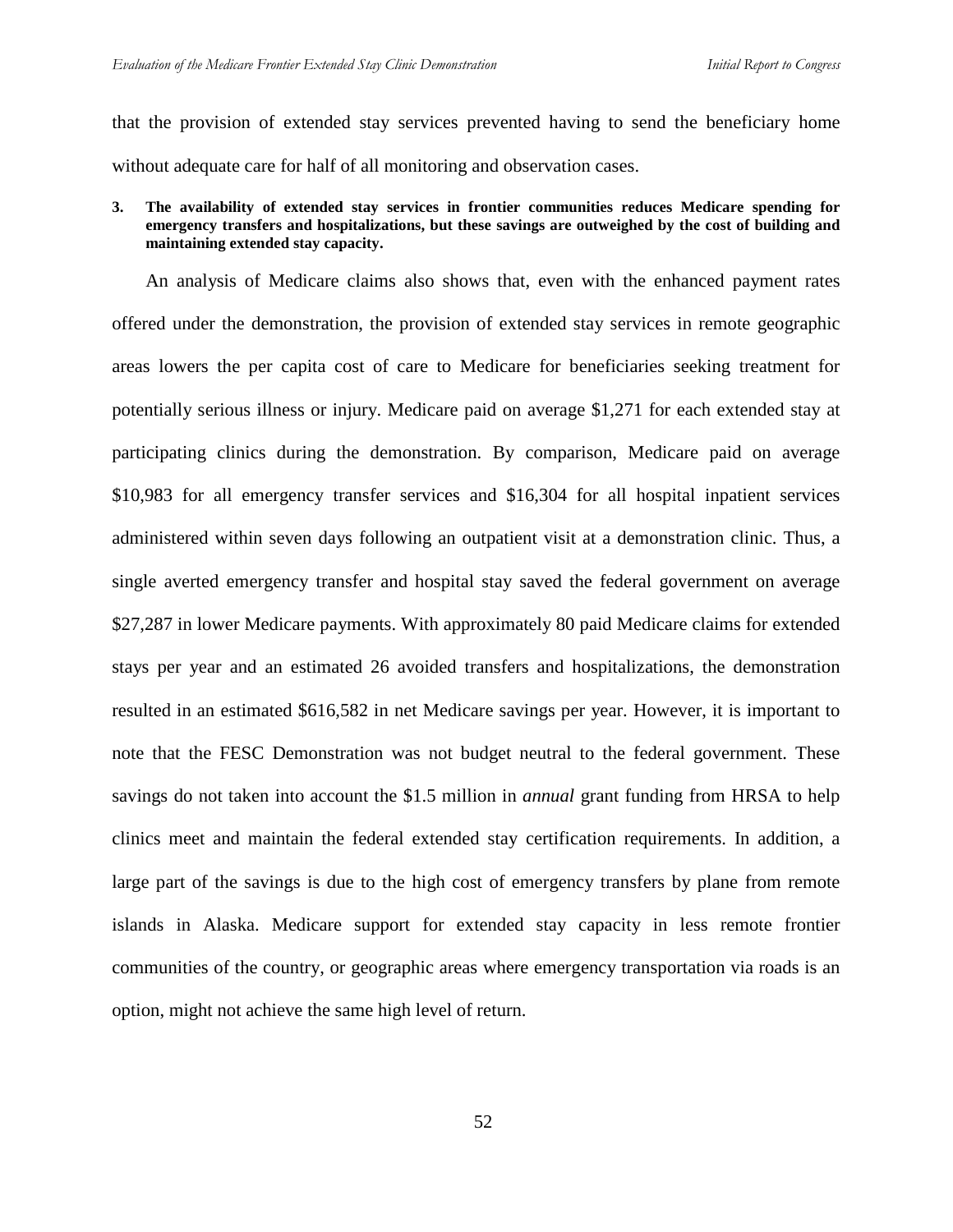#### **4. Medicare certification requirements for providing extended stay services in frontier communities are expensive to achieve and maintain.**

For relatively small clinics with limited resources, complying with the certification requirements for extended stay services was a challenge. The requirements for certification included expanded staffing, upgraded facilities, and enhanced administrative procedures. The most resource-intensive portion of these requirements was expanded staffing that would allow for appropriately credentialed staff to be either on site or on call and within 30 minutes of the clinic 24 hours a day, seven days a week. The facilities' requirements included complying with ambulatory health care occupancy life safety codes (primarily related to fire safety) and obtaining specific laboratory and radiology equipment. CMS instituted these requirements to ensure the safety of beneficiaries receiving extended stay care in ambulatory health care facilities and to ensure that medically appropriate and quality care was provided.

Significant resources were needed to meet these requirements, and one clinic (located in Broadus, Montana) dropped out of the demonstration, explaining that the high cost of obtaining certification required them to drop out. The remaining five clinics received additional grant funding from HRSA, which totaled nearly \$1.5 million per year for nine years and provided them with the resources needed to comply.

#### **5. Due to limited volume and high start-up and maintenance costs, the provision of extended stay services is not likely sustainable under Medicare fee-for-service.**

To provide extended stay services, remote clinics must meet the enhanced levels of staffing and infrastructure needed to comply with the certification requirements and provide quality care in an extended stay environment. These resources are costly to maintain. A study of three demonstration clinics conducted by Stroudwater Associates under HRSA funding indicated that the cost of staffing alone was more than \$500,000 a year per clinic, well above the amount they received in enhanced payments for extended stay services under the demonstration. However, the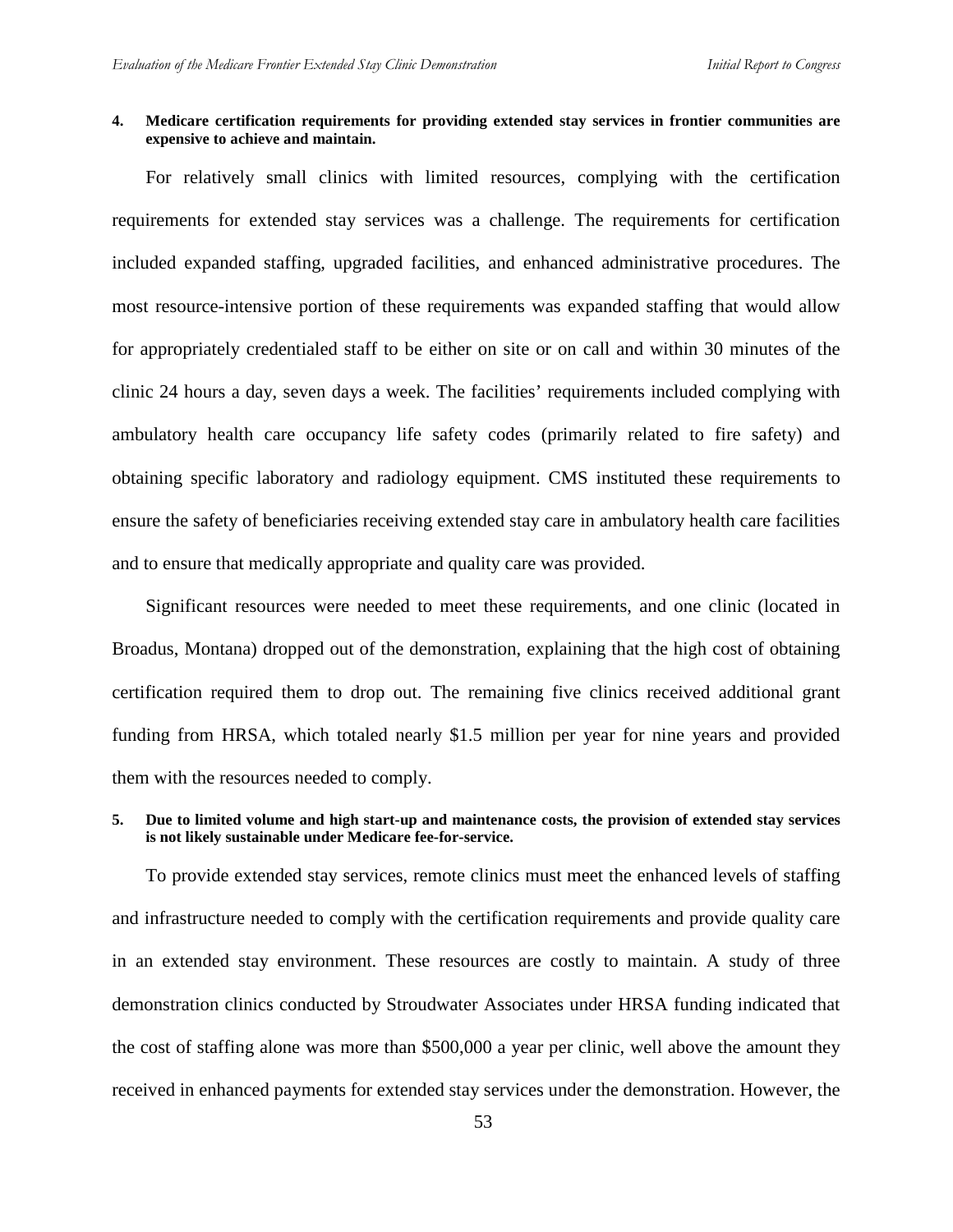number of beneficiaries who require extended stay services in frontier communities is relatively low and, even if all insurers provide enhanced payments for extended stays at the demonstration payment levels, the volume of extended stay encounters would not allow the clinics to break even on these services. Thus, because of the low volume of extended stay cases and the high costs of building and maintaining the capacity to provide such care, these services are not likely sustainable in clinics in isolated rural areas under the enhanced fee-for-service payment system implemented under the demonstration, even though the provision of extended stay services is cost-saving for insurers such as Medicare.

The lessons learned from the Medicare FESC Demonstration are based on a relatively small application of the extended stay model of care, primarily in four isolated Alaska communities (three located on remote islands and one located in the interior of the state). The findings from this evaluation might not be applicable in other less isolated frontier communities in the lower 48 states, where hospitals are not as distant and emergency transportation via roads is an option. In addition, although many communities where travel to hospital services is problematic could potentially benefit from the extended stay model of care, becoming an extended stay facility requires a high level of staffing, infrastructure, and administrative capacity that many health centers in frontier areas do not have. Efforts to identify a comparison group of clinics for this study found that most other rural and frontier clinics in Alaska had substantially lower levels of staffing and provided a more limited scope of services than those participating in the demonstration.